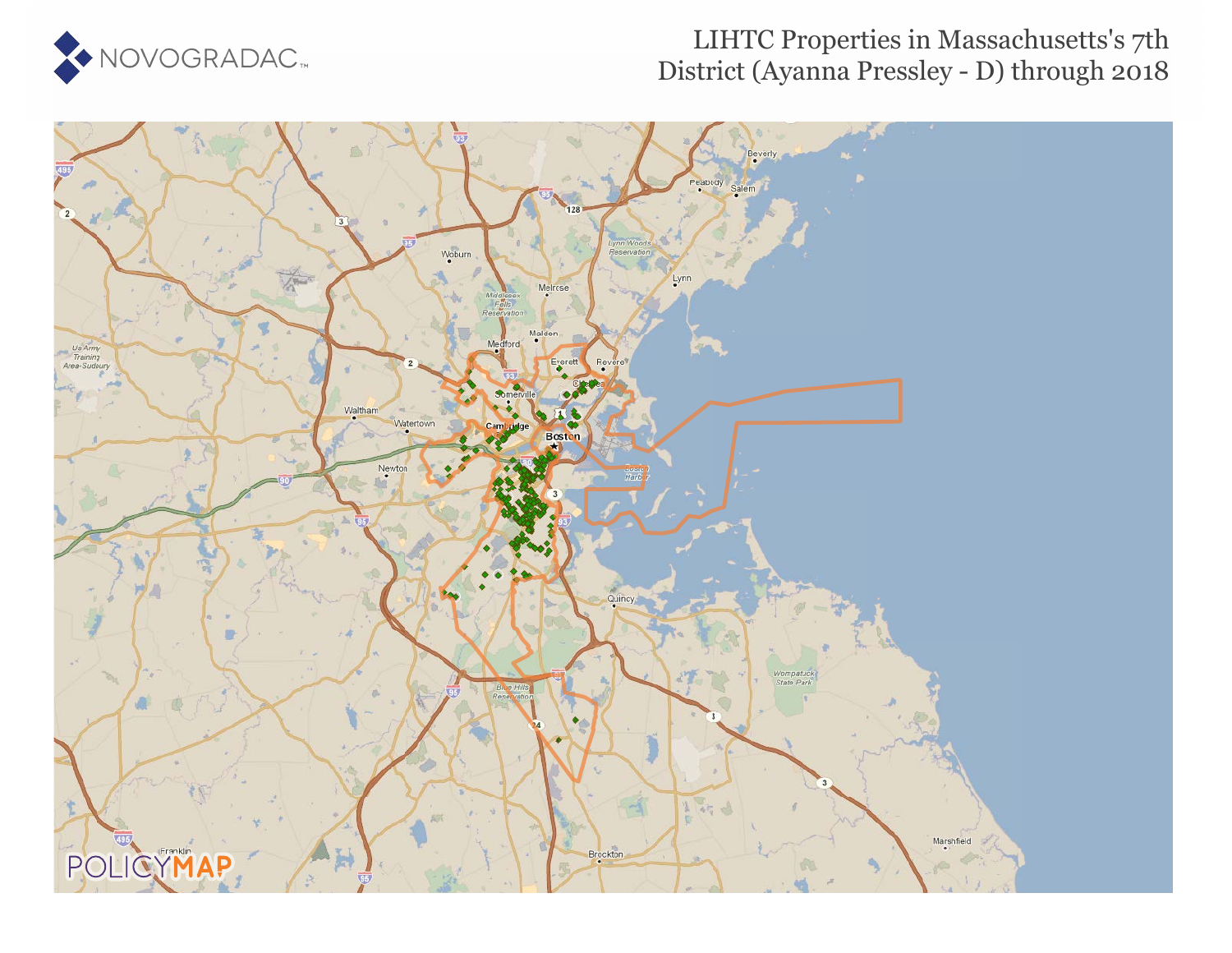| <b>Project Name</b>                       | <b>Address</b>                            | <b>City</b>        | <b>State</b> | <b>Zip Code</b> | Nonprofit<br><b>Sponsor</b> | <b>Allocation</b><br>Year | <b>Annual</b><br><b>Allocated</b><br><b>Amount</b> | <b>Year Placed</b><br>in Service | <b>Construction Type</b>        | <b>Total</b><br><b>Units</b> | Low<br>Income<br><b>Units</b> | <b>Rent or</b><br><b>Income</b><br><b>Ceiling</b> | <b>Credit</b><br>Percentage     | Tax-<br><b>Exempt</b><br><b>Bond</b> | <b>HUD Multi-</b><br>Family<br><b>Financing/Rental</b><br><b>Assistance</b> |
|-------------------------------------------|-------------------------------------------|--------------------|--------------|-----------------|-----------------------------|---------------------------|----------------------------------------------------|----------------------------------|---------------------------------|------------------------------|-------------------------------|---------------------------------------------------|---------------------------------|--------------------------------------|-----------------------------------------------------------------------------|
| <b>AUBURN COURT</b>                       | <b>80 AUBURN</b><br>COURT                 | <b>BOSTON</b>      | MA           | 2139            | No                          | 2015                      | \$834,601                                          | 2015                             | Acquisition and Rehab 77        |                              | 77                            | 60% AMGI                                          | 30 % present<br>value           |                                      | No                                                                          |
| <b>RTH RIVERWAY</b>                       | 80-82 FENWAY<br><b>ROAD</b>               | <b>BOSTON</b>      | MA           | 2115            | No                          | 2015                      | \$1,300,000                                        | 2015                             | <b>New Construction</b>         | 60                           | 60                            | 60% AMGI                                          | 70 % present<br>value           |                                      | $\mathbf{N}\mathbf{o}$                                                      |
| MADISON BOTOLPH II MASSACHUSET BOSTON     | 351-367<br><b>TS AVENUE</b>               |                    | MA           | 1375            | No                          | 2015                      | \$696,735                                          | 2016                             | Acquisition and Rehab 0         |                              | $\bf{0}$                      | 60% AMGI                                          | $30\,\%$ present $\,$ Yes value |                                      | No                                                                          |
| <b>BRIDGEVIEW CENTER</b>                  | 330<br>RUTHERFORD<br><b>AVENUE</b>        | CHARLSTOWN         | MA           | 2129            | Yes                         | 2016                      | \$931,370                                          | 2016                             | <b>New Construction</b>         | 61                           | 61                            | 60% AMGI                                          | 70 % present<br>value           |                                      | $\rm\thinspace No$                                                          |
| <b>WALNUT</b><br><b>APARTMENTS</b>        | 459-461<br><b>WALNUT</b><br><b>AVENUE</b> | <b>BOSTON</b>      | MA           | 2130            | Yes                         | 2014                      | \$541,500                                          | 2016                             | <b>Acquisition and Rehab 31</b> |                              | 31                            | 60% AMGI                                          | 70 % present<br>value           |                                      | $\mathbf{N}\mathbf{o}$                                                      |
| <b>BRISTON ARMS</b>                       | 237-239<br><b>GARDEN</b><br><b>STREET</b> | CAMBRIDGE          | MA           | 2138            | No                          | 2017                      | \$1,476,796                                        | 2017                             | Acquisition and Rehab 154       |                              | 154                           | 60% AMGI                                          | 30 % present<br>value           |                                      | $\mathbf{N}\mathbf{o}$                                                      |
| <b>COTTAGE BROOK</b><br><b>APARTMENTS</b> | 93-95 BROOK<br><b>AVENUE</b>              | <b>BOSTON</b>      | MA           | 2125            | No                          | 2017                      | \$1,431,394                                        | 2017                             | Acquisition and Rehab 147       |                              | 147                           | 60% AMGI                                          | 30 % present<br>value           |                                      | $\mathbf{N}\mathbf{o}$                                                      |
| <b>LYMAN SCHOOL</b>                       | <b>30 GOVE</b><br><b>STREET</b>           | <b>EAST BOSTON</b> | MA           | 2128            | No                          | 2017                      | \$248,764                                          | 2017                             | <b>Acquisition and Rehab 45</b> |                              | 45                            | 60% AMGI                                          | 30 % present<br>value           |                                      | $\mathbf{N}\mathbf{o}$                                                      |
| 75 AMORY                                  | <b>75 AMORY</b><br><b>AVENUE</b>          | <b>BOSTON</b>      | MA           | 2130            | Yes                         | 2017                      | \$886,700                                          | 2017                             | <b>Acquisition and Rehab 39</b> |                              | 39                            | 60% AMGI                                          | 70 % present<br>value           |                                      | $\mathbf{N}\mathbf{o}$                                                      |
| RINDGE TOWER                              | 402 RINDGE<br><b>AVENUE</b>               | CAMBRIDGE          | MA           | 2141            | Yes                         | 2018                      | \$965,239                                          | 2017                             | Acquisition and Rehab 273       |                              | 191                           | 60% AMGI                                          | 30 % present<br>value           |                                      | $\rm\thinspace No$                                                          |
| <b>WHITTIER PLACE</b>                     | <b>60 SOUTHERN</b><br><b>AVENUE</b>       | <b>BOSTON</b>      | MA           | 2124            | No                          | 2017                      | \$895,000                                          | 2017                             | Acquisition and Rehab 44        |                              | 44                            | 60% AMGI                                          | 70 % present<br>value           |                                      | No                                                                          |
| 110 PETERBOROUGH<br><b>STREET LP</b>      | 110<br>PETERBOROUG BOSTON<br>H ST         |                    | MA           | 2215            |                             | Insufficient<br>Data      | $\boldsymbol{\mathsf{S}}\boldsymbol{\mathsf{0}}$   | Insufficient<br>Data             | Not Indicated                   | 48                           | $\bf{0}$                      |                                                   | Not<br>Indicated                |                                      |                                                                             |
| 27TH ST<br><b>DEVELOPMENT</b>             | 270<br>HUNTINGTON BOSTON<br>AVE APT 609   |                    | MA           | 2115            |                             | Insufficient<br>Data      | $\$0$                                              | Insufficient<br>Data             | Not Indicated                   | $3\phantom{.0}$              | $\mathbf 0$                   |                                                   | Not<br>Indicated                |                                      |                                                                             |

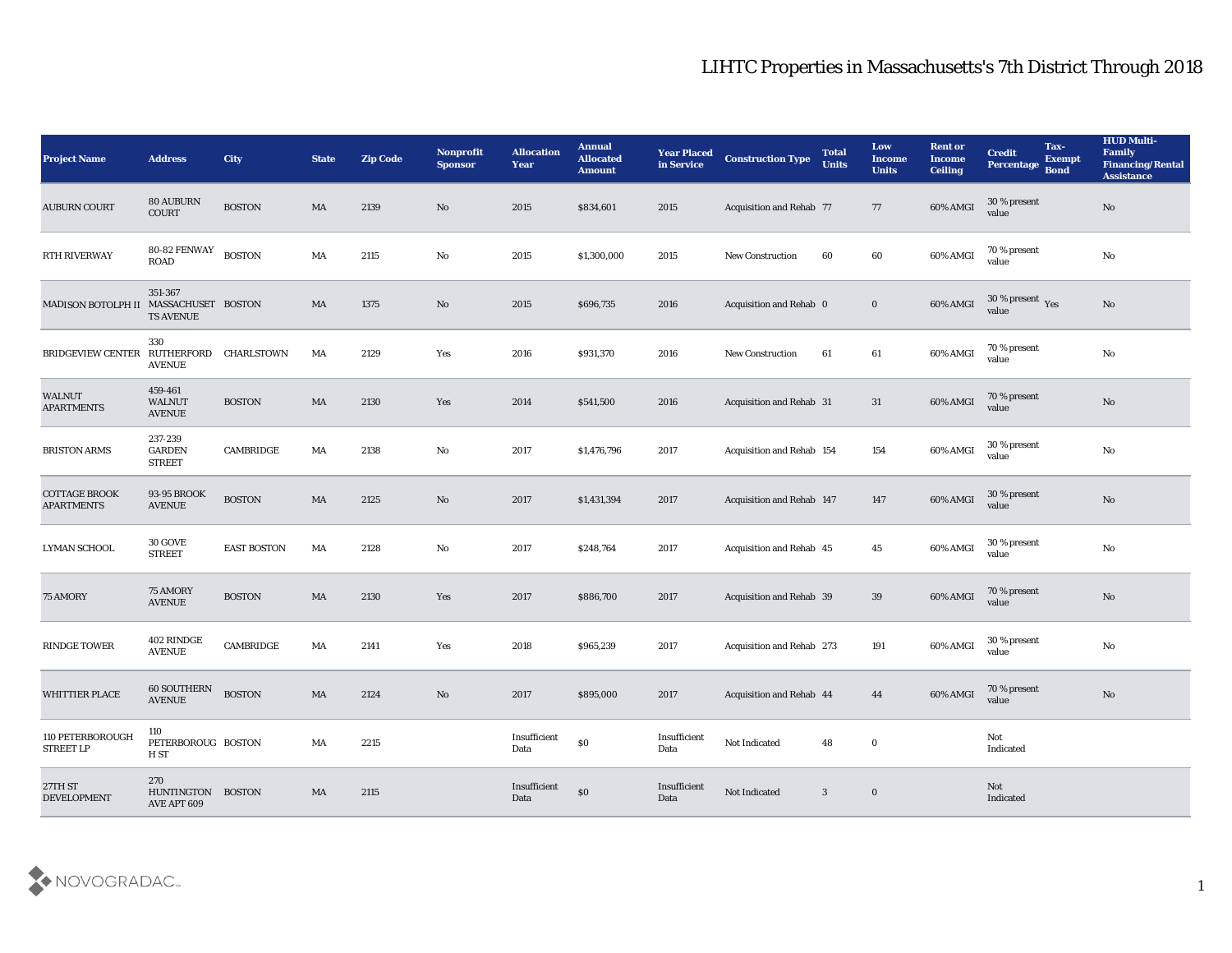| <b>Project Name</b>                                                    | <b>Address</b>                        | City                 | <b>State</b>           | <b>Zip Code</b> | Nonprofit<br><b>Sponsor</b> | <b>Allocation</b><br><b>Year</b>            | <b>Annual</b><br><b>Allocated</b><br><b>Amount</b> | <b>Year Placed</b><br>in Service | <b>Construction Type</b> | <b>Total</b><br><b>Units</b> | Low<br><b>Income</b><br><b>Units</b> | <b>Rent or</b><br><b>Income</b><br><b>Ceiling</b> | <b>Credit</b><br>Percentage Bond  | Tax-<br><b>Exempt</b> | <b>HUD Multi-</b><br>Family<br><b>Financing/Rental</b><br><b>Assistance</b> |
|------------------------------------------------------------------------|---------------------------------------|----------------------|------------------------|-----------------|-----------------------------|---------------------------------------------|----------------------------------------------------|----------------------------------|--------------------------|------------------------------|--------------------------------------|---------------------------------------------------|-----------------------------------|-----------------------|-----------------------------------------------------------------------------|
| <b>64 70 BURBANK</b><br><b>STREET</b>                                  | 70 BURBANK ST BOSTON                  |                      | MA                     | 2115            |                             | Insufficient<br>Data                        | $\$0$                                              | Insufficient<br>Data             | Not Indicated            | 31                           | $\bf{0}$                             |                                                   | Not<br>Indicated                  |                       |                                                                             |
| BRIDGEVIEW CENTER RUTHERFORD BOSTON                                    | 400<br>AVE                            |                      | MA                     | 2129            |                             | 2013                                        | $\$0$                                              | Insufficient<br>Data             | Not Indicated            | 61                           | $\bf{0}$                             |                                                   | Not<br>Indicated                  |                       |                                                                             |
| BROWNSTONE APTS<br>${\rm LLC}$                                         | 12<br>WELLINGTON BOSTON<br><b>ST</b>  |                      | MA                     | 2118            |                             | Insufficient<br>Data                        | $\boldsymbol{\mathsf{S}}\boldsymbol{\mathsf{0}}$   | Insufficient<br>Data             | Not Indicated            | 73                           | $\bf{0}$                             |                                                   | Not<br>Indicated                  |                       |                                                                             |
| <b>CAPEN COURT APTS</b>                                                | 1 CAPEN CT                            | <b>SOMERVILLE</b>    | MA                     | 2144            |                             | Insufficient<br>Data                        | $\boldsymbol{\mathsf{S}}\boldsymbol{\mathsf{0}}$   | Insufficient<br>Data             | Not Indicated            | 95                           | $\bf{0}$                             |                                                   | Not<br>Indicated                  |                       |                                                                             |
| CENTRE CREIGHTON<br>APTS LLC                                           | 11 CREIGHTON<br>$\operatorname{ST}$   | <b>JAMAICA PLAIN</b> | MA                     | 2130            |                             | Insufficient<br>Data                        | $\$0$                                              | Insufficient<br>Data             | Not Indicated            | 36                           | $\bf{0}$                             |                                                   | Not<br>Indicated                  |                       |                                                                             |
| <b>CHERITON GROVE</b><br><b>APTS</b>                                   | 20 CHERITON<br>$\mathbf{R}\mathbf{D}$ | WEST ROXBURY MA      |                        | 2132            |                             | Insufficient<br>Data                        | $\$0$                                              | Insufficient<br>Data             | Not Indicated            | 60                           | $\bf{0}$                             |                                                   | Not<br>Indicated                  |                       |                                                                             |
| <b>CHERITON HEIGHTS</b><br><b>APTS</b>                                 | <b>18 CHERITON</b><br>RD              | <b>WEST ROXBURY</b>  | <b>MA</b>              | 2132            |                             | Insufficient<br>Data                        | $\$0$                                              | Insufficient<br>Data             | Not Indicated            | 63                           | $\bf{0}$                             |                                                   | Not<br>Indicated                  |                       |                                                                             |
| <b>CLARENDON HILL</b><br><b>TOWERS</b>                                 | 1370<br><b>BROADWAY</b>               | <b>SOMERVILLE</b>    | MA                     | 2144            |                             | Insufficient<br>Data                        | $\$0$                                              | Insufficient<br>Data             | Not Indicated            | 472                          | $\bf{0}$                             |                                                   | Not<br>Indicated                  |                       |                                                                             |
| ERIE ELLINGTON                                                         | 135 ELLINGTON DORCHESTER<br><b>ST</b> |                      | MA                     | 2121            |                             | Insufficient<br>Data                        | \$0                                                | Insufficient<br>Data             | Not Indicated            | 50                           | $\bf{0}$                             |                                                   | Not<br>Indicated                  |                       |                                                                             |
| FRANKLIN HILL<br>PHASE 1A                                              | 99 SHANDON<br>RD                      | <b>DORCHESTER</b>    | MA                     | 2124            |                             | Insufficient<br>Data                        | $\boldsymbol{\mathsf{S}}\boldsymbol{\mathsf{O}}$   | Insufficient<br>Data             | Not Indicated            | 867                          | $\bf{0}$                             |                                                   | Not<br>Indicated                  |                       |                                                                             |
| <b>GREENWAY APTS</b>                                                   | 127 MARION ST EAST BOSTON             |                      | MA                     | 2128            |                             | Insufficient<br>Data                        | $\$0$                                              | Insufficient<br>Data             | <b>Not Indicated</b>     | 27                           | $\bf{0}$                             |                                                   | Not<br>Indicated                  |                       |                                                                             |
| HEARTH AT OLMSTED $\,$ 2 KINGBIRD RD $\,$ CENTER GREEN<br><b>GREEN</b> |                                       |                      | $\mathbf{M}\mathbf{A}$ | 2124            |                             | $\label{lem:optimal} In sufficient$<br>Data | $\boldsymbol{\mathsf{S}}\boldsymbol{\mathsf{0}}$   | Insufficient<br>Data             | Not Indicated            | 59                           | $\bf{0}$                             |                                                   | Not<br>Indicated                  |                       |                                                                             |
| HONG LOK HOUSE                                                         | 15 ESSEX ST                           | <b>BOSTON</b>        | MA                     | 2111            |                             | Insufficient<br>Data                        | $\boldsymbol{\mathsf{S}}\boldsymbol{\mathsf{O}}$   | Insufficient<br>Data             | Not Indicated            | 40                           | $\bf{0}$                             |                                                   | Not<br>$\operatorname{Indicated}$ |                       |                                                                             |

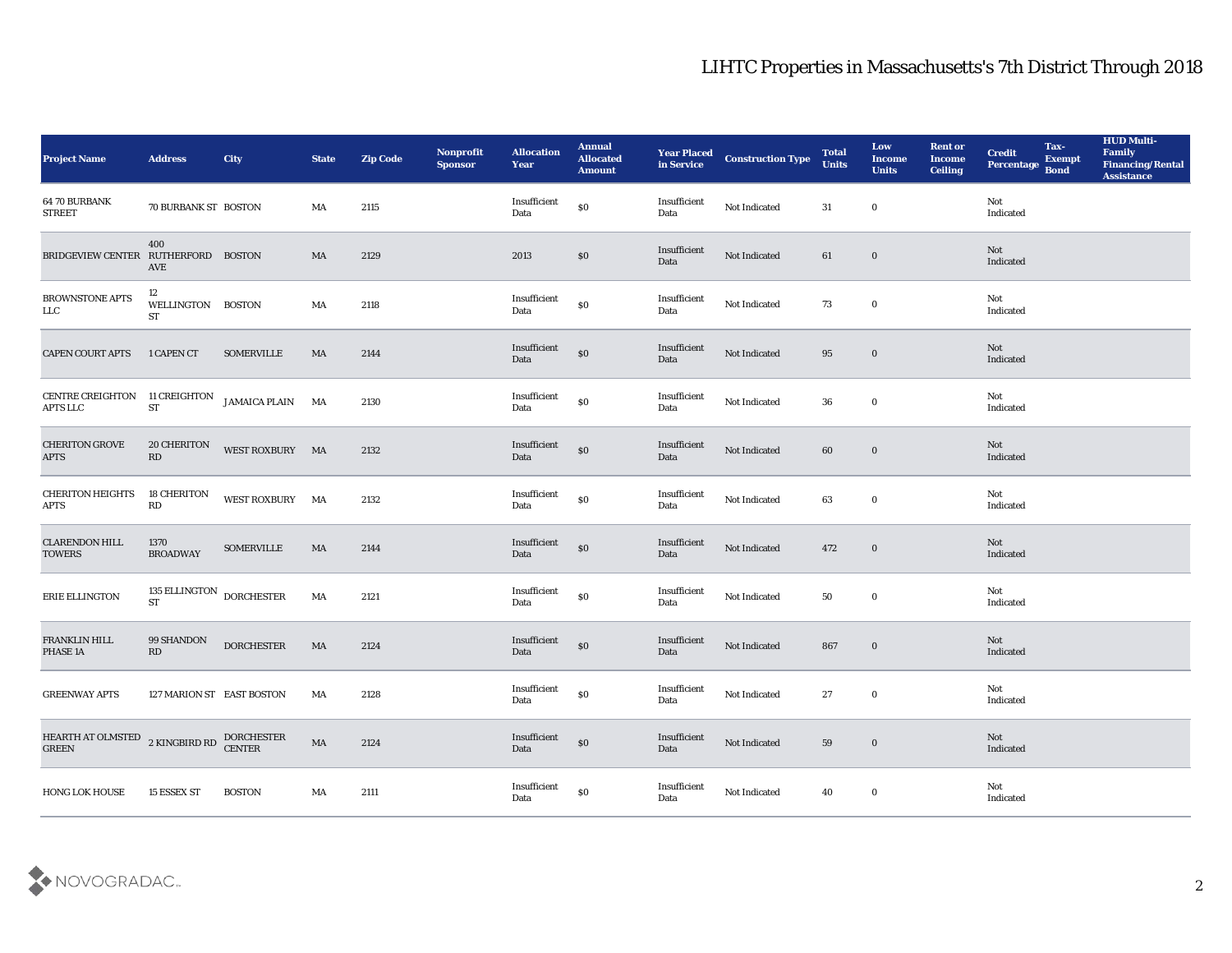| <b>Project Name</b>                                          | <b>Address</b>                             | <b>City</b>           | <b>State</b>           | <b>Zip Code</b> | Nonprofit<br><b>Sponsor</b> | <b>Allocation</b><br><b>Year</b> | <b>Annual</b><br><b>Allocated</b><br><b>Amount</b> | <b>Year Placed</b><br>in Service | <b>Construction Type</b>  | <b>Total</b><br><b>Units</b> | Low<br><b>Income</b><br><b>Units</b> | <b>Rent or</b><br><b>Income</b><br><b>Ceiling</b> | <b>Credit</b><br>Percentage Bond       | Tax-<br><b>Exempt</b> | <b>HUD Multi-</b><br>Family<br><b>Financing/Rental</b><br><b>Assistance</b> |
|--------------------------------------------------------------|--------------------------------------------|-----------------------|------------------------|-----------------|-----------------------------|----------------------------------|----------------------------------------------------|----------------------------------|---------------------------|------------------------------|--------------------------------------|---------------------------------------------------|----------------------------------------|-----------------------|-----------------------------------------------------------------------------|
| <b>LIONHEAD APTS</b>                                         | 713 DUDLEY ST DORCHESTER                   |                       | MA                     | 2125            |                             | Insufficient<br>Data             | $\$0$                                              | Insufficient<br>Data             | Not Indicated             | 68                           | $\bf{0}$                             |                                                   | Not<br>Indicated                       |                       |                                                                             |
| LYNDON B JOHNSON<br>APTS LLC                                 | 150 ERIE ST                                | CAMBRIDGE             | MA                     | 2139            |                             | Insufficient<br>Data             | $\boldsymbol{\mathsf{S}}\boldsymbol{\mathsf{O}}$   | Insufficient<br>Data             | Not Indicated             | 175                          | $\bf{0}$                             |                                                   | Not<br>Indicated                       |                       |                                                                             |
| <b>NEW LITHGOW</b><br><b>RESIDENTIAL</b>                     | 383 TALBOT<br>AVE                          | <b>DORCHESTER</b>     | MA                     | 2124            |                             | Insufficient<br>Data             | \$0                                                | Insufficient<br>Data             | Not Indicated             | 24                           | $\bf{0}$                             |                                                   | Not<br>Indicated                       |                       |                                                                             |
| PARCEL 24<br>AFFORDABLE RENTAL ST                            | 99 KNEELAND                                | <b>BOSTON</b>         | MA                     | 2111            |                             | 2011                             | \$0                                                | Insufficient<br>Data             | Not Indicated             | 95                           | $\bf{0}$                             |                                                   | Not<br>Indicated                       |                       |                                                                             |
| <b>SCHOOLHOUSE</b><br><b>BROOKLEDGE</b><br><b>CUMMINS LP</b> | 610 CUMMINS<br><b>HWY</b>                  | <b>MATTAPAN</b>       | $\mathbf{M}\mathbf{A}$ | 2126            |                             | Insufficient<br>Data             | $\$0$                                              | Insufficient<br>Data             | Not Indicated             | 90                           | $\bf{0}$                             |                                                   | Not<br>Indicated                       |                       |                                                                             |
| SCHOOLHOUSE<br><b>KENILWORTH</b><br><b>WILLIAMS LP</b>       | $610$ CUMMINS $\,$<br><b>HWY</b>           | <b>MATTAPAN</b>       | MA                     | 2126            |                             | Insufficient<br>Data             | \$0                                                | Insufficient<br>Data             | Not Indicated             | 37                           | $\bf{0}$                             |                                                   | Not<br>Indicated                       |                       |                                                                             |
| ST POLYCARP II                                               | 480 MYSTIC<br>AVE                          | $\textsc{SOMERVILLE}$ | MA                     | 2145            |                             | Insufficient<br>Data             | $\$0$                                              | Insufficient<br>Data             | Not Indicated             | 29                           | $\bf{0}$                             |                                                   | Not<br>Indicated                       |                       |                                                                             |
| STANDARD BOX APTS                                            | 22 GERRISH<br><b>AVE</b>                   | <b>CHELSEA</b>        | MA                     | 2150            |                             | 2012                             | \$0                                                | Insufficient<br>Data             | Not Indicated             | 50                           | $\bf{0}$                             |                                                   | Not<br>Indicated                       |                       |                                                                             |
| TC CHARLESVIEW<br><b>APTS</b>                                | 5 GOULD ST                                 | <b>BRIGHTON</b>       | MA                     | $2135\,$        |                             | Insufficient<br>Data             | \$0                                                | Insufficient<br>Data             | Not Indicated             | 211                          | $\bf{0}$                             |                                                   | Not<br>Indicated                       |                       |                                                                             |
| EAST CANTON STREET 109 E CANTON<br><b>APTS</b>               | <b>ST</b>                                  | <b>BOSTON</b>         | MA                     | 2118            | No                          | 2006                             | \$601,401                                          | 2006                             | Acquisition and Rehab 80  |                              | 80                                   | 50% AMGI                                          | $30\,\%$ present $\,$ Yes value        |                       |                                                                             |
| LEVENTHAL HOUSE                                              | 40<br>WALLINGFORD BOSTON<br>RD             |                       | MA                     | 2135            | Yes                         | 2006                             | \$1,029,130                                        | 2007                             | Acquisition and Rehab 255 |                              | 255                                  | 60% AMGI                                          | 30 % present Yes<br>value              |                       |                                                                             |
| HERITAGE AT<br>CLEVELAND CIRCLE                              | 50<br>SUTHERLAND<br>$\mathbf{R}\mathbf{D}$ | <b>BOSTON</b>         | $\mathbf{M}\mathbf{A}$ | $2135\,$        | $\rm\thinspace No$          | 1993                             | $\$0$                                              | 1995                             | New Construction          | 90                           | 18                                   | 50% AMGI                                          | $30\,\%$ present $\,$ Yes value        |                       |                                                                             |
| PARKER HILL                                                  | 170 PARKER<br><b>HILL AVE</b>              | ROXBURY<br>CROSSING   | $\rm MA$               | 2120            | $\rm\thinspace No$          | 1997                             | \$0                                                | 1998                             | Acquisition and Rehab 90  |                              | 37                                   | 60% AMGI                                          | $30$ % present $\,$ $\rm Yes$<br>value |                       |                                                                             |

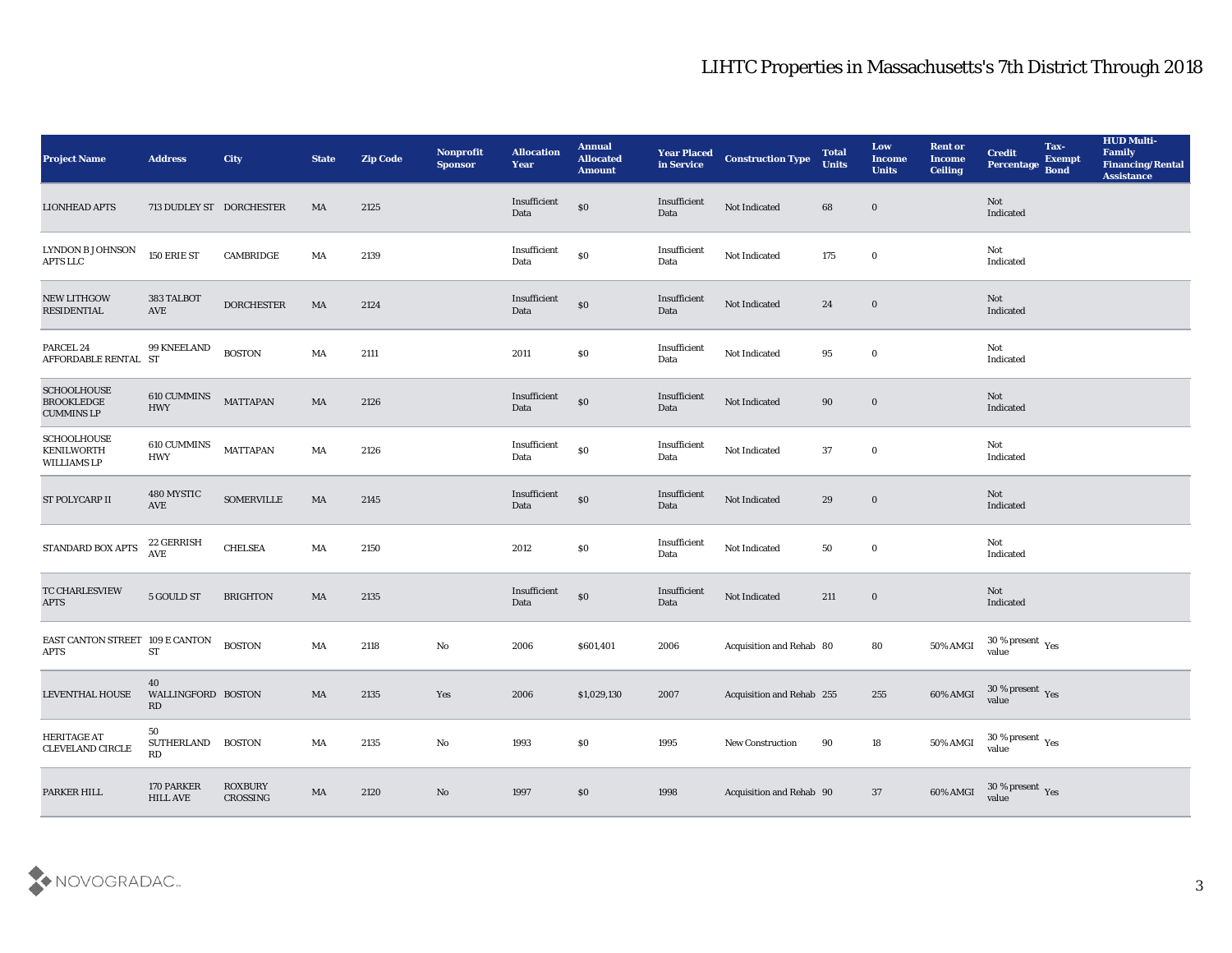| <b>Project Name</b>                   | <b>Address</b>                                                                               | <b>City</b>         | <b>State</b>           | <b>Zip Code</b> | Nonprofit<br><b>Sponsor</b> | <b>Allocation</b><br><b>Year</b> | <b>Annual</b><br><b>Allocated</b><br><b>Amount</b> | <b>Year Placed</b><br>in Service | <b>Construction Type</b>        | <b>Total</b><br><b>Units</b> | Low<br><b>Income</b><br><b>Units</b> | <b>Rent or</b><br><b>Income</b><br><b>Ceiling</b> | <b>Credit</b><br>Percentage                   | Tax-<br><b>Exempt</b><br><b>Bond</b> | <b>HUD Multi-</b><br>Family<br><b>Financing/Rental</b><br><b>Assistance</b> |
|---------------------------------------|----------------------------------------------------------------------------------------------|---------------------|------------------------|-----------------|-----------------------------|----------------------------------|----------------------------------------------------|----------------------------------|---------------------------------|------------------------------|--------------------------------------|---------------------------------------------------|-----------------------------------------------|--------------------------------------|-----------------------------------------------------------------------------|
| <b>ACADEMY HOMES I</b>                | 1584<br>COLUMBUS AVE $\,$ ROXBURY                                                            |                     | MA                     | 2119            | Yes                         | 1998                             | \$0                                                | 1999                             | Acquisition and Rehab 202       |                              | 150                                  | 60% AMGI                                          | $30\,\%$ present $\,\mathrm{Yes}$<br>value    |                                      |                                                                             |
| <b>MISSION MAIN I</b>                 | 176 WARD ST                                                                                  | ROXBURY<br>CROSSING | MA                     | 2120            | No                          | 1998                             | \$0                                                | 1999                             | <b>New Construction</b>         | 310                          | 259                                  | 60% AMGI                                          | $30\,\%$ present $\,$ Yes value               |                                      |                                                                             |
| NEW MASS PIKE<br><b>TOWERS</b>        | 336B TREMONT BOSTON<br><b>ST</b>                                                             |                     | MA                     | 2116            | $\mathbf{N}\mathbf{o}$      | 1999                             | \$0                                                | 2000                             | Acquisition and Rehab 200       |                              | 200                                  | 60% AMGI                                          | $30\,\%$ present $\,$ Yes value               |                                      |                                                                             |
| <b>ADAMS TEMPLETON</b>                | 11 MSGR<br><b>PATRICK J</b><br><b>LYDON WAY</b>                                              | <b>DORCHESTER</b>   | MA                     | 2124            | No                          | 1999                             | $\$0$                                              | 2001                             | Acquisition and Rehab 76        |                              | 76                                   |                                                   | $30\,\%$ present $\,$ Yes value               |                                      |                                                                             |
| <b>BROADWAY GLEN</b><br>APTS          | 855 BROADWAY CHELSEA                                                                         |                     | MA                     | 2150            | No                          | 2000                             | \$0                                                | 2001                             | Acquisition and Rehab 120       |                              | 115                                  | 60% AMGI                                          | $30\,\%$ present $\,$ Yes value               |                                      |                                                                             |
| <b>SOUTH END APTS</b>                 | <b>42 CUNARD ST</b>                                                                          | ROXBURY<br>CROSSING | MA                     | 2120            | Yes                         | 2001                             | \$0                                                | 2001                             | Acquisition and Rehab 28        |                              | 28                                   | 60% AMGI                                          | $30\,\%$ present $\,$ Yes value               |                                      |                                                                             |
| SYMPHONY PLAZA<br>EAST                | 334<br>MASSACHUSET BOSTON<br>TS AVE                                                          |                     | MA                     | 2115            | No                          | 2001                             | $\$0$                                              | 2001                             | <b>New Construction</b>         | 188                          | 188                                  | 60% AMGI                                          | $30\,\%$ present $\,$ Yes value               |                                      |                                                                             |
| SYMPHONY PLAZA<br>WEST                | 333<br>MASSACHUSET BOSTON<br><b>TS AVE</b>                                                   |                     | MA                     | 2115            | No                          | 2001                             | \$0                                                | 2001                             | <b>New Construction</b>         | 216                          | 216                                  | 60% AMGI                                          | $30\,\%$ present $\,$ Yes value               |                                      |                                                                             |
| <b>STEARNS APTS</b>                   | 10 TEMPLE PL BOSTON                                                                          |                     | MA                     | 2111            | No                          | 2001                             | \$0                                                | 2001                             | Acquisition and Rehab 140       |                              | 140                                  | 60% AMGI                                          | $30\,\%$ present $\,$ Yes value               |                                      |                                                                             |
| <b>UPHAMS CORNER</b><br><b>MARKET</b> | 612 COLUMBIA<br>RD                                                                           | <b>DORCHESTER</b>   | MA                     | 2125            | Yes                         | 2001                             | \$0                                                | 2001                             | <b>Acquisition and Rehab 45</b> |                              | 44                                   | 60% AMGI                                          | $30\,\%$ present $\,$ Yes value               |                                      |                                                                             |
| <b>VIVIENDAS APTS LP</b>              | $100\,\mathrm{E}\,\mathrm{DE} \mathrm{D} \mathrm{H}\mathrm{A}\mathrm{M}$ BOSTON<br><b>ST</b> |                     | MA                     | 2118            | Yes                         | 2001                             | $\$0$                                              | 2001                             | Acquisition and Rehab 181       |                              | 181                                  | 60% AMGI                                          | 30 % present $\,\rm \gamma_{\rm es}$<br>value |                                      |                                                                             |
| <b>WARDMAN APTS</b>                   | 19 WARDMAN<br>$\mathbf{R}\mathbf{D}$                                                         | ROXBURY             | $\mathbf{M}\mathbf{A}$ | 2119            | Yes                         | 2000                             | $\$0$                                              | 2001                             | Acquisition and Rehab 88        |                              | ${\bf 88}$                           |                                                   | $30\,\%$ present $\,$ Yes value               |                                      |                                                                             |
| <b>MT PLEASANT</b>                    | 2 WAVERLY ST ROXBURY                                                                         |                     | MA                     | 2119            | $\mathbf {No}$              | 2001                             | $\$0$                                              | 2002                             | Acquisition and Rehab 98        |                              | $\bf{98}$                            | 60% AMGI                                          | 30 % present $\rm\,Yes$<br>value              |                                      |                                                                             |

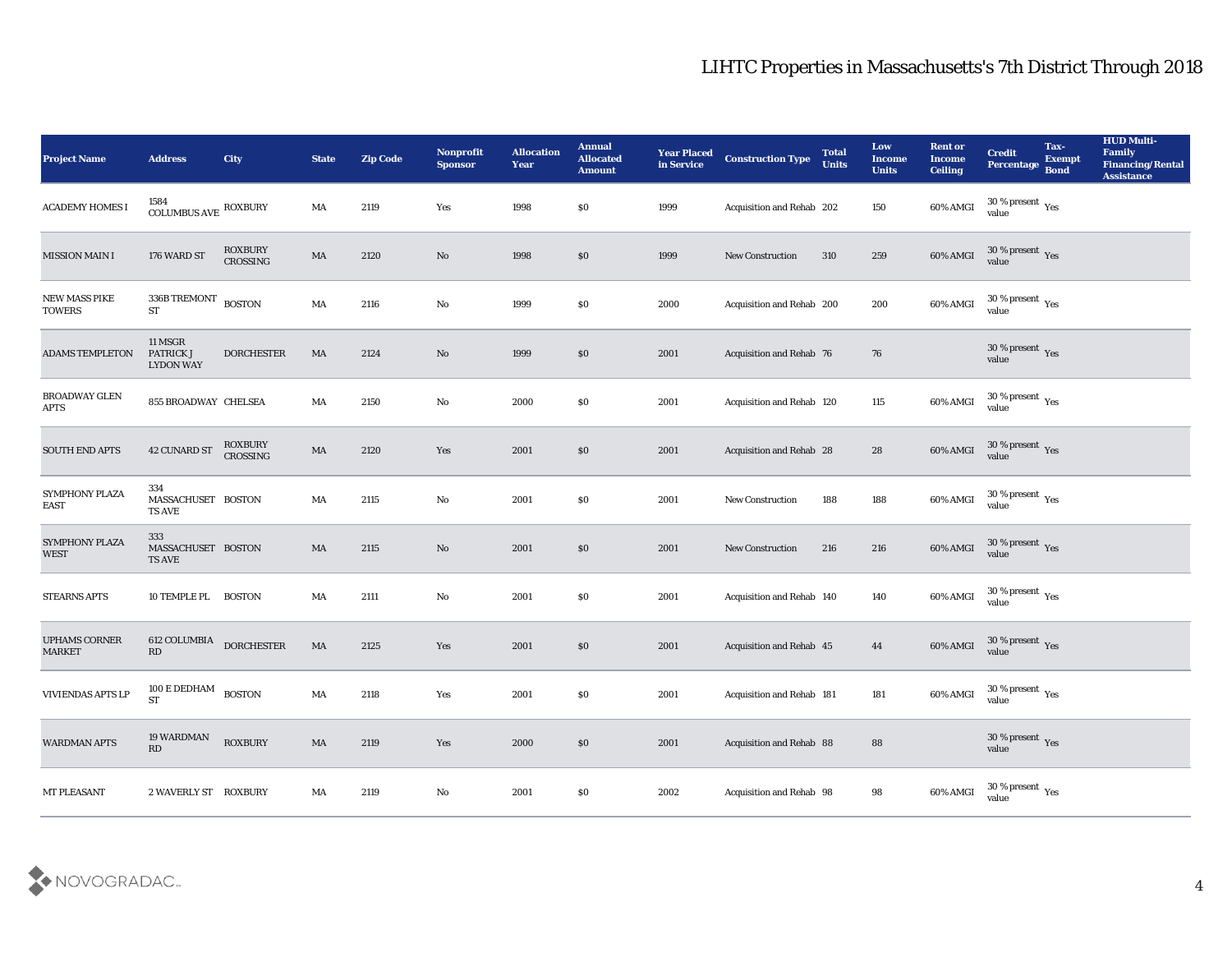| <b>Project Name</b>                                                 | <b>Address</b>                      | City              | <b>State</b> | <b>Zip Code</b> | <b>Nonprofit</b><br><b>Sponsor</b> | <b>Allocation</b><br>Year | <b>Annual</b><br><b>Allocated</b><br><b>Amount</b> | <b>Year Placed</b><br>in Service | <b>Construction Type</b>        | <b>Total</b><br><b>Units</b> | Low<br><b>Income</b><br><b>Units</b> | <b>Rent or</b><br><b>Income</b><br><b>Ceiling</b> | <b>Credit</b><br>Percentage                   | Tax-<br><b>Exempt</b><br><b>Bond</b> | <b>HUD Multi-</b><br>Family<br><b>Financing/Rental</b><br><b>Assistance</b> |
|---------------------------------------------------------------------|-------------------------------------|-------------------|--------------|-----------------|------------------------------------|---------------------------|----------------------------------------------------|----------------------------------|---------------------------------|------------------------------|--------------------------------------|---------------------------------------------------|-----------------------------------------------|--------------------------------------|-----------------------------------------------------------------------------|
| VICTORIA APTS                                                       | 65 W DEDHAM<br><b>ST</b>            | <b>BOSTON</b>     | MA           | 2118            | Yes                                | 2002                      | \$0                                                | 2002                             | Acquisition and Rehab 190       |                              | 174                                  | 60% AMGI                                          | $30\,\%$ present $\,$ Yes value               |                                      |                                                                             |
| WALDEN SQUARE<br><b>APTS</b>                                        | 21 WALDEN SQ<br>RD                  | CAMBRIDGE         | MA           | 2140            | $\mathbf{No}$                      | 2001                      | \$0                                                | 2002                             | Acquisition and Rehab 240       |                              | 240                                  | 60% AMGI                                          | $30\,\%$ present $\,$ Yes value               |                                      |                                                                             |
| JOHN F KENNEDY<br><b>APTS</b>                                       | 55 ESSEX ST                         | CAMBRIDGE         | MA           | 2139            | Yes                                | 2002                      | \$0                                                | 2003                             | Acquisition and Rehab 69        |                              | 69                                   | 60% AMGI                                          | $30\,\%$ present $\,$ Yes value               |                                      |                                                                             |
| <b>NAZING COURT</b>                                                 | 224 SEAVER ST DORCHESTER            |                   | MA           | 2121            | No                                 | 2002                      | \$0\$                                              | 2003                             | Acquisition and Rehab 151       |                              | 151                                  |                                                   | $30\,\%$ present $\,$ Yes value               |                                      |                                                                             |
| <b>COREY ASSISTED</b><br>LIVING LLC                                 | 180 COREY RD BRIGHTON               |                   | MA           | 2135            | Yes                                | 2002                      | \$0                                                | 2003                             | <b>New Construction</b>         | 102                          | $69\,$                               | 60% AMGI                                          | $30\,\%$ present $\,$ Yes value               |                                      |                                                                             |
| <b>SOUTH COVE PLAZA</b>                                             | 230 STUART ST BOSTON                |                   | MA           | 2116            | No                                 | 2002                      | \$0                                                | 2003                             | Acquisition and Rehab 231       |                              | 229                                  | 60% AMGI                                          | $30\,\%$ present $\,$ Yes value               |                                      |                                                                             |
| <b>SUSAN S BAILIS</b><br><b>ASSISTED LIVING</b><br><b>COMMUNITY</b> | 352<br>MASSACHUSET BOSTON<br>TS AVE |                   | MA           | 2115            | Yes                                | 2001                      | \$0                                                | 2003                             | <b>New Construction</b>         | 82                           | 54                                   |                                                   | $30\,\%$ present $\,$ Yes value               |                                      |                                                                             |
| <b>MASON PLACE</b>                                                  | 80 MASON ST                         | <b>BOSTON</b>     | MA           | 2111            | No                                 | 2003                      | \$0                                                | 2004                             | Acquisition and Rehab 127       |                              | 127                                  | 60% AMGI                                          | $30\,\%$ present $\,$ Yes value               |                                      |                                                                             |
| <b>SETON MANOR</b>                                                  | 200 COREY RD BRIGHTON               |                   | MA           | 2135            | Yes                                | 2002                      | \$0                                                | 2004                             | <b>Acquisition and Rehab 19</b> |                              | 19                                   | 60% AMGI                                          | $30\,\%$ present $\,$ Yes value               |                                      |                                                                             |
| SOUTH END TENANTS F MASSACHUSET BOSTON                              | 401<br><b>TS AVE</b>                |                   | MA           | 2118            | Yes                                | 2002                      | \$0                                                | 2004                             | Acquisition and Rehab 185       |                              | 170                                  |                                                   | $30\,\%$ present $\,$ Yes value               |                                      |                                                                             |
| ZELMA LACEY HOUSE 9 W SCHOOL ST CHARLESTOWN MA                      |                                     |                   |              | 2129            | No                                 | 2003                      | $\$0$                                              | 2004                             | <b>New Construction</b>         | 66                           | 33                                   | 60% AMGI                                          | 30 % present $\,\rm \gamma_{\rm es}$<br>value |                                      |                                                                             |
| <b>BLUE ELM UNITED</b><br><b>ESTATES</b>                            | 168 SEAVER ST DORCHESTER            |                   | MA           | 2121            | $\rm\thinspace No$                 | 2003                      | \$0                                                | 2005                             | Acquisition and Rehab 285       |                              | 285                                  | 60% AMGI                                          | $70\,\%$ present $\,$ Yes value               |                                      |                                                                             |
| COLUMBIA WEST APTS 392 COLUMBIA                                     |                                     | <b>DORCHESTER</b> | MA           | 2125            | $\rm\thinspace No$                 | 2003                      | \$0                                                | 2005                             | <b>New Construction</b>         | 46                           | 46                                   | 60% AMGI                                          | $70\,\%$ present $\,\mathrm{Yes}$ value       |                                      |                                                                             |

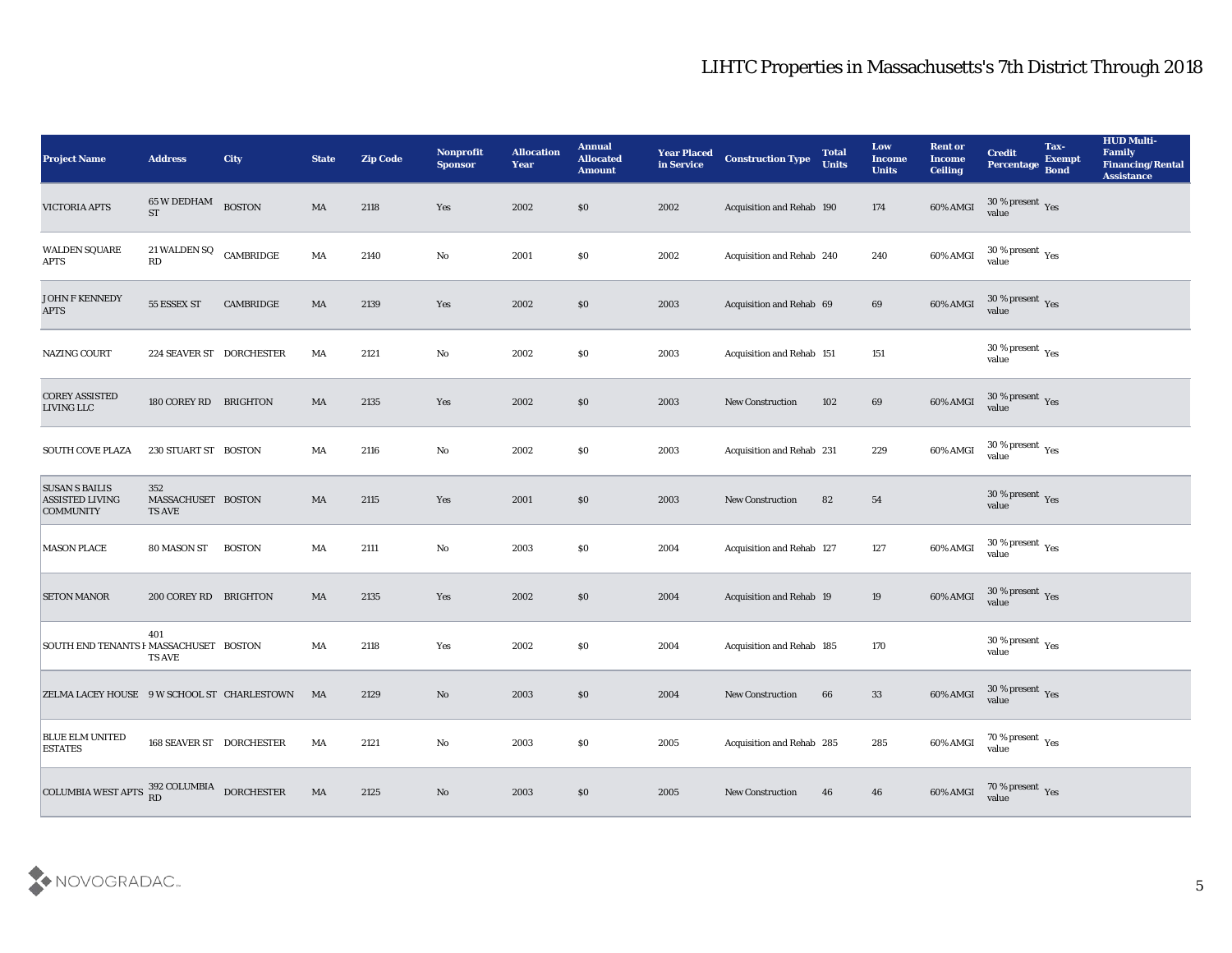| <b>Project Name</b>                                      | <b>Address</b>                   | City                      | <b>State</b> | <b>Zip Code</b> | Nonprofit<br><b>Sponsor</b> | <b>Allocation</b><br><b>Year</b>          | <b>Annual</b><br><b>Allocated</b><br><b>Amount</b> | <b>Year Placed</b><br>in Service            | <b>Construction Type</b> | <b>Total</b><br><b>Units</b> | Low<br><b>Income</b><br><b>Units</b> | <b>Rent or</b><br><b>Income</b><br><b>Ceiling</b> | <b>Credit</b><br>Percentage     | Tax-<br><b>Exempt</b><br><b>Bond</b> | <b>HUD Multi-</b><br>Family<br><b>Financing/Rental</b><br><b>Assistance</b> |
|----------------------------------------------------------|----------------------------------|---------------------------|--------------|-----------------|-----------------------------|-------------------------------------------|----------------------------------------------------|---------------------------------------------|--------------------------|------------------------------|--------------------------------------|---------------------------------------------------|---------------------------------|--------------------------------------|-----------------------------------------------------------------------------|
| MATTAPAN HEIGHTS<br>IІ                                   | 249 RIVER ST                     | <b>MATTAPAN</b>           | MA           | 2126            | No                          | 2003                                      | $\$0$                                              | 2005                                        | New Construction         | 83                           | 83                                   | 60% AMGI                                          | $70\,\%$ present $\,$ Yes value |                                      |                                                                             |
| MAVERICK GARDENS I 1 MAVERICK ST BOSTON                  |                                  |                           | MA           | 2128            | No                          | 2003                                      | $\$0$                                              | 2005                                        | New Construction         | 150                          | 116                                  |                                                   | $70\,\%$ present $\,$ Yes value |                                      |                                                                             |
| <b>WESTLAND AVENUE</b><br><b>APTS</b>                    | <b>65 WESTLAND</b><br><b>AVE</b> | <b>BOSTON</b>             | MA           | 2115            | Yes                         | 2004                                      | \$0                                                | 2005                                        | Acquisition and Rehab 96 |                              | 49                                   | 60% AMGI                                          | $70\,\%$ present $\,$ Yes value |                                      |                                                                             |
| <b>MAVERICK GARDENS</b><br>IV                            | 87 GRADY CT                      | <b>BOSTON</b>             | MA           |                 | $\rm\thinspace No$          | 2004                                      | \$900,000                                          | 2006                                        | <b>New Construction</b>  | 74                           | 57                                   | 60% AMGI                                          | $30\,\%$ present $\,$ Yes value |                                      |                                                                             |
| <b>BARNES SCHOOL</b>                                     | 127 MARION ST EAST BOSTON        |                           | MA           | 2128            | $\mathbf{No}$               | 2006                                      | \$643,765                                          | 2007                                        | New Construction         | 74                           | 74                                   | 60% AMGI                                          | $30\,\%$ present $\,$ Yes value |                                      |                                                                             |
| <b>BUILDING 104</b>                                      |                                  | 104 FIRST AVE CHARLESTOWN | MA           | 2129            |                             | 1993                                      | \$0                                                | Insufficient<br>Data                        | Acquisition and Rehab 46 |                              | 46                                   | 60% AMGI                                          | Not<br>Indicated                | No                                   |                                                                             |
| <b>HUNTINGTON</b><br><b>AFFORDABLE</b><br><b>HOUSING</b> | 316<br>HUNTINGTON<br>AVE         | <b>BOSTON</b>             | MA           | 2115            |                             | 1988                                      | \$0                                                | Insufficient<br>Data                        | Acquisition and Rehab 88 |                              | 88                                   | 60% AMGI                                          | Not<br>Indicated                | Yes                                  |                                                                             |
| 33 BOW ST                                                | 33 BOW ST                        | <b>SOMERVILLE</b>         | MA           | 2143            |                             | Insufficient<br>Data                      | $\$0$                                              | Insufficient<br>Data                        | Not Indicated            | 18                           | 16                                   | 60% AMGI                                          | Not<br>Indicated                |                                      |                                                                             |
| ADMIRAL HILL<br><b>ASSISTED LIVING I</b>                 | 201 CAPTAINS<br>ROW              | <b>CHELSEA</b>            | MA           | 2150            |                             | Insufficient<br>Data                      | $\$0$                                              | Insufficient<br>Data                        | Not Indicated            | 69                           | 34                                   | 60% AMGI                                          | Not<br>Indicated                |                                      |                                                                             |
| <b>AUBURN COURT</b>                                      | 1 BROOKLINE<br>PL                | CAMBRIDGE                 | MA           | 2139            |                             | Insufficient<br>Data                      | $\$0$                                              | Insufficient<br>Data                        | Not Indicated            |                              | 77                                   | 39 60% AMGI                                       | Not<br>Indicated                |                                      |                                                                             |
| BACK OF THE HILL APT: HUNTINGTON JAMAICA PLAIN           | 100S<br>AVE                      |                           | MA           | 2130            |                             | Insufficient<br>Data                      | $\$0$                                              | Insufficient<br>Data                        | Not Indicated            | 124                          | 124                                  | 60% AMGI                                          | Not<br>Indicated                |                                      |                                                                             |
| BLUE MOUNTAIN ASSO WASHINGTON DORCHESTER                 | 80<br><b>ST</b>                  |                           | MA           | 2121            |                             | Insufficient<br>Data                      | $\boldsymbol{\mathsf{S}}\boldsymbol{\mathsf{0}}$   | $\label{lem:optimal} In sufficient$<br>Data | Not Indicated            | 217                          | $217\,$                              | 60% AMGI                                          | Not<br>Indicated                |                                      |                                                                             |
| <b>BOSTON BAY ASSOC</b>                                  | 201 QUINCY ST DORCHESTER         |                           | MA           | 2121            |                             | $\label{lem:inert} In sufficient$<br>Data | $\$0$                                              | Insufficient<br>Data                        | Not Indicated            | 88                           | ${\bf 88}$                           | 60% AMGI                                          | Not<br>Indicated                |                                      |                                                                             |

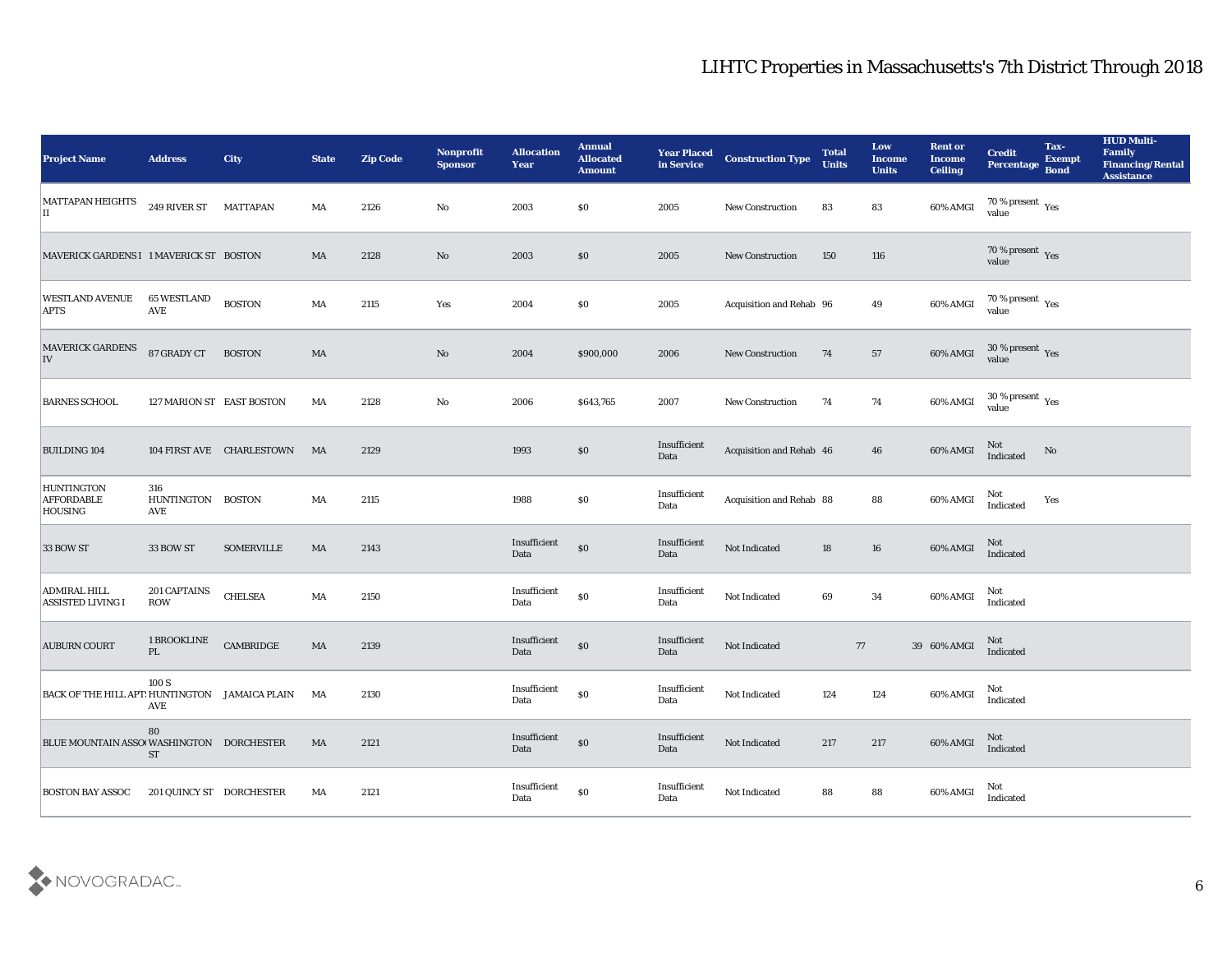| <b>Project Name</b>                                                     | <b>Address</b>                                    | City                 | <b>State</b>           | <b>Zip Code</b> | Nonprofit<br><b>Sponsor</b> | <b>Allocation</b><br>Year                 | <b>Annual</b><br><b>Allocated</b><br><b>Amount</b> | <b>Year Placed<br/>in Service</b> | <b>Construction Type</b> | <b>Total</b><br><b>Units</b> | Low<br><b>Income</b><br><b>Units</b> | <b>Rent or</b><br><b>Income</b><br><b>Ceiling</b> | <b>Credit</b><br>Percentage | Tax-<br><b>Exempt</b><br><b>Bond</b> | <b>HUD Multi-</b><br>Family<br><b>Financing/Rental</b><br><b>Assistance</b> |
|-------------------------------------------------------------------------|---------------------------------------------------|----------------------|------------------------|-----------------|-----------------------------|-------------------------------------------|----------------------------------------------------|-----------------------------------|--------------------------|------------------------------|--------------------------------------|---------------------------------------------------|-----------------------------|--------------------------------------|-----------------------------------------------------------------------------|
| <b>BRIDLEPATH APTS</b>                                                  | 164<br>BITTERSWEET RANDOLPH<br>LN                 |                      | MA                     | 2368            |                             | Insufficient<br>Data                      | $\boldsymbol{\mathsf{S}}\boldsymbol{\mathsf{O}}$   | Insufficient<br>Data              | Not Indicated            | 104                          | 103                                  | 60% AMGI                                          | Not<br>Indicated            |                                      |                                                                             |
| <b>BROWN KAPLAN</b><br><b>TOWN HOMES</b>                                | 12 WILBERT CIR DORCHESTER                         |                      | MA                     | 2124            |                             | Insufficient<br>Data                      | $\$0$                                              | Insufficient<br>Data              | Not Indicated            | 60                           | $53\,$                               | 60% AMGI                                          | Not<br>Indicated            |                                      |                                                                             |
| <b>CARTER HEIGHTS</b>                                                   | 10 FORSYTH ST CHELSEA                             |                      | MA                     | 2150            |                             | Insufficient<br>Data                      | $\$0$                                              | Insufficient<br>Data              | Not Indicated            | 108                          | $\bf{94}$                            | $60\%$ AMGI                                       | Not<br>Indicated            |                                      |                                                                             |
| <b>CATHERINE H</b><br><b>GALLAGHER</b><br><b>COOPERATIVE</b><br>HOUSING | 31 GERMANIA<br><b>ST</b>                          | <b>JAMAICA PLAIN</b> | MA                     | 2130            |                             | $\label{lem:inert} In sufficient$<br>Data | $\$0$                                              | Insufficient<br>Data              | Not Indicated            | 34                           | $25\,$                               | 60% AMGI                                          | Not<br>Indicated            |                                      |                                                                             |
| <b>CGM</b>                                                              | 155 CHESTNUT<br>ST                                | <b>CHELSEA</b>       | MA                     | 2150            |                             | Insufficient<br>Data                      | $\$0$                                              | Insufficient<br>Data              | Not Indicated            | 43                           | 43                                   | 60% AMGI                                          | Not<br>Indicated            |                                      |                                                                             |
| <b>CHELSEA HOMES I</b>                                                  | <b>4 GERRISH AVE CHELSEA</b>                      |                      | MA                     | 2150            |                             | Insufficient<br>Data                      | $\boldsymbol{\mathsf{S}}\boldsymbol{\mathsf{O}}$   | Insufficient<br>Data              | Not Indicated            | 86                           | 86                                   | 60% AMGI                                          | Not<br>Indicated            |                                      |                                                                             |
| <b>DARTMOUTH TCB</b>                                                    | 792 TREMONT<br>$\operatorname{\mathbf{ST}}$       | <b>BOSTON</b>        | $\mathbf{M}\mathbf{A}$ | 2118            |                             | Insufficient<br>Data                      | $\$0$                                              | Insufficient<br>Data              | Not Indicated            | 83                           | ${\bf 83}$                           | 60% AMGI                                          | Not<br>Indicated            |                                      |                                                                             |
| FRANKLIN<br><b>HIGHLANDS</b>                                            | $278$ HUMBOLDT $_{\rm{DORCHESTER}}$<br><b>AVE</b> |                      | MA                     | 2121            |                             | Insufficient<br>Data                      | $\$0$                                              | Insufficient<br>Data              | Not Indicated            | 270                          | ${\bf 265}$                          | 60% AMGI                                          | Not<br>Indicated            |                                      |                                                                             |
| FRANKLIN HILL<br><b>REVITALIZATION IB</b>                               | 113 SHANDON<br>$\mathbf{R}\mathbf{D}$             | <b>DORCHESTER</b>    | MA                     | 2124            |                             | Insufficient<br>Data                      | $\$0$                                              | Insufficient<br>Data              | Not Indicated            | 24                           | 24                                   | 60% AMGI                                          | Not<br>Indicated            |                                      |                                                                             |
| GARDNER, CRAWFORD 270 ROXBURY<br>$\&$ THANE                             | $\operatorname{ST}$                               | <b>ROXBURY</b>       | MA                     | 2119            |                             | Insufficient<br>Data                      | $\$0$                                              | Insufficient<br>Data              | Not Indicated            | 64                           | 49                                   | 60% AMGI                                          | Not<br>Indicated            |                                      |                                                                             |
| <b>HARBORCOV</b><br><b>COMMUNITY</b><br>HOUSING                         | 63<br>WASHINGTON CHELSEA<br>AVE                   |                      | MA                     | 2150            |                             | Insufficient<br>Data                      | $\$0$                                              | Insufficient<br>Data              | Not Indicated            | 24                           | 24                                   | 60% AMGI                                          | Not<br>Indicated            |                                      |                                                                             |
| <b>HOPE BAY APTS</b>                                                    | 25 NORWELL ST DORCHESTER                          |                      | MA                     | 2121            |                             | Insufficient<br>Data                      | $\boldsymbol{\mathsf{S}}\boldsymbol{\mathsf{O}}$   | Insufficient<br>Data              | Not Indicated            | 45                           | 45                                   | 60% AMGI                                          | Not<br>Indicated            |                                      |                                                                             |
| HOPE IN DORCHESTER NIGHTINGALE DORCHESTER                               | 88<br><b>ST</b>                                   |                      | MA                     | 2124            |                             | $\label{lem:inert} In sufficient$<br>Data | $\$0$                                              | Insufficient<br>Data              | Not Indicated            | 40                           | 40                                   | 60% AMGI                                          | Not<br>Indicated            |                                      |                                                                             |

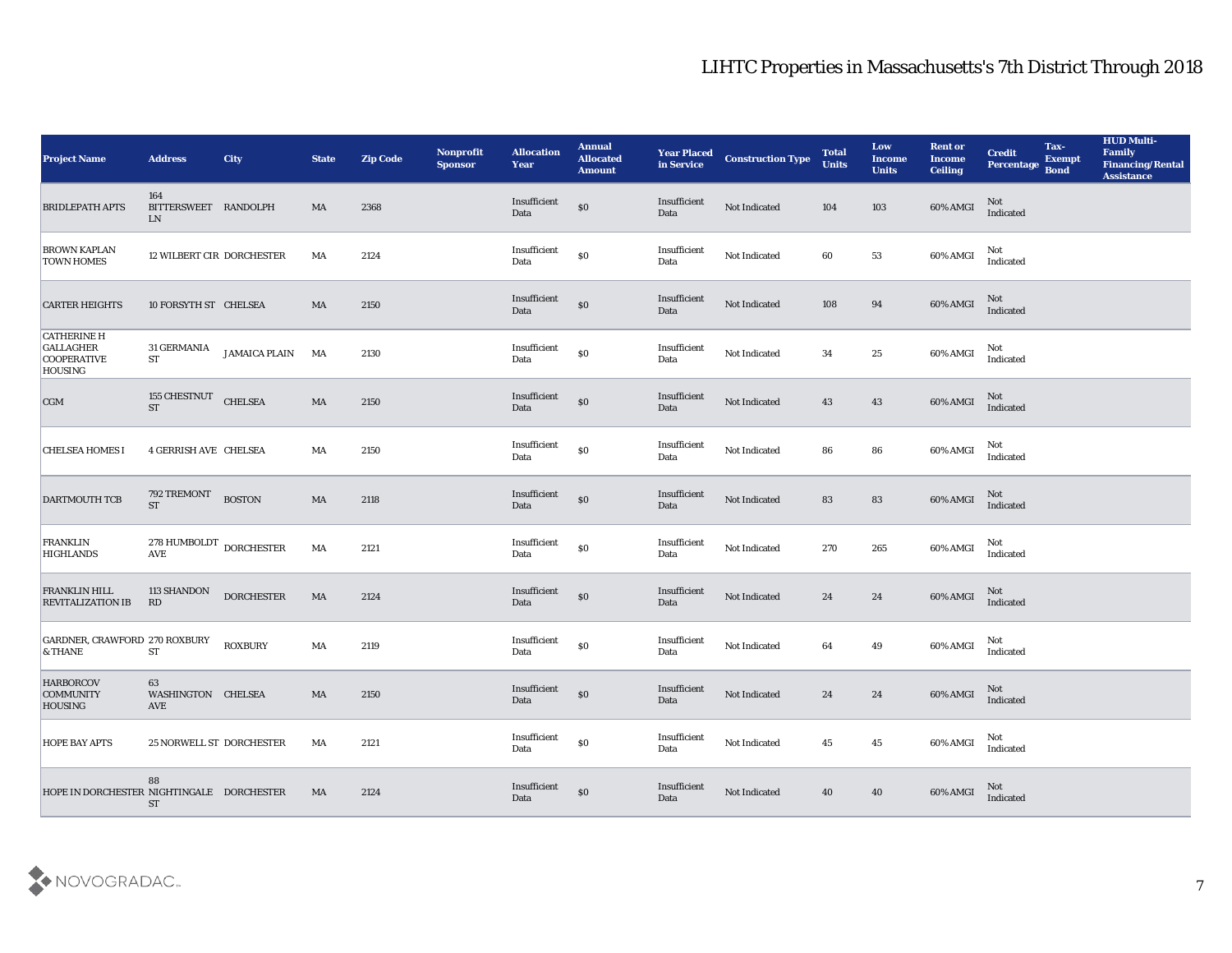| <b>Project Name</b>                                                                                                    | <b>Address</b>                                       | City            | <b>State</b>           | <b>Zip Code</b> | Nonprofit<br><b>Sponsor</b> | <b>Allocation</b><br><b>Year</b> | <b>Annual</b><br><b>Allocated</b><br><b>Amount</b> | <b>Year Placed<br/>in Service</b> | <b>Construction Type</b> | <b>Total</b><br><b>Units</b> | Low<br><b>Income</b><br><b>Units</b> | <b>Rent or</b><br><b>Income</b><br><b>Ceiling</b> | <b>Credit</b><br>Percentage | Tax-<br><b>Exempt</b><br><b>Bond</b> | <b>HUD Multi-</b><br>Family<br><b>Financing/Rental</b><br><b>Assistance</b> |
|------------------------------------------------------------------------------------------------------------------------|------------------------------------------------------|-----------------|------------------------|-----------------|-----------------------------|----------------------------------|----------------------------------------------------|-----------------------------------|--------------------------|------------------------------|--------------------------------------|---------------------------------------------------|-----------------------------|--------------------------------------|-----------------------------------------------------------------------------|
| INFILL 2<br><b>DEVELOPMENT</b>                                                                                         | 169 MLK BLVD ROXBURY                                 |                 | MA                     | 2119            |                             | Insufficient<br>Data             | \$0                                                | Insufficient<br>Data              | Not Indicated            | 13                           | 13                                   | 60% AMGI                                          | Not<br>Indicated            |                                      |                                                                             |
| LONG GLEN RENTAL                                                                                                       | 118 GLENVILLE ALLSTON                                |                 | MA                     | 2134            |                             | Insufficient<br>Data             | $\$0$                                              | Insufficient<br>Data              | Not Indicated            | 59                           | 59                                   | 60% AMGI                                          | Not<br>Indicated            |                                      |                                                                             |
| LONG GLEN RENTAL II 48 GLENVILLE ALLSTON                                                                               |                                                      |                 | MA                     | 2134            |                             | Insufficient<br>Data             | $\$0$                                              | Insufficient<br>Data              | Not Indicated            | 33                           | 33                                   | $60\%$ AMGI                                       | Not<br>Indicated            |                                      |                                                                             |
| <b>MATTAPAN HEIGHTS</b><br>III                                                                                         | 227 RIVER ST                                         | <b>MATTAPAN</b> | MA                     | 2126            |                             | Insufficient<br>Data             | $\boldsymbol{\mathsf{S}}\boldsymbol{\mathsf{0}}$   | Insufficient<br>Data              | Not Indicated            | 73                           | 33                                   | 60% AMGI                                          | Not<br>Indicated            |                                      |                                                                             |
| MAVERICK LANDING I 31 LIVERPOOL EAST BOSTON                                                                            |                                                      |                 | MA                     | 2128            |                             | Insufficient<br>Data             | $\$0$                                              | Insufficient<br>Data              | Not Indicated            | 150                          | $116\,$                              | 60% AMGI                                          | Not<br>Indicated            |                                      |                                                                             |
| $\begin{tabular}{ll} \bf MAVERICK LANDING & \tt 31 LIVERPOOL & \tt East \,BOST ON \\ \bf IV & \tt ST \\ \end{tabular}$ |                                                      |                 | MA                     | 2128            |                             | Insufficient<br>Data             | $\$0$                                              | Insufficient<br>Data              | Not Indicated            | 74                           | 57                                   | 60% AMGI                                          | Not<br>Indicated            |                                      |                                                                             |
| QUINCY HEIGHTS                                                                                                         | 99 WOODLEDGE $_{\rm{DORCHESTER}}$                    |                 | MA                     | 2125            |                             | Insufficient<br>Data             | $\$0$                                              | Insufficient<br>Data              | Not Indicated            | 129                          | 129                                  | 60% AMGI                                          | Not<br>Indicated            |                                      |                                                                             |
| MORVILLE HOUSE                                                                                                         | 100 NORWAY ST BOSTON                                 |                 | MA                     | 2115            |                             | Insufficient<br>Data             | $\$0$                                              | Insufficient<br>Data              | Not Indicated            | 175                          | $175\,$                              | $60\%$ AMGI                                       | Not<br>Indicated            |                                      |                                                                             |
| <b>RTH COMMUNITY</b><br><b>APTS</b>                                                                                    | 733<br>HUNTINGTON BOSTON<br>AVE                      |                 | MA                     | 2115            |                             | Insufficient<br>Data             | $\$0$                                              | Insufficient<br>Data              | Not Indicated            | 20                           | 13                                   | 60% AMGI                                          | Not<br>Indicated            |                                      |                                                                             |
| <b>SETH APTS I</b>                                                                                                     | $566$ COLUMBUS $\,$ BOSTON AVE                       |                 | MA                     | 2118            |                             | Insufficient<br>Data             | $\$0$                                              | Insufficient<br>Data              | Not Indicated            | 100                          | 100                                  | 60% AMGI                                          | Not<br>Indicated            |                                      |                                                                             |
| <b>ST BOTOLPH ASSISTED</b><br><b>LIVING</b>                                                                            | 352<br>MASSACHUSET BOSTON<br>TS AVE                  |                 | MA                     | 2115            |                             | Insufficient<br>Data             | $\$0$                                              | Insufficient<br>Data              | Not Indicated            | 82                           | 36                                   | 60% AMGI                                          | Not<br>Indicated            |                                      |                                                                             |
| TENANT'S<br><b>DEVELOPMENT II</b>                                                                                      | 566 COLUMBUS BOSTON<br>AVE                           |                 | $\mathbf{M}\mathbf{A}$ | 2118            |                             | Insufficient<br>Data             | $\boldsymbol{\mathsf{S}}\boldsymbol{\mathsf{0}}$   | Insufficient<br>Data              | Not Indicated            | 185                          | 166                                  | 60% AMGI                                          | Not<br>Indicated            |                                      |                                                                             |
| <b>WASHINGTON</b><br>COLUMBIA PHASE II                                                                                 | $95\mathrm{B}$<br>WASHINGTON DORCHESTER<br><b>ST</b> |                 | MA                     | 2121            |                             | Insufficient<br>Data             | $\$0$                                              | Insufficient<br>Data              | Not Indicated            | 176                          | 176                                  | 60% AMGI                                          | Not<br>Indicated            |                                      |                                                                             |

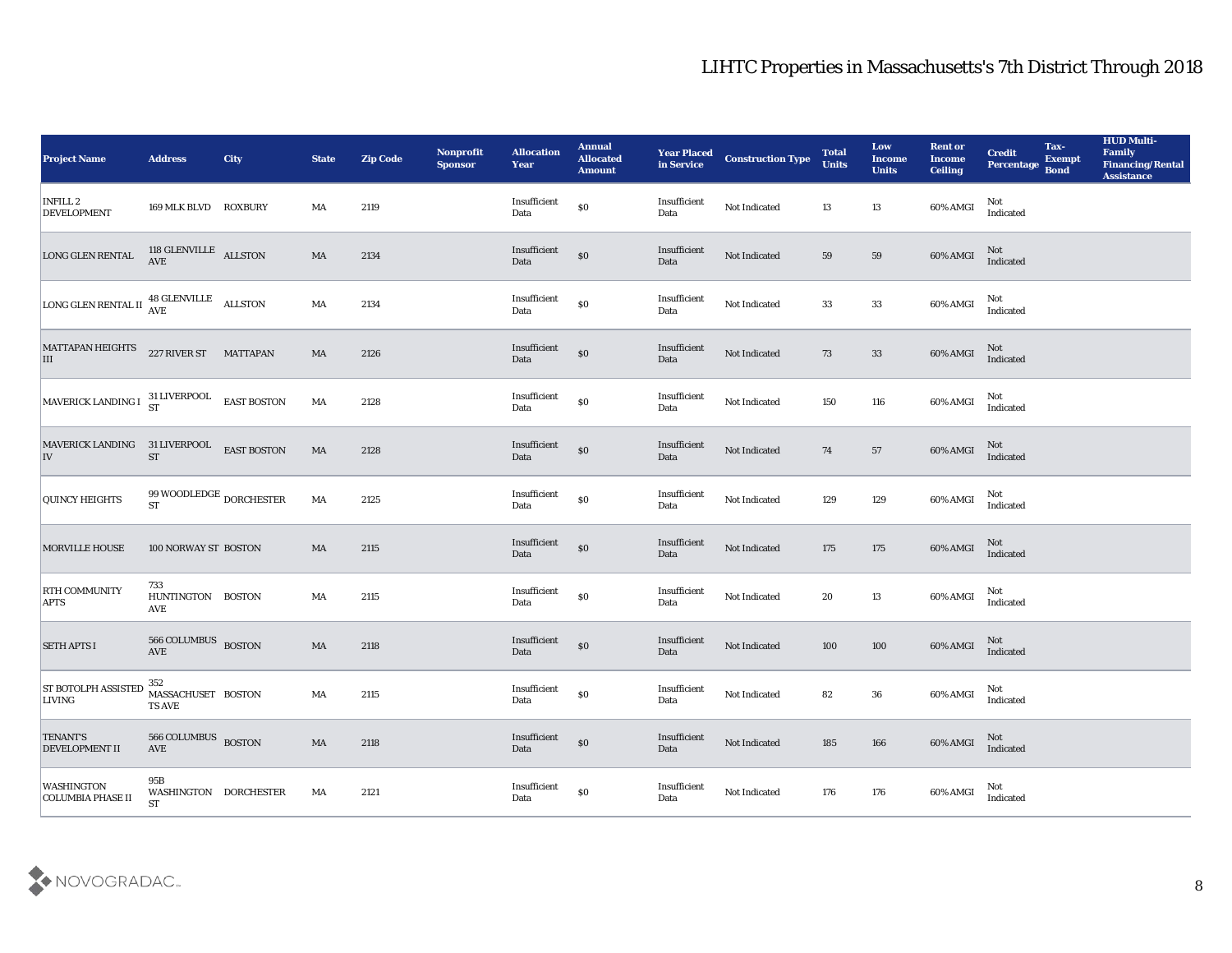| <b>Project Name</b>                       | <b>Address</b>                                   | <b>City</b>               | <b>State</b> | <b>Zip Code</b> | Nonprofit<br><b>Sponsor</b> | <b>Allocation</b><br><b>Year</b> | <b>Annual</b><br><b>Allocated</b><br><b>Amount</b> | <b>Year Placed</b><br>in Service | <b>Construction Type</b> | <b>Total</b><br><b>Units</b> | Low<br><b>Income</b><br><b>Units</b> | <b>Rent or</b><br><b>Income</b><br><b>Ceiling</b> | <b>Credit</b><br>Percentage Bond  | Tax-<br><b>Exempt</b>  | <b>HUD Multi-</b><br>Family<br><b>Financing/Rental</b><br><b>Assistance</b> |
|-------------------------------------------|--------------------------------------------------|---------------------------|--------------|-----------------|-----------------------------|----------------------------------|----------------------------------------------------|----------------------------------|--------------------------|------------------------------|--------------------------------------|---------------------------------------------------|-----------------------------------|------------------------|-----------------------------------------------------------------------------|
| <b>WILDER GARDENS</b><br><b>APTS</b>      | $32$ BISHOP JOE $\;$ DORCHESTER $\;$ L SMITH WAY |                           | MA           | 2121            |                             | Insufficient<br>Data             | $\$0$                                              | Insufficient<br>Data             | Not Indicated            | 61                           | 61                                   | 60% AMGI                                          | Not<br>Indicated                  |                        |                                                                             |
| <b>WOODBOURNE APTS</b>                    | $\mathbf{7}$<br><b>RD</b>                        | SOUTHBOURNE JAMAICA PLAIN | MA           | 2130            |                             | Insufficient<br>Data             | $\$0$                                              | Insufficient<br>Data             | Not Indicated            | 74                           | 72                                   | 60% AMGI                                          | Not<br>Indicated                  |                        |                                                                             |
| <b>AVONDALE PLACE</b>                     | 777<br>HUNTINGTON BOSTON<br>AVE                  |                           | MA           | 2115            |                             | 1987                             | $\$0$                                              | 1987                             | Not Indicated            | 22                           | 13                                   |                                                   | Not<br>Indicated                  | No                     |                                                                             |
| WINNDEVELOPMENT                           | 10 MAGAZINE<br><b>ST</b>                         | CAMBRIDGE                 | MA           | 2139            |                             | 1987                             | $\$0$                                              | 1987                             | New Construction         | 85                           | 23                                   |                                                   | Not<br>$\operatorname{Indicated}$ | Yes                    |                                                                             |
| 300 SHAWMUT AVE                           | 300 SHAWMUT<br>$\operatorname{AVE}$              | <b>BOSTON</b>             | MA           | 2118            |                             | 1988                             | $\$0$                                              | 1988                             | Not Indicated            | 15                           | 15                                   |                                                   | Not<br>Indicated                  | No                     |                                                                             |
| <b>BITTERSWEET APTS</b>                   | 24 BRIDLE<br>PATH CIR                            | <b>RANDOLPH</b>           | MA           | 2368            |                             | 1988                             | $\$0$                                              | 1988                             | <b>New Construction</b>  | 35                           | 9                                    |                                                   | Not<br>Indicated                  | Yes                    |                                                                             |
| <b>CASS HOUSE</b><br>(ROXBURY HILLS)      | 230 HAROLD ST DORCHESTER                         |                           | MA           | 2121            |                             | 1988                             | \$0                                                | 1988                             | <b>New Construction</b>  | 111                          | 28                                   |                                                   | Not<br>Indicated                  | Yes                    |                                                                             |
| <b>GRANITE V/ BLUE</b><br><b>MOUNTAIN</b> | 36 MAPLE ST                                      | <b>DORCHESTER</b>         | MA           | 2121            |                             | 1988                             | \$0                                                | 1988                             | Not Indicated            | 217                          | 217                                  |                                                   | Not<br>Indicated                  | No                     |                                                                             |
| <b>WASHINGTON MEWS</b>                    | 679<br>WASHINGTON BOSTON<br>$\operatorname{ST}$  |                           | MA           | 2111            |                             | 1988                             | \$0                                                | 1988                             | Not Indicated            | 20                           | 20                                   |                                                   | Not<br>Indicated                  | No                     |                                                                             |
| 128 PARK ST                               | 128 PARK ST                                      | <b>DORCHESTER</b>         | MA           | 2122            |                             | 1988                             | $\$0$                                              | 1989                             | Acquisition and Rehab 16 |                              | 16                                   |                                                   | Not<br>Indicated                  | No                     |                                                                             |
| <b>DOUGLAS PARK</b>                       | <b>650 COLUMBUS BOSTON</b><br><b>AVE</b>         |                           | MA           | 2118            |                             | 1989                             | \$0                                                | 1989                             | <b>New Construction</b>  | 122                          | 33                                   |                                                   | Not<br>Indicated                  | Yes                    |                                                                             |
| <b>GRANITE III</b>                        | $504$ BLUE HILL $\quad$ DORCHESTER AVE           |                           | MA           | 2121            |                             | 1988                             | \$0                                                | 1989                             | Not Indicated            | 144                          | 144                                  |                                                   | Not<br>Indicated                  | $\mathbf{N}\mathbf{o}$ |                                                                             |
| <b>GRANITE IVA</b>                        | 164 SEAVER ST DORCHESTER                         |                           | MA           | 2121            |                             | 1988                             | $\$0$                                              | 1989                             | Not Indicated            | 140                          | 140                                  |                                                   | Not<br>Indicated                  | $\mathbf{N}\mathbf{o}$ |                                                                             |

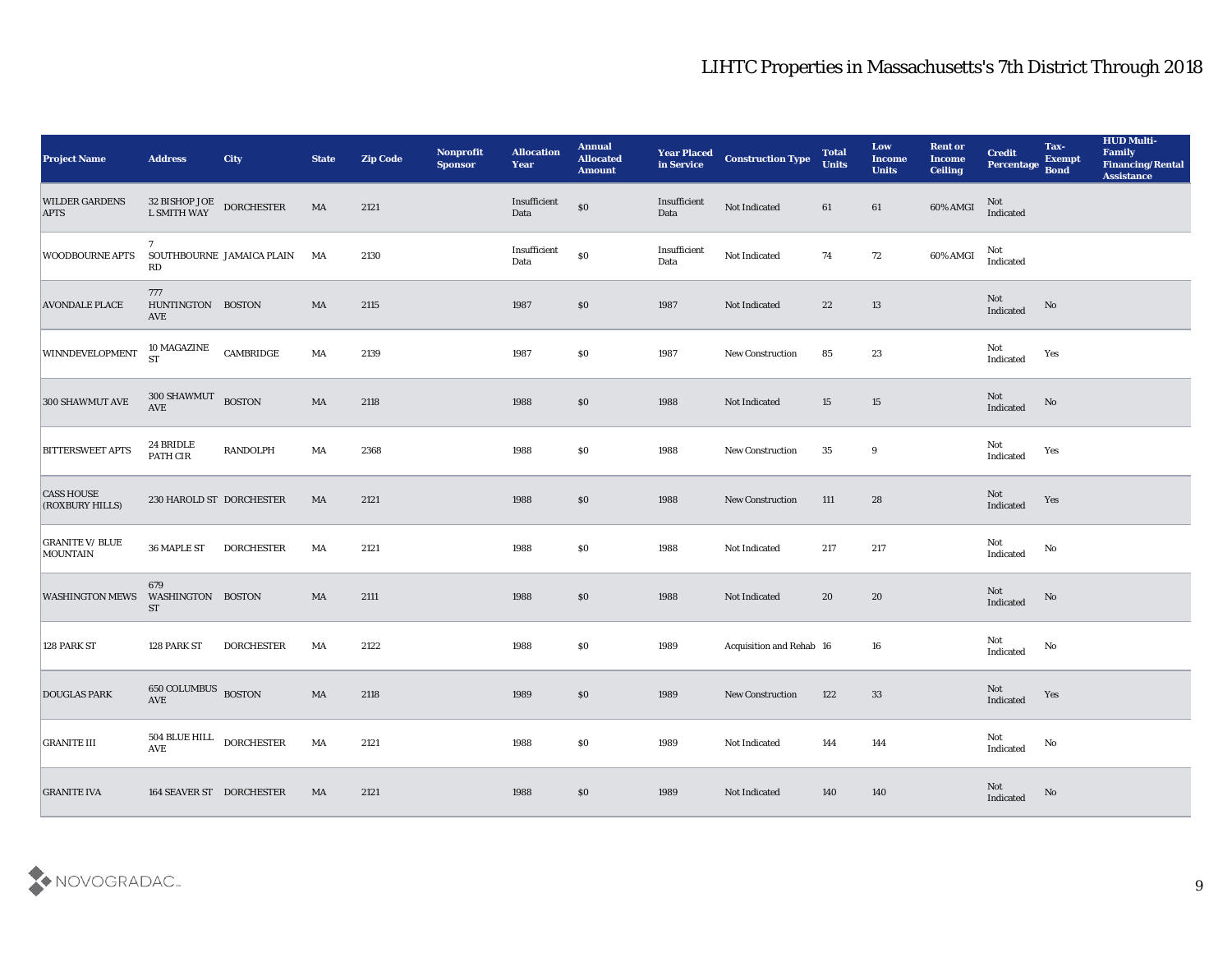| <b>Project Name</b>                                     | <b>Address</b>                         | <b>City</b>       | <b>State</b> | <b>Zip Code</b> | Nonprofit<br><b>Sponsor</b> | <b>Allocation</b><br>Year | <b>Annual</b><br><b>Allocated</b><br><b>Amount</b> | <b>Year Placed</b><br>in Service | <b>Construction Type</b>  | <b>Total</b><br><b>Units</b> | Low<br><b>Income</b><br><b>Units</b> | <b>Rent or</b><br><b>Income</b><br><b>Ceiling</b> | <b>Credit</b><br>Percentage                                 | Tax-<br><b>Exempt</b><br><b>Bond</b> | <b>HUD Multi-</b><br>Family<br><b>Financing/Rental</b><br><b>Assistance</b> |
|---------------------------------------------------------|----------------------------------------|-------------------|--------------|-----------------|-----------------------------|---------------------------|----------------------------------------------------|----------------------------------|---------------------------|------------------------------|--------------------------------------|---------------------------------------------------|-------------------------------------------------------------|--------------------------------------|-----------------------------------------------------------------------------|
| KILMARNOCK STREET KILMARNOCK BOSTON                     | 55<br>ST                               |                   | MA           | 2215            |                             | 1987                      | \$0                                                | 1989                             | <b>New Construction</b>   | 55                           | 22                                   |                                                   | Not<br>Indicated                                            | Yes                                  |                                                                             |
| <b>LIBERTY PLACE</b>                                    | 100 LIBERTY PL RANDOLPH                |                   | MA           | 2368            |                             | 1989                      | $\$0$                                              | 1989                             | <b>New Construction</b>   | 107                          | 107                                  |                                                   | $\operatorname{\bf Not}$<br>Indicated                       | No                                   |                                                                             |
| <b>MR LEE'S LODGE</b>                                   | 23 ALASKA ST                           | <b>ROXBURY</b>    | MA           | 2119            |                             | 1988                      | \$0                                                | 1989                             | Acquisition and Rehab 18  |                              | 8                                    |                                                   | Not<br>Indicated                                            | No                                   |                                                                             |
| QUINCY-GENEVA<br><b>GRANITE</b>                         | 9 CRESTON ST DORCHESTER                |                   | MA           | 2121            |                             | 1988                      | \$0                                                | 1989                             | Acquisition and Rehab 94  |                              | 94                                   |                                                   | Not<br>Indicated                                            | Yes                                  |                                                                             |
| <b>VAN NESS TERRACE</b>                                 | 238 WARREN ST ROXBURY                  |                   | MA           | 2119            |                             | 1988                      | \$0                                                | 1989                             | Acquisition and Rehab 50  |                              | 20                                   |                                                   | Not<br>Indicated                                            | Yes                                  |                                                                             |
| <b>WALNUT</b><br><b>WASHINGTON</b><br><b>GRANITE</b>    | 3222<br>WASHINGTON BOSTON<br><b>ST</b> |                   | MA           | 2130            |                             | 1989                      | $\$0$                                              | 1989                             | Not Indicated             | 65                           | 65                                   |                                                   | Not<br>Indicated                                            | Yes                                  |                                                                             |
| <b>WATERFORD PLACE</b><br><b>APTS</b>                   | 180 SHAWMUT<br>AVE                     | <b>BOSTON</b>     | MA           | 2118            |                             | 1989                      | \$0                                                | 1989                             | <b>New Construction</b>   | 40                           | 26                                   |                                                   | Not<br>Indicated                                            | Yes                                  |                                                                             |
| 1734 WASHINGTON ST                                      | 1734<br>WASHINGTON BOSTON<br>ST        |                   | MA           | 2118            |                             | 1988                      | \$0                                                | 1990                             | Not Indicated             | 31                           | 31                                   |                                                   | Not<br>Indicated                                            | No                                   |                                                                             |
| 438 WARREN ST                                           | <b>438 WARREN ST DORCHESTER</b>        |                   | MA           | 2121            |                             | 1989                      | \$0                                                | 1990                             | Not Indicated             | 20                           | 20                                   |                                                   | Not<br>Indicated                                            | No                                   |                                                                             |
| 523 MASSACHUSETTS<br><b>AVE</b>                         | 523<br>MASSACHUSET BOSTON<br>TS AVE    |                   | MA           | 2118            |                             | 1988                      | \$0                                                | 1990                             | Not Indicated             | 18                           | 15                                   |                                                   | Not<br>Indicated                                            | No                                   |                                                                             |
| <b>GRANITE LENA PARK 31 WALES ST</b>                    |                                        | <b>DORCHESTER</b> | MA           | 2124            |                             | 1990                      | \$0                                                | 1990                             | Acquisition and Rehab 143 |                              | 143                                  |                                                   | Not<br>Indicated                                            | Yes                                  |                                                                             |
| GRANITE/COLUMBIA 422 COLUMBIA<br><b>ROAD PROPERTIES</b> | $\mathbf{R}\mathbf{D}$                 | <b>DORCHESTER</b> | MA           | 2125            |                             | 1988                      | $\$0$                                              | 1990                             | Acquisition and Rehab 134 |                              | 65                                   | 60% AMGI                                          | Not<br>Indicated                                            | $\mathbf{Yes}$                       |                                                                             |
| GRANITE/LACONCHA 1 FOREST ST                            |                                        | <b>ROXBURY</b>    | MA           | 2119            |                             | 1988                      | $\$0$                                              | 1990                             | Acquisition and Rehab 97  |                              | $39\,$                               |                                                   | $\operatorname{\mathsf{Not}}$<br>$\operatorname{Indicated}$ | Yes                                  |                                                                             |

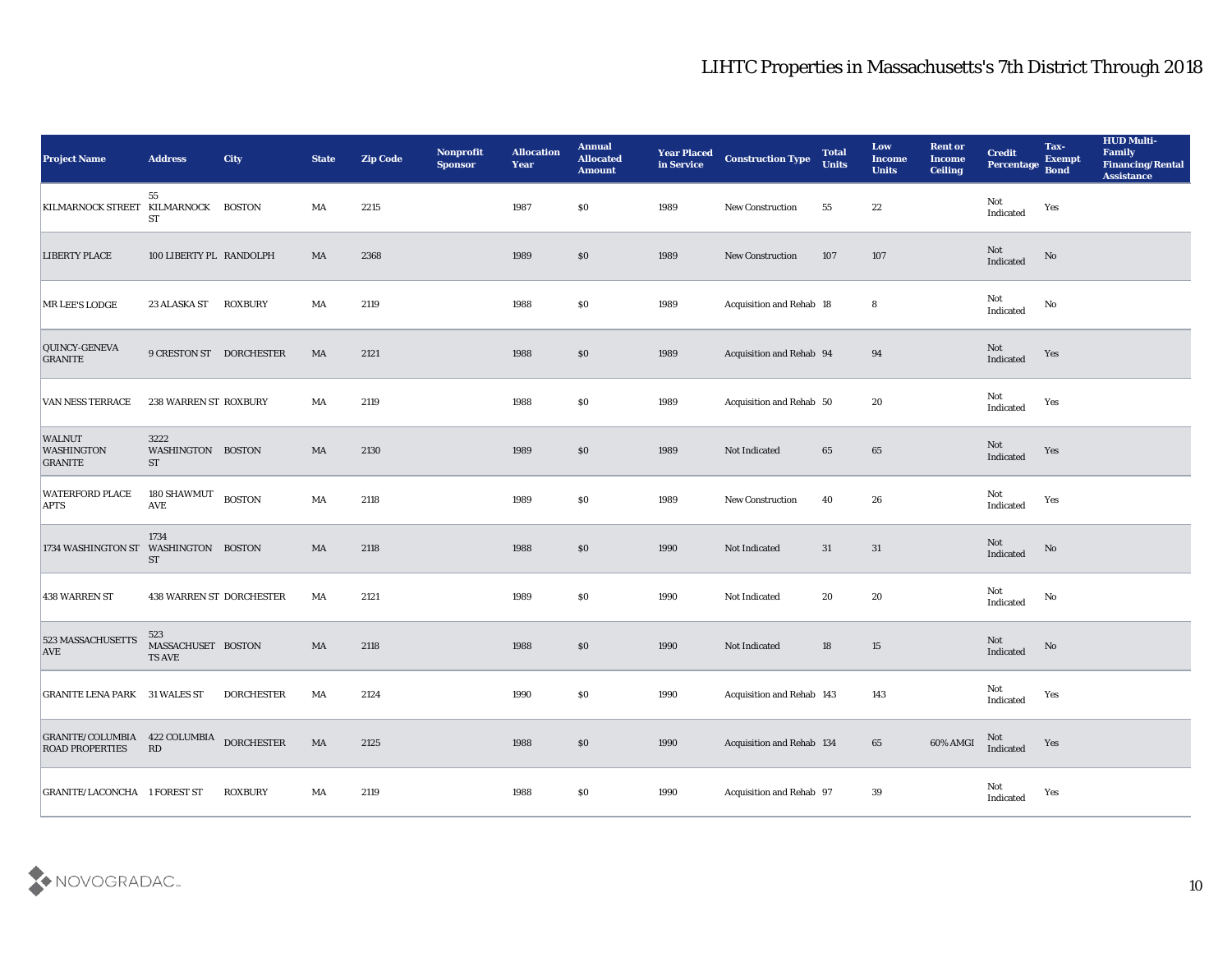| <b>Project Name</b>                     | <b>Address</b>                        | City                    | <b>State</b> | <b>Zip Code</b> | Nonprofit<br><b>Sponsor</b> | <b>Allocation</b><br>Year | <b>Annual</b><br><b>Allocated</b><br><b>Amount</b> | <b>Year Placed<br/>in Service</b> | <b>Construction Type</b>    | <b>Total</b><br><b>Units</b> | Low<br><b>Income</b><br><b>Units</b> | <b>Rent or</b><br><b>Income</b><br><b>Ceiling</b> | <b>Credit</b><br>Percentage                       | Tax-<br><b>Exempt</b><br><b>Bond</b> | <b>HUD Multi-</b><br>Family<br><b>Financing/Rental</b><br><b>Assistance</b> |
|-----------------------------------------|---------------------------------------|-------------------------|--------------|-----------------|-----------------------------|---------------------------|----------------------------------------------------|-----------------------------------|-----------------------------|------------------------------|--------------------------------------|---------------------------------------------------|---------------------------------------------------|--------------------------------------|-----------------------------------------------------------------------------|
| <b>LORNE STREET</b>                     | 11 LORNE ST                           | <b>DORCHESTER</b>       | MA           | 2124            |                             | 1988                      | $\$0$                                              | 1990                              | ${\hbox{New Construction}}$ | 60                           | 53                                   |                                                   | Not<br>Indicated                                  | No                                   |                                                                             |
| <b>RENWOOD CCCBW</b>                    | <b>42 JULIAN ST</b>                   | <b>DORCHESTER</b>       | MA           | 2125            |                             | 1988                      | \$0                                                | 1990                              | Not Indicated               | 14                           | 14                                   |                                                   | Not<br>$\operatorname{Indicated}$                 | No                                   |                                                                             |
| RENWOOD-CUNARD                          | 1 COPELAND<br><b>PARK</b>             | ROXBURY                 | MA           | 2119            |                             | 1989                      | \$0                                                | 1990                              | Not Indicated               | 17                           | 17                                   |                                                   | Not<br>Indicated                                  | No                                   |                                                                             |
| <b>WASHINGTON APTS</b>                  | 144 GENEVA<br>AVE                     | <b>DORCHESTER</b>       | MA           | 2121            |                             | 1988                      | \$0                                                | 1990                              | Not Indicated               | 151                          | 151                                  |                                                   | Not<br>$\operatorname{Indicated}$                 | No                                   |                                                                             |
| <b>AUDUBON APTS</b>                     | <b>436 HARVARD</b><br><b>ST</b>       | <b>DORCHESTER</b>       | MA           | 2124            |                             | 1989                      | $\$0$                                              | 1991                              | Acquisition and Rehab 37    |                              | 37                                   |                                                   | Not<br>Indicated                                  | No                                   |                                                                             |
| <b>BRUNSWICK STREET</b>                 | 104                                   | BRUNSWICK ST DORCHESTER | MA           | 2121            |                             | 1990                      | \$0                                                | 1991                              | Not Indicated               | 3                            | 3                                    |                                                   | Not<br>$\label{thm:indicated} \textbf{Indicated}$ | No                                   |                                                                             |
| <b>KENNEDY BISCUIT</b><br><b>LOFTS</b>  | 126 FRANKLIN CAMBRIDGE<br><b>ST</b>   |                         | MA           | 2139            |                             | 1989                      | \$0                                                | 1991                              | Acquisition and Rehab 142   |                              | 28                                   |                                                   | Not<br>Indicated                                  | Yes                                  |                                                                             |
| <b>LANGHAM COURT</b>                    | 26 WORCESTER BOSTON<br><b>ST</b>      |                         | MA           | 2118            |                             | 1989                      | \$0                                                | 1991                              | <b>New Construction</b>     | 84                           | 34                                   | 60% AMGI                                          | Not<br>Indicated                                  | No                                   |                                                                             |
| <b>LITHGOW APTS</b>                     | 14 LITHGOW ST DORCHESTER              |                         | MA           | 2124            |                             | 1989                      | \$0                                                | 1991                              | New Construction            | 31                           | 16                                   | 60% AMGI                                          | Not<br>Indicated                                  | No                                   |                                                                             |
| <b>PARMELEE COURT</b>                   | 89<br>NORTHAMPTO BOSTON<br>N ST       |                         | MA           | 2118            |                             | 1989                      | \$0                                                | 1991                              | New Construction            | 74                           | 37                                   |                                                   | Not<br>$\operatorname{Indicated}$                 | Yes                                  |                                                                             |
| <b>PHILLIPS BROOKS</b><br><b>SCHOOL</b> | 5 PERTH ST                            | <b>DORCHESTER</b>       | MA           | 2121            |                             | 1989                      | $\$0$                                              | 1991                              | <b>New Construction</b>     | 56                           | 47                                   | 60% AMGI                                          | Not<br>Indicated                                  | No                                   |                                                                             |
| <b>ROXBURY CORNERS</b>                  | 1797<br>WASHINGTON BOSTON<br>ST       |                         | MA           | 2118            |                             | 1989                      | $\$0$                                              | 1991                              | New Construction            | 48                           | $30\,$                               |                                                   | Not<br>Indicated                                  | $\mathbf{N}\mathbf{o}$               |                                                                             |
| <b>VBC APTS-GRANITE</b>                 | 495 BLUE HILL<br>$\operatorname{AVE}$ | <b>DORCHESTER</b>       | MA           | 2121            |                             | 1991                      | $\$0$                                              | 1991                              | Not Indicated               | 30                           | $\bf{0}$                             |                                                   | Not<br>Indicated                                  | Yes                                  |                                                                             |

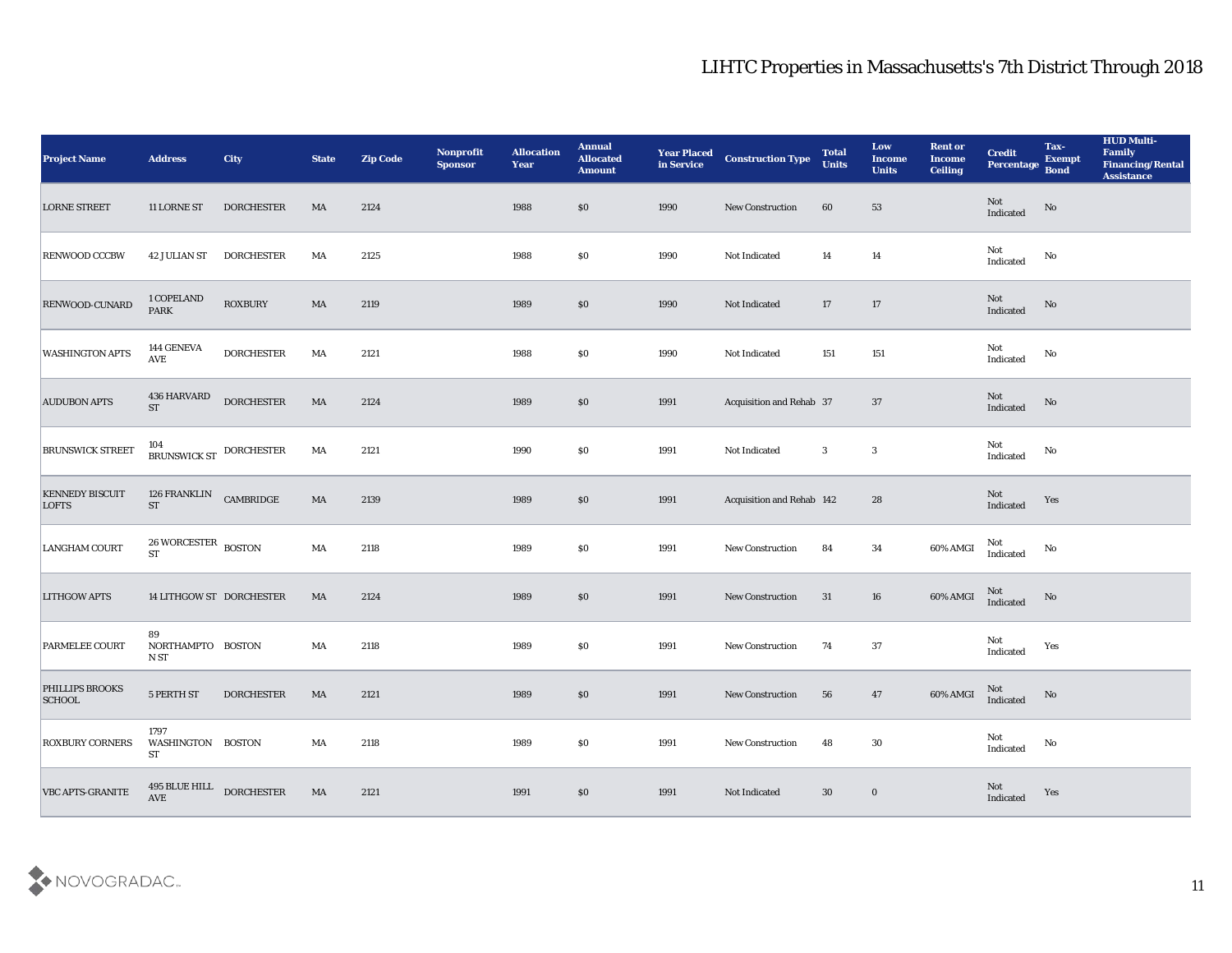| <b>Project Name</b>                                          | <b>Address</b>                                | <b>City</b>                   | <b>State</b> | <b>Zip Code</b> | Nonprofit<br><b>Sponsor</b> | <b>Allocation</b><br><b>Year</b> | <b>Annual</b><br><b>Allocated</b><br><b>Amount</b> | <b>Year Placed</b><br>in Service | <b>Construction Type</b> | <b>Total</b><br><b>Units</b> | Low<br><b>Income</b><br><b>Units</b> | <b>Rent or</b><br><b>Income</b><br><b>Ceiling</b> | <b>Credit</b><br>Percentage | Tax-<br><b>Exempt</b><br><b>Bond</b> | <b>HUD Multi-</b><br>Family<br><b>Financing/Rental</b><br><b>Assistance</b> |
|--------------------------------------------------------------|-----------------------------------------------|-------------------------------|--------------|-----------------|-----------------------------|----------------------------------|----------------------------------------------------|----------------------------------|--------------------------|------------------------------|--------------------------------------|---------------------------------------------------|-----------------------------|--------------------------------------|-----------------------------------------------------------------------------|
| <b>ST PATRICK'S PLACE</b>                                    | 26 YORK ST                                    | CAMBRIDGE                     | MA           | 2141            |                             | 1990                             | $\$0$                                              | 1992                             | Not Indicated            | 32                           | 30                                   | 60% AMGI                                          | Not<br>Indicated            | No                                   |                                                                             |
| <b>STONY BROOK</b><br><b>GARDENS</b>                         | <b>ST</b>                                     | 99 LAMARTINE JAMAICA PLAIN MA |              | 2130            |                             | 1990                             | $\$0$                                              | 1992                             | New Construction         | 50                           | 50                                   | 60% AMGI                                          | Not<br>Indicated            | No                                   |                                                                             |
| <b>WHITNEY-LORENTI</b><br><b>HOUSE</b>                       | 15 SUMMER ST EVERETT                          |                               | MA           | 2149            |                             | 1991                             | \$0                                                | 1992                             | Not Indicated            | 50                           | 50                                   | 60% AMGI                                          | Not<br>Indicated            | No                                   |                                                                             |
| <b>ALEXANDER</b><br><b>MAGNOLIA</b><br><b>COOPERATIVE LP</b> | 36 ALEXANDER DORCHESTER<br>${\cal S}{\cal T}$ |                               | MA           | 2125            |                             | 1991                             | \$0\$                                              | 1993                             | New Construction         | 38                           | 38                                   | 60% AMGI                                          | Not<br>Indicated            | No                                   |                                                                             |
| <b>ASHFORD STREET</b><br><b>LODGING HOUSE</b>                | 40 ASHFORD ST ALLSTON                         |                               | MA           | 2134            |                             | 1990                             | $\$0$                                              | 1993                             | Not Indicated            | 11                           | 11                                   | 60% AMGI                                          | Not<br>Indicated            | No                                   |                                                                             |
| <b>CARITAS PROJECT</b><br>PLACE CORTES LLC                   | 11 CORTES ST                                  | <b>BOSTON</b>                 | MA           | 2116            |                             | 1990                             | \$0\$                                              | 1993                             | Not Indicated            | 48                           | 44                                   | 60% AMGI                                          | Not<br>Indicated            | No                                   |                                                                             |
| <b>COTTAGE BROOK</b>                                         | <b>88 BROOK AVE DORCHESTER</b>                |                               | MA           | 2125            |                             | 1992                             | $\$0$                                              | 1993                             | Not Indicated            | 147                          | 147                                  |                                                   | Not<br>Indicated            | $\mathbf{No}$                        |                                                                             |
| <b>DALY HOUSE</b>                                            | 318 DUDLEY ST ROXBURY                         |                               | MA           | 2119            |                             | 1991                             | \$0\$                                              | 1993                             | Not Indicated            | 19                           | 19                                   | 50% AMGI                                          | Not<br>Indicated            | No                                   |                                                                             |
| <b>HUMBOLDT APTS</b>                                         | 51 HUMBOLDT<br>$\operatorname{AVE}$           | <b>ROXBURY</b>                | MA           | 2119            |                             | 1990                             | \$0                                                | 1993                             | Acquisition and Rehab 20 |                              | 20                                   | 60% AMGI                                          | Not<br>Indicated            | No                                   |                                                                             |
| <b>HYDE SQUARE</b><br><b>COOPERATIVE</b>                     |                                               | 25 GAY HEAD ST JAMAICA PLAIN  | MA           | 2130            |                             | 1990                             | \$0\$                                              | 1993                             | <b>New Construction</b>  | 41                           | 33                                   | 60% AMGI                                          | Not<br>Indicated            | No                                   |                                                                             |
| <b>INTERVALE-</b><br><b>MAGNOLIA</b>                         | <b>97 INTERVALE</b><br>${\rm ST}$             | <b>DORCHESTER</b>             | MA           | 2121            |                             | 1990                             | \$0                                                | 1993                             | Not Indicated            | 88                           | 88                                   |                                                   | Not<br>Indicated            | No                                   |                                                                             |
| LUCERNE GARDENS 119 LUCERNE ST DORCHESTER                    |                                               |                               | MA           | 2124            |                             | 1990                             | \$0                                                | 1993                             | <b>New Construction</b>  | 54                           | 54                                   |                                                   | Not<br>Indicated            | $\rm No$                             |                                                                             |
| NORWELL APTS (HOPE 5 NORWELL ST DORCHESTER<br><b>BAY</b> )   |                                               |                               | MA           | 2121            |                             | 1990                             | \$0                                                | 1993                             | Not Indicated            | 45                           | 45                                   |                                                   | Not<br>Indicated            | No                                   |                                                                             |

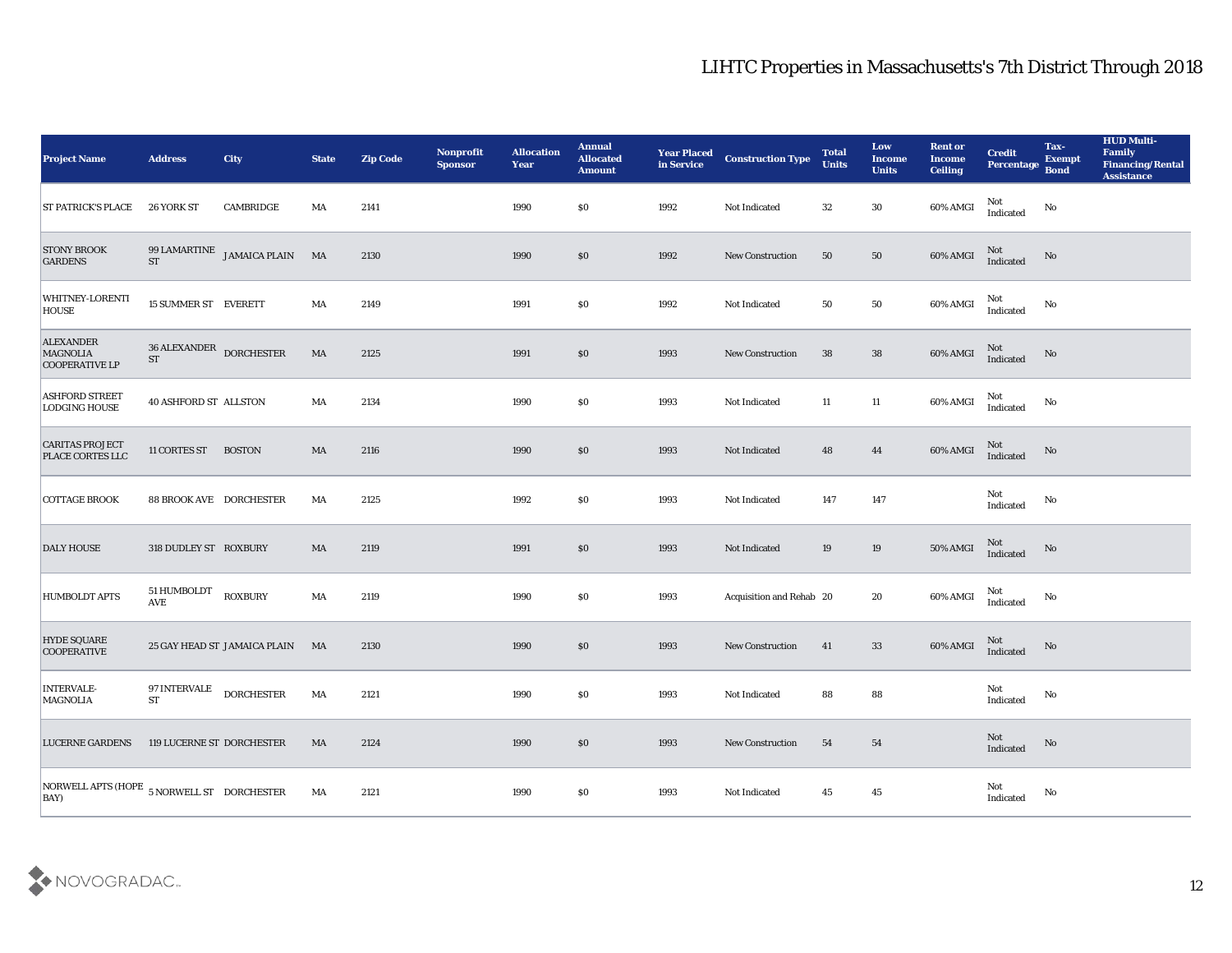| <b>Project Name</b>                           | <b>Address</b>                                | <b>City</b>           | <b>State</b>           | <b>Zip Code</b> | Nonprofit<br><b>Sponsor</b> | <b>Allocation</b><br><b>Year</b> | <b>Annual</b><br><b>Allocated</b><br><b>Amount</b> | <b>Year Placed</b><br>in Service | <b>Construction Type</b>  | <b>Total</b><br><b>Units</b> | Low<br><b>Income</b><br><b>Units</b> | <b>Rent or</b><br><b>Income</b><br><b>Ceiling</b> | <b>Credit</b><br><b>Percentage</b> | Tax-<br><b>Exempt</b><br><b>Bond</b> | <b>HUD Multi-</b><br>Family<br><b>Financing/Rental</b><br><b>Assistance</b> |
|-----------------------------------------------|-----------------------------------------------|-----------------------|------------------------|-----------------|-----------------------------|----------------------------------|----------------------------------------------------|----------------------------------|---------------------------|------------------------------|--------------------------------------|---------------------------------------------------|------------------------------------|--------------------------------------|-----------------------------------------------------------------------------|
| PARKVIEW HOUSING                              | 81 WESTLAND<br>$\operatorname{AVE}$           | <b>BOSTON</b>         | MA                     | 2115            |                             | 1990                             | $\$0$                                              | 1993                             | Acquisition and Rehab 63  |                              | 61                                   | 60% AMGI                                          | Not<br>Indicated                   | No                                   |                                                                             |
| <b>PRANG ESTATES</b>                          | 434<br>MASSACHUSET BOSTON<br>TS AVE           |                       | MA                     | 2118            |                             | 1990                             | \$0                                                | 1993                             | Not Indicated             | 33                           | 33                                   | 60% AMGI                                          | Not<br>Indicated                   | No                                   |                                                                             |
| RENWOOD HOUSING 36 EDGEWOOD<br><b>FOR PWA</b> | ${\cal S}{\cal T}$                            | <b>ROXBURY</b>        | MA                     | 2119            |                             | 1990                             | \$0                                                | 1993                             | Not Indicated             | 24                           | 24                                   | $60\%$ AMGI                                       | Not<br>Indicated                   | No                                   |                                                                             |
| <b>TRINITY</b><br>NEIGHBORHOOD<br>HOUSE       | <b>406 MERIDIAN</b><br><b>ST</b>              | <b>EAST BOSTON</b>    | $\mathbf{M}\mathbf{A}$ | 2128            |                             | 1990                             | \$0                                                | 1993                             | Not Indicated             | 16                           | 16                                   | 60% AMGI                                          | Not<br>Indicated                   | No                                   |                                                                             |
| <b>WOODLEDGE</b>                              | 34<br><b>ST</b>                               | CUNNINGHAM DORCHESTER | MA                     | 2125            |                             | 1990                             | \$0\$                                              | 1993                             | Not Indicated             | 130                          | 130                                  |                                                   | Not<br>Indicated                   | $\mathbf{N}\mathbf{o}$               |                                                                             |
| 270 HUNTINGTON AVE HUNTINGTON BOSTON          | 270<br>AVE                                    |                       | MA                     | 2115            |                             | 1992                             | \$0                                                | 1994                             | Not Indicated             | 75                           | 75                                   | 60% AMGI                                          | Not<br>Indicated                   | No                                   |                                                                             |
| ARCH                                          | 1035 TREMONT ROXBURY<br><b>ST</b>             | CROSSING              | MA                     | 2120            |                             | 1992                             | \$0                                                | 1994                             | Not Indicated             | 75                           | 75                                   |                                                   | Not<br>Indicated                   | No                                   |                                                                             |
| <b>BANCROFT APTS</b>                          | 1871 COLUMBUS $_{\rm{ROXBURY}}$<br><b>AVE</b> |                       | MA                     | 2119            |                             | 1992                             | \$0                                                | 1994                             | Acquisition and Rehab 45  |                              | 45                                   |                                                   | Not<br>Indicated                   | No                                   |                                                                             |
| <b>CASTLE SQUARE I</b>                        | 1 VILLAGE CT                                  | <b>BOSTON</b>         | MA                     | 2118            |                             | 1993                             | $\$0$                                              | 1994                             | Acquisition and Rehab 500 |                              | 483                                  |                                                   | Not<br>Indicated                   | No                                   |                                                                             |
| <b>PROJECT HOME</b>                           | 1688<br>WASHINGTON<br><b>ST</b>               | <b>BOSTON</b>         | MA                     | 2118            |                             | 1992                             | \$0\$                                              | 1994                             | Not Indicated             | 3                            | 3                                    |                                                   | Not<br>$\operatorname{Indicated}$  | No                                   |                                                                             |
| <b>PUTNAM PLACE</b>                           | 260 PUTNAM<br>$\operatorname{AVE}$            | <b>CAMBRIDGE</b>      | MA                     | 2139            |                             | 1992                             | \$0\$                                              | 1994                             | <b>New Construction</b>   | 12                           | 12                                   | 60% AMGI                                          | Not<br>Indicated                   | No                                   |                                                                             |
| <b>STAFFORD HEIGHTS</b>                       | $10$ STAFFORD<br><b>ST</b>                    | <b>ROXBURY</b>        | $\mathbf{M}\mathbf{A}$ | 2119            |                             | 1992                             | $\$0$                                              | 1994                             | New Construction          | 41                           | 41                                   | 60% AMGI                                          | Not<br>Indicated                   | $\mathbf {No}$                       |                                                                             |
| <b>64 BURBANK ST</b>                          | <b>64 BURBANK ST BOSTON</b>                   |                       | MA                     | 2115            |                             | 1995                             | $\$0$                                              | 1995                             | Acquisition and Rehab 35  |                              | ${\bf 28}$                           | 60% AMGI                                          | $70\,\%$ present $\,$ No value     |                                      |                                                                             |

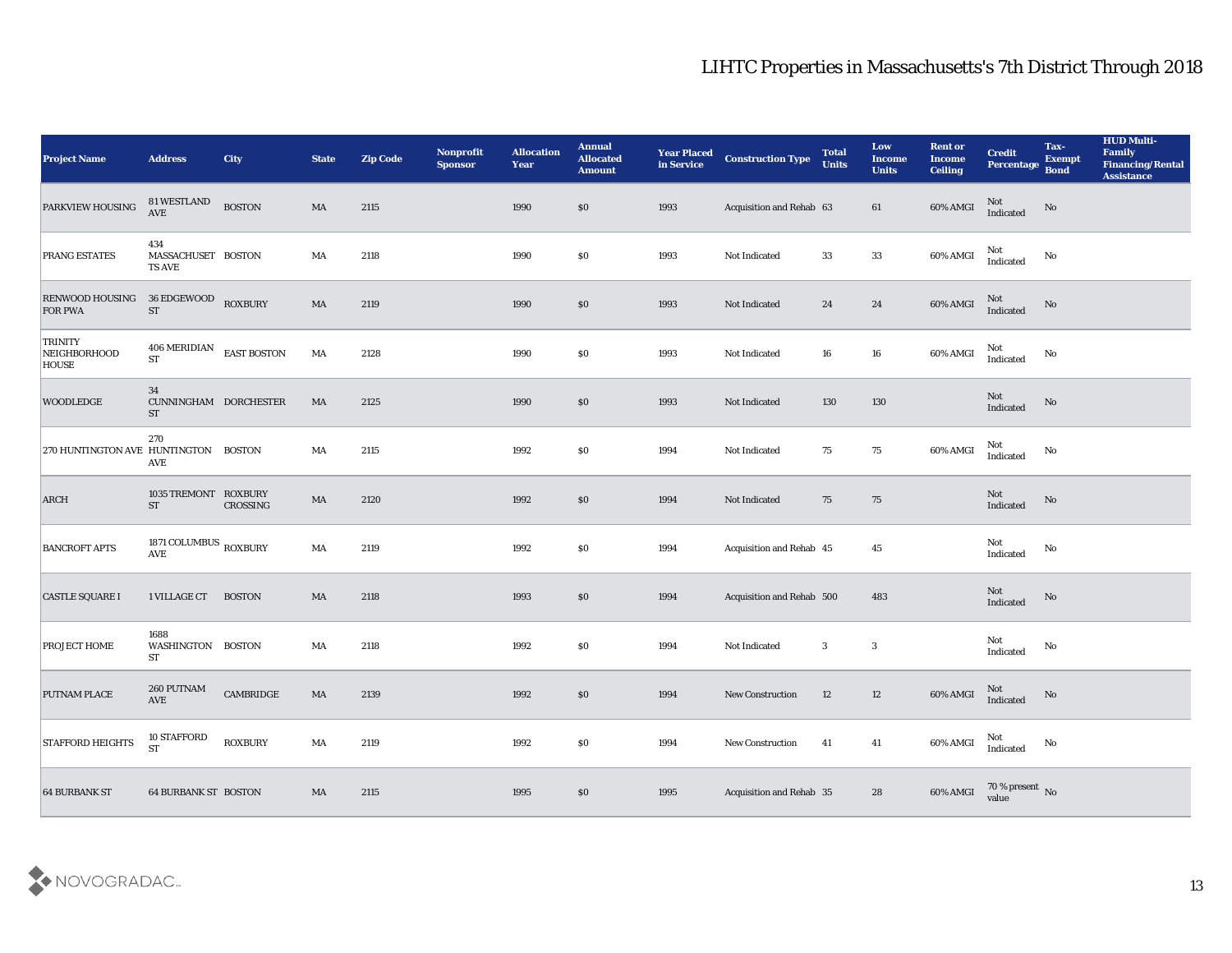| <b>Project Name</b>                                       | <b>Address</b>                               | <b>City</b>    | <b>State</b> | <b>Zip Code</b> | Nonprofit<br><b>Sponsor</b> | <b>Allocation</b><br><b>Year</b> | <b>Annual</b><br><b>Allocated</b><br><b>Amount</b> | <b>Year Placed</b><br>in Service | <b>Construction Type</b>  | <b>Total</b><br><b>Units</b> | Low<br><b>Income</b><br><b>Units</b> | <b>Rent or</b><br><b>Income</b><br><b>Ceiling</b> | <b>Credit</b><br>Percentage                          | Tax-<br><b>Exempt</b><br><b>Bond</b> | <b>HUD Multi-</b><br>Family<br><b>Financing/Rental</b><br><b>Assistance</b> |
|-----------------------------------------------------------|----------------------------------------------|----------------|--------------|-----------------|-----------------------------|----------------------------------|----------------------------------------------------|----------------------------------|---------------------------|------------------------------|--------------------------------------|---------------------------------------------------|------------------------------------------------------|--------------------------------------|-----------------------------------------------------------------------------|
| <b>DANUBE APTS</b>                                        | $621\,\mbox{COLUMBUS}$<br><b>AVE</b>         | <b>BOSTON</b>  | MA           | 2118            | No                          | 1993                             | $\$0$                                              | 1995                             | Acquisition and Rehab 71  |                              | $\bf{0}$                             | 60% AMGI                                          | <b>Both 30%</b><br>and 70%<br>present value          | No                                   |                                                                             |
| HAYNES HOUSE APTS                                         | 735 SHAWMUT<br><b>AVE</b>                    | <b>ROXBURY</b> | MA           | 2119            | Yes                         | 1993                             | $\$0$                                              | 1995                             | Acquisition and Rehab 131 |                              | 95                                   | 60% AMGI                                          | <b>Both 30%</b><br>and 70%<br>present value          | No                                   |                                                                             |
| MARKET STREET APTS 19 MARKET ST CAMBRIDGE                 |                                              |                | MA           | 2139            |                             | 1994                             | \$0\$                                              | 1995                             | Acquisition and Rehab 16  |                              | 15                                   | 60% AMGI                                          | 70 % present $\,$ No $\,$<br>value                   |                                      |                                                                             |
| <b>OAK TERRACE</b>                                        | 888<br>WASHINGTON BOSTON<br><b>ST</b>        |                | MA           | 2111            |                             | 1993                             | \$0\$                                              | 1995                             | <b>New Construction</b>   | 88                           | 60                                   | 60% AMGI                                          | $70\,\%$ present $\,$ No value                       |                                      |                                                                             |
| SOUTH END LOW COST 163 W<br><b>COOPERATIVE</b><br>HOUSING | SPRINGFIELD<br><b>ST</b>                     | <b>BOSTON</b>  | MA           | 2118            |                             | 1993                             | $\$0$                                              | 1995                             | Acquisition and Rehab 75  |                              | 75                                   | 60% AMGI                                          | 70 % present $\,$ No $\,$<br>value                   |                                      |                                                                             |
| <b>SWARTZ PROPERTIES</b>                                  | <b>80 AUBURN</b><br><b>PARK</b>              | CAMBRIDGE      | MA           | 2139            | Yes                         | 1993                             | $\$0$                                              | 1995                             | Acquisition and Rehab 59  |                              | 41                                   | 60% AMGI                                          | <b>Both 30%</b><br>and 70%<br>present value          | No                                   |                                                                             |
| CHESNUT -<br>MARLBORO - GROVE                             | 12 GROVE ST                                  | <b>CHELSEA</b> | MA           | 2150            | Yes                         | 1995                             | $\$0$                                              | 1996                             | Acquisition and Rehab 43  |                              | 43                                   |                                                   | 70 % present $\,$ No $\,$<br>value                   |                                      |                                                                             |
| <b>COHEN FLORENCE</b><br><b>LEVINE ESTATES</b>            | 201 CAPTAINS<br><b>ROW</b>                   | <b>CHELSEA</b> | MA           | 2150            | Yes                         | 1995                             | \$0\$                                              | 1996                             | <b>New Construction</b>   | 63                           | 34                                   |                                                   | 70 % present $\,$ No $\,$<br>value                   |                                      |                                                                             |
| <b>COMMERCE APTS</b>                                      | 202 WARREN ST ROXBURY                        |                | MA           | 2119            |                             | 1994                             | $\$0$                                              | 1996                             | Acquisition and Rehab 60  |                              | 60                                   | 60% AMGI                                          | 70 % present $\,$ No $\,$<br>value                   |                                      |                                                                             |
| <b>HIGHLAND HOUSE</b>                                     | <b>250 WARREN ST ROXBURY</b>                 |                | MA           | 2119            | Yes                         | 1994                             | $\$0$                                              | 1996                             | Acquisition and Rehab 14  |                              | 14                                   | 60% AMGI                                          | $70\,\%$ present $\,$ No value                       |                                      |                                                                             |
| NEW PORT ANTONIO 20 DECKARD ST DORCHESTER                 |                                              |                | MA           | 2121            | No                          | 1994                             | \$0                                                | 1996                             | Acquisition and Rehab 227 |                              | 227                                  | 60% AMGI and 70%                                  | <b>Both 30%</b><br>$\,$ present value                | No                                   |                                                                             |
| <b>SARGENT PRINCE</b>                                     | 39 ROXBURY ST ROXBURY                        |                | MA           | 2119            | $\mathbf{Yes}$              | 1994                             | $\$0$                                              | 1996                             | Acquisition and Rehab 30  |                              | 30                                   |                                                   | <b>Both 30%</b><br>60% AMGI and 70%<br>present value | N <sub>o</sub>                       |                                                                             |
| <b>SMITH HOUSE APTS</b>                                   | 757 SHAWMUT<br>$\operatorname{\mathbf{AVE}}$ | <b>ROXBURY</b> | MA           | 2119            | $\mathbf{Yes}$              | 1995                             | \$0                                                | 1996                             | Acquisition and Rehab 132 |                              | 132                                  | 60% AMGI                                          | Both $30\%$<br>and 70%<br>present value              | No                                   |                                                                             |

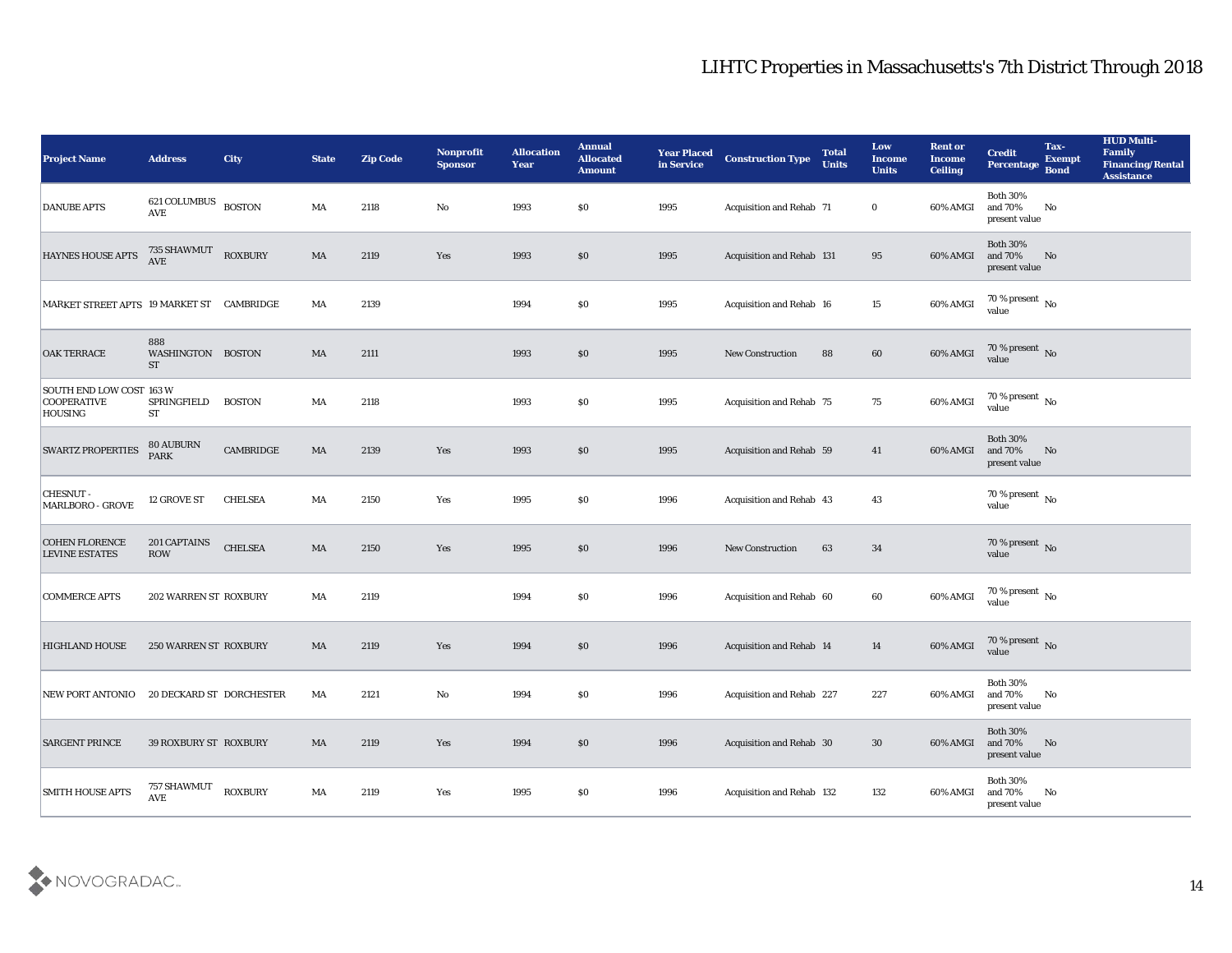| <b>Project Name</b>                                        | <b>Address</b>                         | <b>City</b>                | <b>State</b> | <b>Zip Code</b> | Nonprofit<br><b>Sponsor</b> | <b>Allocation</b><br><b>Year</b> | <b>Annual</b><br><b>Allocated</b><br><b>Amount</b> | <b>Year Placed</b><br>in Service | <b>Construction Type</b>     | <b>Total</b><br><b>Units</b> | Low<br><b>Income</b><br><b>Units</b> | <b>Rent or</b><br><b>Income</b><br><b>Ceiling</b> | <b>Credit</b><br><b>Percentage</b>          | Tax-<br><b>Exempt</b><br><b>Bond</b> | <b>HUD Multi-</b><br>Family<br><b>Financing/Rental</b><br><b>Assistance</b> |
|------------------------------------------------------------|----------------------------------------|----------------------------|--------------|-----------------|-----------------------------|----------------------------------|----------------------------------------------------|----------------------------------|------------------------------|------------------------------|--------------------------------------|---------------------------------------------------|---------------------------------------------|--------------------------------------|-----------------------------------------------------------------------------|
| <b>BERYL GARDENS APTS</b>                                  | 101 MADISON<br>PARK CT                 | <b>ROXBURY</b><br>CROSSING | MA           | 2120            | Yes                         | 1995                             | $\$0$                                              | 1997                             | Acquisition and Rehab 20     |                              | 20                                   | 60% AMGI                                          | $70\,\%$ present $\,$ No value              |                                      |                                                                             |
| <b>BRIGHTON-ALLSTON</b><br><b>APTS</b>                     | 1387<br>COMMONWEAL BRIGHTON<br>TH AVE  |                            | MA           |                 | No                          | 1996                             | $\$0$                                              | 1997                             | Acquisition and Rehab 60     |                              | 60                                   | 60% AMGI                                          | $70\,\%$ present $\,$ No value              |                                      |                                                                             |
| <b>CEYLON FIELD APTS</b>                                   | 54 STANWOOD<br><b>ST</b>               | <b>DORCHESTER</b>          | MA           | 2121            | Yes                         | 1996                             | \$0                                                | 1997                             | Acquisition and Rehab 62     |                              | 62                                   | 60% AMGI                                          | <b>Both 30%</b><br>and 70%<br>present value | No                                   |                                                                             |
| CLEAVES COURT APTS 5 CLEAVES ST                            |                                        | <b>ROXBURY</b>             | MA           | 2119            |                             | 1995                             | $\$0$                                              | 1997                             | Acquisition and Rehab 36     |                              | 32                                   |                                                   | $70\,\%$ present $\,$ No value              |                                      |                                                                             |
| CONCORD STREET<br><b>ELDER HOUSING</b>                     | 1640<br>WASHINGTON BOSTON<br><b>ST</b> |                            | MA           | 2118            | Yes                         | 1995                             | $\$0$                                              | 1997                             | Acquisition and Rehab 40     |                              | 40                                   | 50% AMGI                                          | $70\,\%$ present $\,$ No value              |                                      |                                                                             |
| <b>INDEPENDENT LIVING</b>                                  | 1023 HYDE<br>PARK AVE                  | <b>HYDE PARK</b>           | MA           | 2136            | Yes                         | 1995                             | \$0                                                | 1997                             | Acquisition and Rehab 6      |                              | 6                                    | 60% AMGI                                          | $70\,\%$ present $\,$ No value              |                                      |                                                                             |
| <b>SAVIN CRESTON</b>                                       | 392A WARREN<br><b>ST</b>               | <b>ROXBURY</b>             | MA           | 2119            | No                          | 1995                             | $\$0$                                              | 1997                             | <b>Acquisition and Rehab</b> | 26                           |                                      | 26 60% AMGI                                       | <b>Both 30%</b><br>and 70%<br>present value | No                                   |                                                                             |
| WESTMINSTER COURT WESTMINSTER ROXBURY                      | 30<br>CT                               |                            | MA           | 2119            | Yes                         | 1995                             | \$0                                                | 1997                             | Acquisition and Rehab 70     |                              | 51                                   | 60% AMGI                                          | <b>Both 30%</b><br>and 70%<br>present value | No                                   |                                                                             |
| UPHAMS CORNER APTS $^{485\,}_{\rm RD}$ COLUMBIA DORCHESTER |                                        |                            | MA           | 2125            | Yes                         | 1995                             | $\$0$                                              | 1997                             | Acquisition and Rehab 36     |                              | 36                                   | 60% AMGI                                          | <b>Both 30%</b><br>and 70%<br>present value | No                                   |                                                                             |
|                                                            |                                        |                            | MA           | 2119            | Yes                         | 1996                             | \$0                                                | 1998                             | <b>New Construction</b>      | 36                           | 36                                   | 60% AMGI                                          | 70 % present<br>value                       |                                      |                                                                             |
| <b>CHAUNCY HOUSE</b>                                       | 115 CHAUNCY<br><b>ST</b>               | <b>BOSTON</b>              | MA           | 2111            | Yes                         | 1997                             | \$0\$                                              | 1998                             | Acquisition and Rehab 88     |                              | 62                                   | 60% AMGI and 70%                                  | <b>Both 30%</b><br>present value            |                                      |                                                                             |
| <b>GRANDFAMILIES</b><br>HOUSE                              | 214 HARVARD<br><b>ST</b>               | <b>DORCHESTER</b>          | MA           | 2124            | Yes                         | 1997                             | \$0                                                | 1998                             | Acquisition and Rehab 27     |                              | 27                                   | 60% AMGI                                          | $70\,\%$ present $\,$ No value              |                                      |                                                                             |
| <b>KENT STREET APTS</b>                                    | 28 KENT ST                             | <b>SOMERVILLE</b>          | MA           | 2143            | Yes                         | 1997                             | \$0                                                | 1998                             | <b>New Construction</b>      | 40                           | 40                                   | 60% AMGI                                          | <b>Both 30%</b><br>and 70%<br>present value | No                                   |                                                                             |

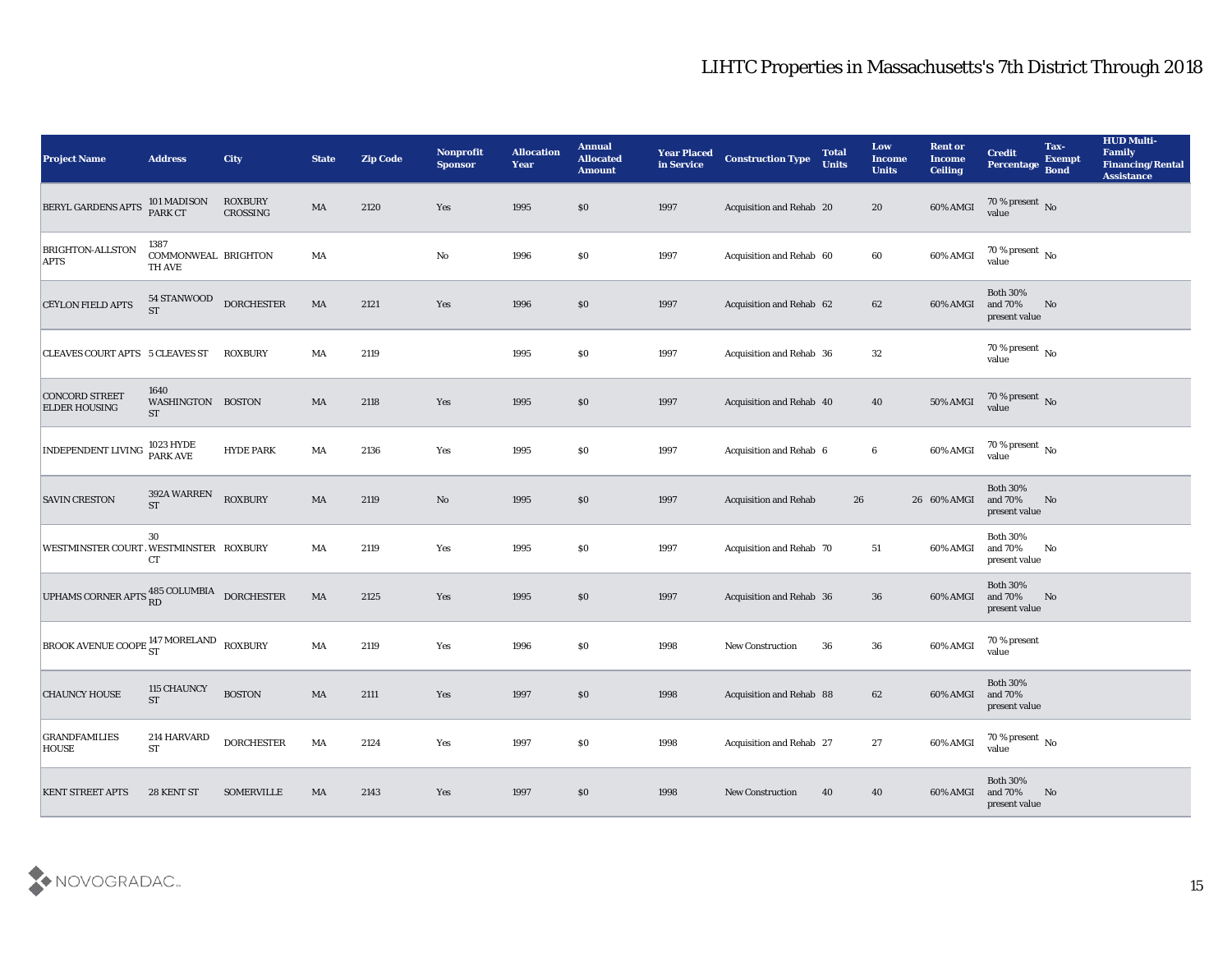| <b>Project Name</b>                                          | <b>Address</b>                                  | City                          | <b>State</b>           | <b>Zip Code</b> | Nonprofit<br><b>Sponsor</b> | <b>Allocation</b><br>Year | <b>Annual</b><br><b>Allocated</b><br><b>Amount</b> | <b>Year Placed</b><br>in Service | <b>Construction Type</b>  | <b>Total</b><br><b>Units</b> | Low<br><b>Income</b><br><b>Units</b> | <b>Rent or</b><br>Income<br><b>Ceiling</b> | Tax-<br><b>Credit</b><br><b>Exempt</b><br>Percentage<br><b>Bond</b> | <b>HUD Multi-</b><br>Family<br><b>Financing/Rental</b><br><b>Assistance</b> |
|--------------------------------------------------------------|-------------------------------------------------|-------------------------------|------------------------|-----------------|-----------------------------|---------------------------|----------------------------------------------------|----------------------------------|---------------------------|------------------------------|--------------------------------------|--------------------------------------------|---------------------------------------------------------------------|-----------------------------------------------------------------------------|
| MAPLE COMMONS<br>(DORCHESTER)                                | 15 MAPLE ST                                     | <b>DORCHESTER</b>             | MA                     | 2121            | No                          | 1996                      | $\$0$                                              | 1998                             | Acquisition and Rehab 41  |                              | 41                                   |                                            | <b>Both 30%</b><br>and 70%<br>present value                         |                                                                             |
| MEMORIAL DRIVE<br><b>HOUSING</b>                             | 808 MEMORIAL CAMBRIDGE<br>DR                    |                               | MA                     | 2139            | Yes                         | 1997                      | \$0                                                | 1998                             | Acquisition and Rehab 301 |                              | 173                                  | 60% AMGI                                   | <b>Both 30%</b><br>and 70%<br>No<br>present value                   |                                                                             |
| <b>ORCHARD PARK II</b>                                       | 120 EUSTIS ST                                   | <b>ROXBURY</b>                | MA                     | 2119            | No                          | 1996                      | $\$0$                                              | 1998                             | Acquisition and Rehab 126 |                              | 95                                   | 60% AMGI                                   | <b>Both 30%</b><br>and 70%<br>No<br>present value                   |                                                                             |
| <b>SOUTH END APTS</b><br><b>RENOVATION</b><br><b>PROJECT</b> | 216<br>NORTHAMPTO BOSTON<br>N ST                |                               | MA                     | 2118            | Yes                         | 1996                      | \$0                                                | 1998                             | Acquisition and Rehab 83  |                              | 83                                   |                                            | <b>Both 30%</b><br>and 70%<br>present value                         |                                                                             |
| <b>STONY BROOK</b><br><b>VILLAGE</b>                         | 150 CLARE AVE HYDE PARK                         |                               | MA                     | 2136            | No                          | 1997                      | $\$0$                                              | 1998                             | Acquisition and Rehab 98  |                              | 98                                   | 60% AMGI                                   | <b>Both 30%</b><br>and 70%<br>Yes<br>present value                  |                                                                             |
| <b>WARREN APTS</b>                                           | 33 WARREN<br><b>AVE</b>                         | <b>BOSTON</b>                 | MA                     | 2116            | Yes                         | 1997                      | \$0                                                | 1998                             | Acquisition and Rehab 30  |                              | 29                                   | 60% AMGI                                   | <b>Both 30%</b><br>and 70%<br>present value                         |                                                                             |
| <b>HAMMOND STREET</b>                                        | 10 HAMMOND<br><b>ST</b>                         | <b>ROXBURY</b><br>CROSSING    | MA                     | 2120            | No                          | 1998                      | $\$0$                                              | 1999                             | Acquisition and Rehab 74  |                              | 70                                   |                                            | <b>Both 30%</b><br>and 70%<br>No<br>present value                   |                                                                             |
| <b>CHURCHILL COURT</b>                                       | 2505<br>MASSACHUSET CAMBRIDGE<br>TS AVE         |                               | MA                     | 2140            | Yes                         | 1998                      | \$0                                                | 1999                             | <b>New Construction</b>   | 12                           | 12                                   | 60% AMGI                                   | 70 % present No<br>value                                            |                                                                             |
| <b>GRANT MANOR</b>                                           | 1812<br>WASHINGTON BOSTON<br><b>ST</b>          |                               | MA                     | 2118            | Yes                         | 1997                      | \$0\$                                              | 1999                             | <b>New Construction</b>   | 181                          | 151                                  | 60% AMGI                                   | 70 % present $\,$ No $\,$<br>value                                  |                                                                             |
| <b>MANDELA HOMES LP</b>                                      | 1855<br>WASHINGTON BOSTON<br>${\cal S}{\cal T}$ |                               | MA                     | 2118            | No                          | 1998                      | \$0                                                | 1999                             | Acquisition and Rehab 202 |                              | 190                                  | 60% AMGI                                   | <b>Both 30%</b><br>and 70%<br>No<br>present value                   |                                                                             |
| <b>ORCHARD PARK OFF</b><br><b>SITE PHASE I</b>               | 206 DUDLEY ST ROXBURY                           |                               | MA                     | 2119            | No                          | 1997                      | $\$0$                                              | 1999                             | <b>New Construction</b>   | 76                           | 64                                   |                                            | 70 % present $\overline{N_0}$<br>value                              |                                                                             |
| 3 HOLBORN TER                                                | $3\rm\,HOLBORN$<br>$\ensuremath{\mathsf{TER}}$  | <b>DORCHESTER</b>             | $\mathbf{M}\mathbf{A}$ | 2121            | $\mathbf{Yes}$              | 1999                      | $\$0$                                              | 2000                             | Acquisition and Rehab 8   |                              | ${\bf 8}$                            | 60% AMGI                                   | $70\,\%$ present $\,$ No value                                      |                                                                             |
| <b>AUBURN PARK</b>                                           | $140$ FRANKLIN<br><b>ST</b>                     | $\mathop{\mathtt{CAMBRIDGE}}$ | $\mathbf{M}\mathbf{A}$ | 2139            | $\mathbf{Yes}$              | 1999                      | $\$0$                                              | 2000                             | New Construction          | 60                           | $30\,$                               | 60% AMGI                                   | $70\,\%$ present $\,$ No value                                      |                                                                             |

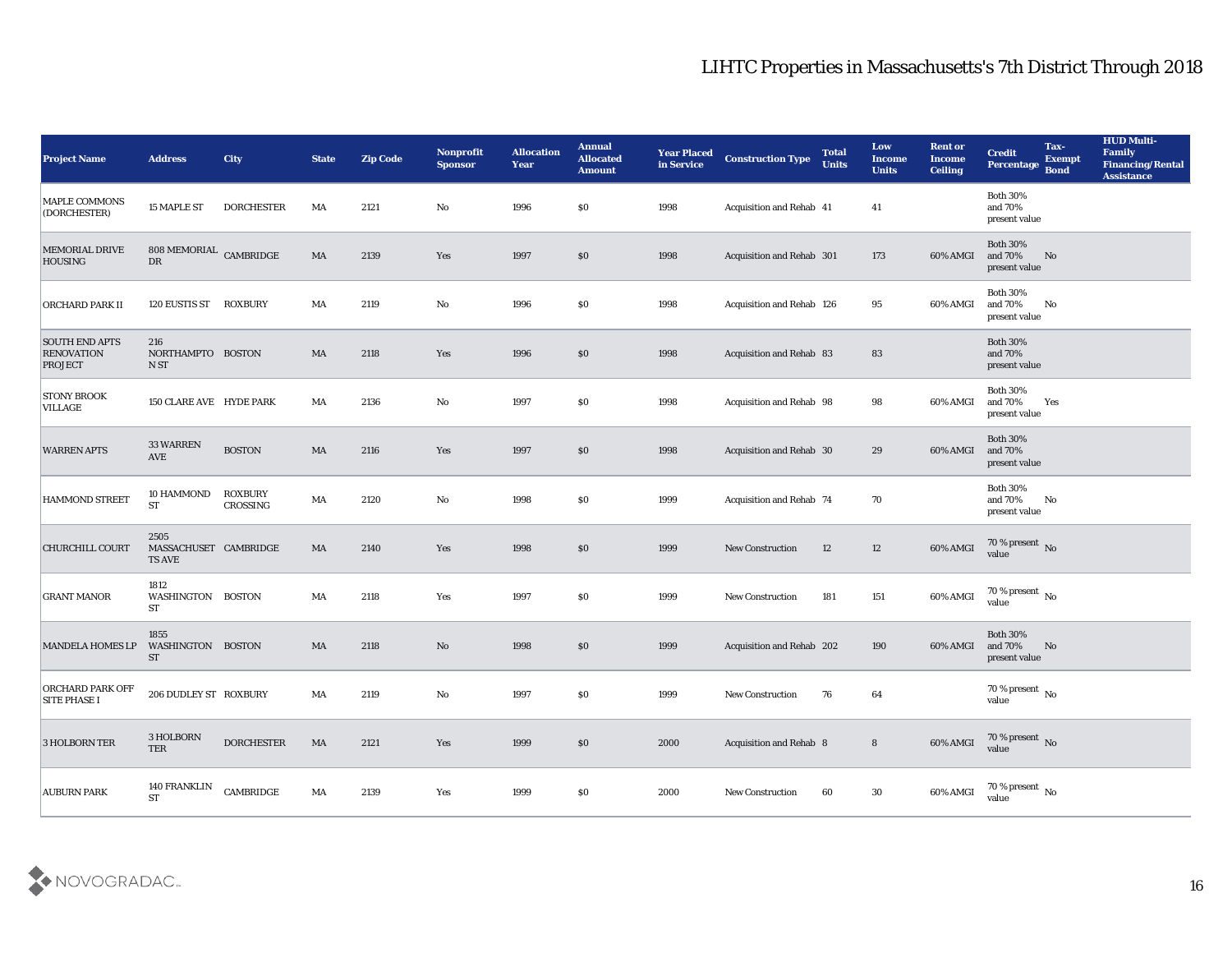| <b>Project Name</b>                                                 | <b>Address</b>                     | City                       | <b>State</b> | <b>Zip Code</b> | Nonprofit<br><b>Sponsor</b> | <b>Allocation</b><br><b>Year</b> | <b>Annual</b><br><b>Allocated</b><br><b>Amount</b> | <b>Year Placed</b><br>in Service | <b>Construction Type</b>        | <b>Total</b><br><b>Units</b> | Low<br><b>Income</b><br><b>Units</b> | <b>Rent or</b><br><b>Income</b><br><b>Ceiling</b> | <b>Credit</b><br>Percentage       | Tax-<br><b>Exempt</b><br><b>Bond</b> | <b>HUD Multi-</b><br>Family<br><b>Financing/Rental</b><br><b>Assistance</b> |
|---------------------------------------------------------------------|------------------------------------|----------------------------|--------------|-----------------|-----------------------------|----------------------------------|----------------------------------------------------|----------------------------------|---------------------------------|------------------------------|--------------------------------------|---------------------------------------------------|-----------------------------------|--------------------------------------|-----------------------------------------------------------------------------|
| <b>BCN PROPERTIES</b>                                               | 25 NAZING ST                       | <b>DORCHESTER</b>          | MA           | 2121            | No                          | 1998                             | \$0                                                | 2000                             | Acquisition and Rehab 53        |                              | 53                                   | 60% AMGI                                          | $70\,\%$ present $\,$ No value    |                                      |                                                                             |
| <b>DUDLEY TERRACE</b>                                               | 22 ROACH ST                        | <b>DORCHESTER</b>          | MA           | 2125            | Yes                         | 2000                             | $\$0$                                              | 2000                             | Acquisition and Rehab 56        |                              | 53                                   | 60% AMGI                                          | $70\,\%$ present $\,$ No value    |                                      |                                                                             |
| <b>ERIE-ELLINGTON</b>                                               | 31 ERIE ST                         | <b>DORCHESTER</b>          | MA           | 2121            | Yes                         | 1998                             | $\$0$                                              | 2000                             | <b>New Construction</b>         | 50                           | 50                                   | 60% AMGI                                          | $70\,\%$ present $\,$ No value    |                                      |                                                                             |
| <b>VISITING NURSE</b><br><b>ASSISTED LIVING</b><br><b>COMMUNITY</b> | 259 LOWELL ST SOMERVILLE           |                            | MA           | 2144            | Yes                         | 1998                             | $\$0$                                              | 2000                             | New Construction                | 97                           | 73                                   | 60% AMGI                                          | $70\,\%$ present $\,$ No value    |                                      |                                                                             |
| <b>MISSION PARK LP</b>                                              | 835<br>HUNTINGTON BOSTON<br>AVE    |                            | MA           | 2115            | Yes                         | 1999                             | \$0                                                | 2000                             | Acquisition and Rehab 775       |                              | 620                                  | 60% AMGI                                          | $30\,\%$ present $\,$ Yes value   |                                      |                                                                             |
| <b>RUGGLES ASSISTED</b><br>LIVING                                   | 25 RUGGLES ST ROXBURY              |                            | MA           | 2119            | Yes                         | 2000                             | \$0\$                                              | 2001                             | Acquisition and Rehab 43        |                              | 43                                   | 60% AMGI                                          | $70\,\%$ present $\,$ No value    |                                      |                                                                             |
| 71 WESTLAND AVENUE 71 WESTLAND<br>II LP                             | <b>AVE</b>                         | <b>BOSTON</b>              | MA           | 2115            | Yes                         | 1999                             | \$0                                                | 2001                             | Acquisition and Rehab 20        |                              | 15                                   | 60% AMGI                                          | $70$ % present $\,$ No $\,$ value |                                      |                                                                             |
| <b>DUDLEY SRO</b>                                                   | 430 DUDLEY ST ROXBURY              |                            | MA           | 2119            | Yes                         | 2000                             | $\$0$                                              | 2001                             | Acquisition and Rehab 68        |                              | 67                                   | 60% AMGI                                          | 70 % present $\rm\,Yes$<br>value  |                                      |                                                                             |
| <b>LANDFALL</b><br><b>COMMUNITY ASSOC</b>                           | 350 MERIDIAN<br>ST                 | <b>EAST BOSTON</b>         | MA           | 2128            | Yes                         | 1999                             | \$0                                                | 2001                             | Acquisition and Rehab 111       |                              | 93                                   | 60% AMGI                                          | $70\,\%$ present $\,$ No value    |                                      |                                                                             |
| <b>MISSION MAIN II</b>                                              | 5 HORADAN<br><b>WAY</b>            | <b>ROXBURY</b><br>CROSSING | MA           | 2120            | No                          | 2000                             | \$0\$                                              | 2001                             | <b>New Construction</b>         | 139                          | 139                                  | 60% AMGI                                          | $70\,\%$ present $\,$ No value    |                                      |                                                                             |
| <b>SIOCHAIN</b><br><b>PROPERTIES</b>                                | 100 SARATOGA<br>${\cal S}{\cal T}$ | <b>EAST BOSTON</b>         | MA           | 2128            | Yes                         | 2000                             | \$0                                                | 2001                             | <b>Acquisition and Rehab 12</b> |                              | 12                                   | 60% AMGI                                          | 70 % present No<br>value          |                                      |                                                                             |
| 34 LINDEN STREET<br><b>APTS LP</b>                                  | 36 LINDEN ST SOMERVILLE            |                            | MA           | 2143            | Yes                         | 2001                             | \$0                                                | 2002                             | New Construction                | 42                           | 42                                   | 60% AMGI                                          | $70\,\%$ present $\,$ No value    |                                      |                                                                             |
| <b>ADMIRAL HILL</b><br><b>ASSISTED LIVING II</b>                    | 175 CAPTAINS<br>$\rm{ROW}$         | CHELSEA                    | MA           | 2150            | Yes                         | 2000                             | $\$0$                                              | 2002                             | New Construction                | 36                           | 27                                   | 60% AMGI                                          | $70\,\%$ present $\,$ Yes value   |                                      |                                                                             |

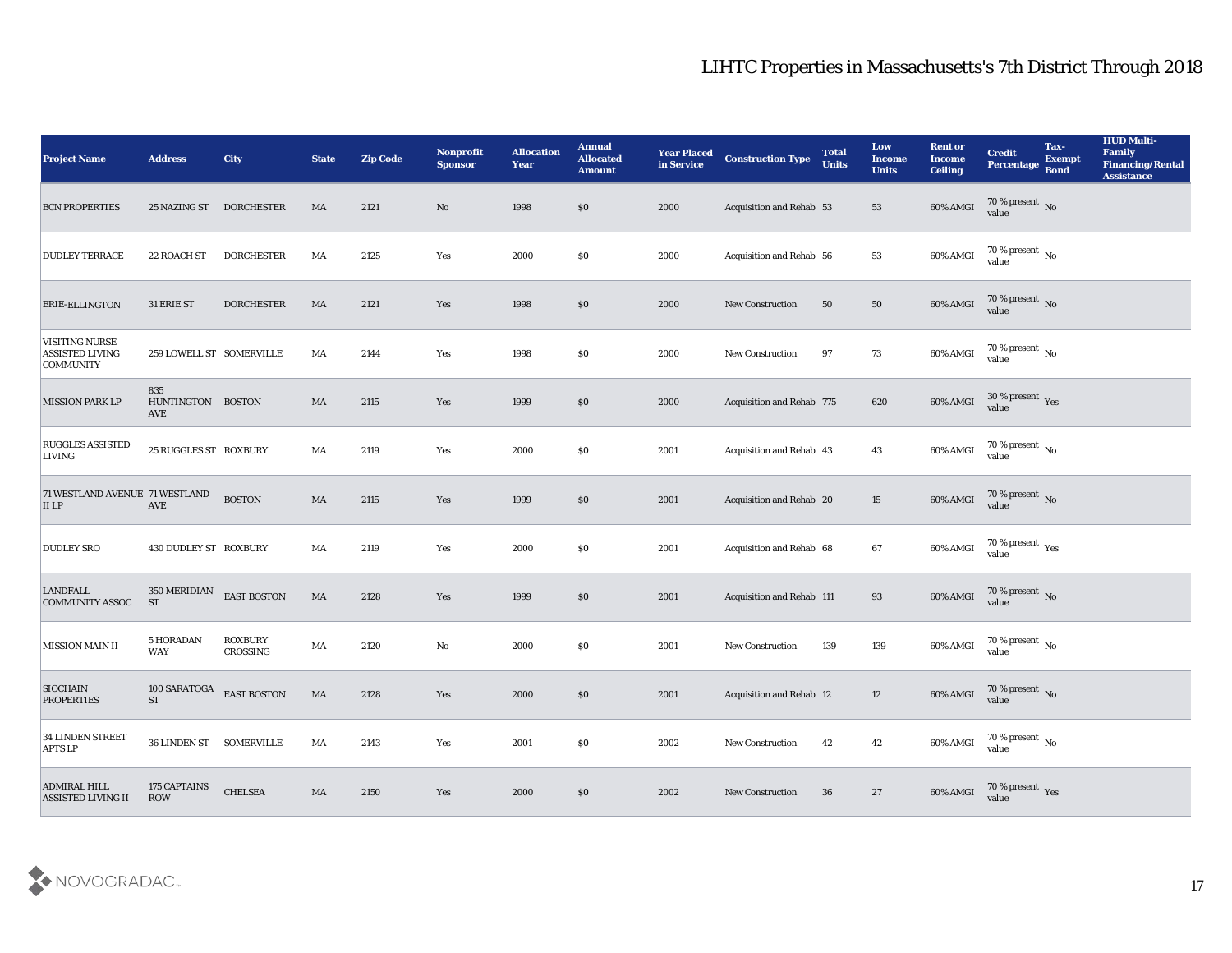| <b>Project Name</b>                                                 | <b>Address</b>                  | <b>City</b>                      | <b>State</b>           | <b>Zip Code</b> | Nonprofit<br><b>Sponsor</b> | <b>Allocation</b><br><b>Year</b> | <b>Annual</b><br><b>Allocated</b><br><b>Amount</b> | <b>Year Placed</b><br>in Service | <b>Construction Type</b>                                                          | <b>Total</b><br><b>Units</b> | Low<br><b>Income</b><br><b>Units</b> | <b>Rent or</b><br><b>Income</b><br><b>Ceiling</b> | <b>Credit</b><br>Percentage                              | Tax-<br><b>Exempt</b><br><b>Bond</b> | <b>HUD Multi-</b><br>Family<br><b>Financing/Rental</b><br><b>Assistance</b> |
|---------------------------------------------------------------------|---------------------------------|----------------------------------|------------------------|-----------------|-----------------------------|----------------------------------|----------------------------------------------------|----------------------------------|-----------------------------------------------------------------------------------|------------------------------|--------------------------------------|---------------------------------------------------|----------------------------------------------------------|--------------------------------------|-----------------------------------------------------------------------------|
| <b>MISSION MAIN III</b>                                             | 43 SMITH ST                     | <b>ROXBURY</b><br>CROSSING       | MA                     | 2120            | No                          | 2000                             | $\$0$                                              | 2002                             | <b>New Construction</b>                                                           | 86                           | 72                                   | 60% AMGI                                          | $70\,\%$ present $\,$ No value                           |                                      |                                                                             |
| <b>SQUIRREL BRAND</b><br><b>APTS</b>                                | <b>17 BOARDMAN</b><br><b>ST</b> | CAMBRIDGE                        | MA                     | 2139            | Yes                         | 2000                             | $\$0$                                              | 2002                             | Acquisition and Rehab 20                                                          |                              | 20                                   | 60% AMGI                                          | $70\,\%$ present $\,$ No value                           |                                      |                                                                             |
| <b>BOSTON'S HOPE</b>                                                | 53<br><b>ST</b>                 | NIGHTINGALE DORCHESTER           | MA                     | 2124            | Yes                         | 2003                             | \$0\$                                              | 2003                             | New Construction                                                                  | 40                           | 40                                   |                                                   | 70 % present $\,$ No $\,$<br>value                       |                                      |                                                                             |
| CAMBRIDGE ALLIANCE 55 COLUMBIA                                      |                                 | CAMBRIDGE                        | MA                     | 2139            | Yes                         | 2002                             | $\$0$                                              | 2003                             | Both New Construction 42<br>and $\ensuremath{\mathrm{A}}/\ensuremath{\mathrm{R}}$ |                              | 37                                   |                                                   | <b>Both 30%</b><br>and $70\%$<br>present value           | No                                   |                                                                             |
| <b>COMMUNITY</b><br><b>HOUSING PHASE II</b>                         |                                 | 197 HEATH ST JAMAICA PLAIN       | MA                     | 2130            | Yes                         | 2002                             | $\$0$                                              | 2003                             | <b>New Construction</b>                                                           | 34                           | 25                                   |                                                   | $70\,\%$ present $\,$ No value                           |                                      |                                                                             |
| <b>HANO HOMES</b>                                                   | 1 HANO ST                       | ALLSTON                          | MA                     | 2134            | Yes                         | 2001                             | $\$0$                                              | 2003                             | Acquisition and Rehab 20                                                          |                              | 15                                   | 60% AMGI                                          | $70\,\%$ present $\,$ No value                           |                                      |                                                                             |
| <b>NAZING</b>                                                       | 1 NAZING CT                     | <b>DORCHESTER</b>                | MA                     | 2121            | $\mathbf{N}\mathbf{o}$      | Insufficient<br>Data             | $\$0$                                              | 2003                             | Acquisition and Rehab 151                                                         |                              | 144                                  | 60% AMGI                                          | <b>Both 30%</b><br>and 70%<br>present value              |                                      |                                                                             |
| <b>ROLLINS SQUARE</b>                                               | 2 ROLLINS ST                    | <b>BOSTON</b>                    | MA                     | 2118            | Yes                         | 2001                             | \$0\$                                              | 2003                             | <b>New Construction</b>                                                           | 37                           | 37                                   | 60% AMGI                                          | $70\,\%$ present $\,$ No value                           |                                      |                                                                             |
| <b>SISTER CLARA</b><br><b>MUHAMMED</b><br><b>COOPERATIVE</b>        | 150 MAGNOLIA<br>${\rm ST}$      | <b>DORCHESTER</b>                | MA                     | 2125            | Yes                         | 2001                             | \$0\$                                              | 2003                             | Both New Construction 25<br>and $\ensuremath{\mathrm{A}}/\ensuremath{\mathrm{R}}$ |                              | 25                                   | 60% AMGI                                          | $70\,\%$ present $\,$ No value                           |                                      |                                                                             |
| <b>TALBOT BERNARD</b><br><b>HOMES</b>                               |                                 | <b>193 TALBOT AVE DORCHESTER</b> | MA                     | 2124            | Yes                         | 2002                             | \$0\$                                              | 2003                             | <b>New Construction</b>                                                           | 44                           | 44                                   | 60% AMGI                                          | $70\,\%$ present $\,$ No value                           |                                      |                                                                             |
| <b>FOLEY SENIOR</b><br><b>RESIDENCES &amp; E</b><br><b>BUILDING</b> | 209 RIVER ST                    | MATTAPAN                         | MA                     | 2126            | No                          | 2001                             | $\$0$                                              | 2003                             | Acquisition and Rehab 116                                                         |                              | 93                                   | 60% AMGI and 70%                                  | <b>Both 30%</b><br>present value                         | No                                   |                                                                             |
| DARTMOUTH HOTEL 39 WARREN ST ROXBURY<br> LP                         |                                 |                                  | $\mathbf{M}\mathbf{A}$ | 2119            | $\mathbf{Yes}$              | 2002                             | $\$0$                                              | 2004                             | Acquisition and Rehab 45                                                          |                              | 45                                   |                                                   | <b>Both 30%</b><br>60% AMGI and 70% Yes<br>present value |                                      |                                                                             |
| HARVARD COMMONS                                                     | 355 HARVARD<br><b>ST</b>        | <b>DORCHESTER</b>                | $\mathbf{M}\mathbf{A}$ | 2124            | ${\bf No}$                  | 2002                             | $\$0$                                              | 2004                             | New Construction                                                                  | 45                           | 45                                   |                                                   | $70\,\%$ present $\,$ No value                           |                                      |                                                                             |

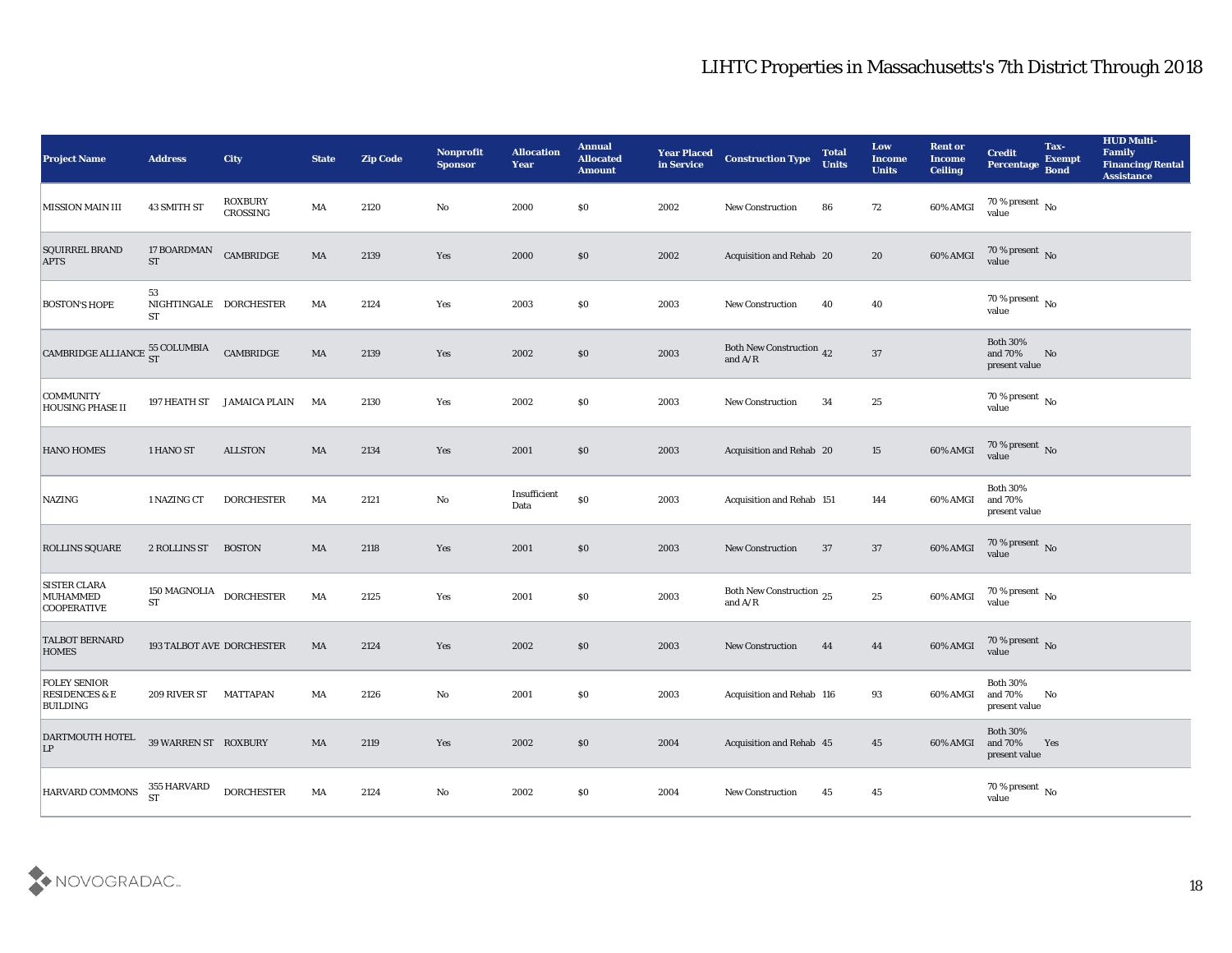| <b>Project Name</b>                                  | <b>Address</b>                              | <b>City</b>        | <b>State</b>           | <b>Zip Code</b> | Nonprofit<br><b>Sponsor</b> | <b>Allocation</b><br>Year | <b>Annual</b><br><b>Allocated</b><br><b>Amount</b> | <b>Year Placed<br/>in Service</b> | <b>Construction Type</b>  | <b>Total</b><br><b>Units</b> | Low<br><b>Income</b><br><b>Units</b> | <b>Rent or</b><br><b>Income</b><br><b>Ceiling</b> | <b>Credit</b><br>Percentage      | Tax-<br><b>Exempt</b><br>Bond | <b>HUD Multi-</b><br>Family<br><b>Financing/Rental</b><br><b>Assistance</b> |
|------------------------------------------------------|---------------------------------------------|--------------------|------------------------|-----------------|-----------------------------|---------------------------|----------------------------------------------------|-----------------------------------|---------------------------|------------------------------|--------------------------------------|---------------------------------------------------|----------------------------------|-------------------------------|-----------------------------------------------------------------------------|
| <b>INTERFAITH APTS</b>                               | 282 COLUMBUS BOSTON<br>$\operatorname{AVE}$ |                    | $\mathbf{M}\mathbf{A}$ | 2116            | Yes                         | 2002                      | \$0                                                | 2004                              | Acquisition and Rehab 69  |                              | 59                                   | 60% AMGI                                          | $70\,\%$ present $\,$ Yes value  |                               |                                                                             |
| <b>ROBERT L FORTES</b><br>HOUSE                      | 541 SHAWMUT<br><b>AVE</b>                   | <b>BOSTON</b>      | MA                     | 2118            | Yes                         | 2003                      | $\$0$                                              | 2004                              | Acquisition and Rehab 44  |                              | 44                                   | 60% AMGI                                          | $30\,\%$ present $\,$ Yes value  |                               |                                                                             |
| <b>ROXBURY TENANTS</b>                               | 44 FRANCIS ST BOSTON                        |                    | MA                     | 2115            | Yes                         | 2002                      | \$0                                                | 2004                              | Acquisition and Rehab 20  |                              | 13                                   |                                                   | 70 % present No<br>value         |                               |                                                                             |
| THE METROPOLITAN 1 NASSAU ST                         |                                             | <b>BOSTON</b>      | MA                     | 2111            | No                          | 2004                      | \$0\$                                              | 2004                              | New Construction          | 81                           | 81                                   | 60% AMGI                                          | $70\,\%$ present $\,$ No value   |                               |                                                                             |
| <b>TRINITY TERRACE</b>                               | 12 TRINITY TER DORCHESTER                   |                    | MA                     | 2121            | No                          | 2002                      | \$0                                                | 2004                              | <b>New Construction</b>   | 62                           | 59                                   | 60% AMGI                                          | $70\,\%$ present $\,$ Yes value  |                               |                                                                             |
| 2055 COLUMBUS AVE                                    | 2055<br>COLUMBUS AVE $\,$ ROXBURY           |                    | MA                     | 2119            | Yes                         | 2003                      | \$0                                                | 2005                              | Acquisition and Rehab 44  |                              | $\bf{0}$                             | 60% AMGI                                          | $70\,\%$ present $\,$ No value   |                               |                                                                             |
| <b>AMORY TERRACE LP</b>                              | 89 AMORY ST                                 | <b>ROXBURY</b>     | MA                     | 2119            | Yes                         | 2003                      | \$0                                                | 2005                              | New Construction          | 64                           | 64                                   | 60% AMGI                                          | $\frac{70\%}{9}$ present Yes     |                               |                                                                             |
| BRIAN J HONAN APTS 35 BLAINE ST                      |                                             | ALLSTON            | MA                     | 2134            | Yes                         | 2003                      | $\$0$                                              | 2005                              | <b>New Construction</b>   | 50                           | 50                                   | 60% AMGI                                          | $70\,\%$ present $\,$ Yes value  |                               |                                                                             |
| <b>EGLESTON CROSSING</b>                             | 3033<br>WASHINGTON ROXBURY<br>${\rm ST}$    |                    | MA                     | 2119            | Yes                         | 2003                      | \$0                                                | 2005                              | New Construction          | 63                           | 63                                   | $60\%$ AMGI                                       | $70\,\%$ present $\,$ Yes value  |                               |                                                                             |
| MAVERICK LANDING II $_{\rm ST}^{31\,\rm{LIVERPOOL}}$ |                                             | <b>EAST BOSTON</b> | MA                     | 2128            | No                          | 2004                      | \$0\$                                              | 2005                              | New Construction          | 80                           | 61                                   | 60% AMGI                                          | $70\,\%$ present $\,$ No value   |                               |                                                                             |
| <b>YWCA BOSTON</b>                                   | 140<br>CLARENDON ST BOSTON                  |                    | MA                     | 2116            | Yes                         | 2003                      | \$0\$                                              | 2005                              | Acquisition and Rehab 184 |                              | 184                                  | 60% AMGI and 70%                                  | <b>Both 30%</b><br>present value | Yes                           |                                                                             |
| <b>BRUNSWICK</b><br><b>HOLBORN PHASE II</b>          | 572 WARREN ST DORCHESTER                    |                    | MA                     | 2121            | Yes                         | 2004                      | \$619,200                                          | 2006                              | Acquisition and Rehab 49  |                              | 43                                   | 60% AMGI                                          | $70\,\%$ present $\,$ No value   |                               |                                                                             |
| <b>COLUMBIA ROAD</b><br><b>PROPERTIES</b>            | 200 COLUMBIA<br>$\mathbf{R}\mathbf{D}$      | <b>DORCHESTER</b>  | $\mathbf{M}\mathbf{A}$ | 2121            | Yes                         | 2004                      | \$669,600                                          | 2006                              | Acquisition and Rehab 49  |                              | 48                                   | 60% AMGI                                          | $70\,\%$ present $\,$ No value   |                               |                                                                             |

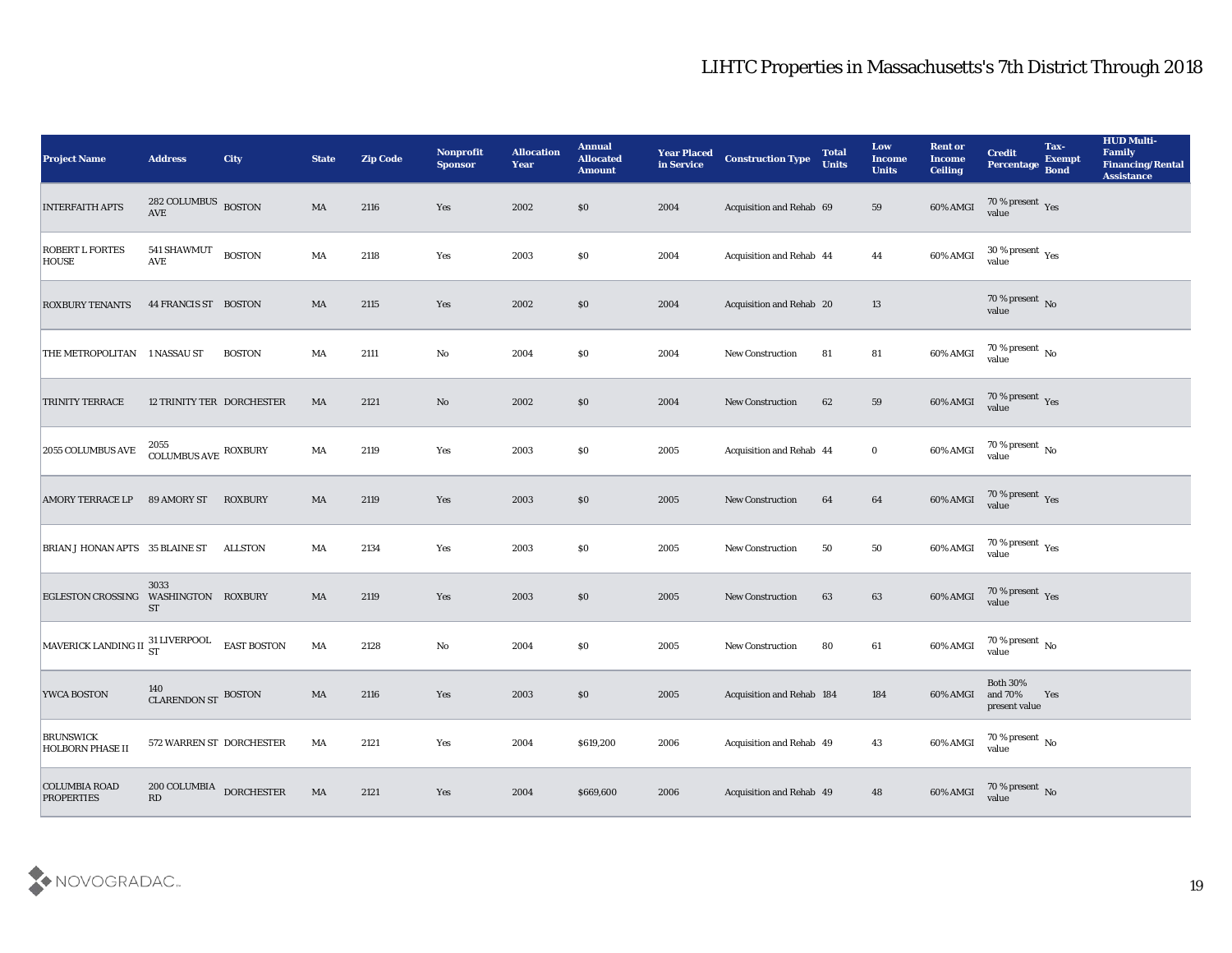| <b>Project Name</b>                              | <b>Address</b>                                 | City               | <b>State</b> | <b>Zip Code</b> | Nonprofit<br><b>Sponsor</b> | <b>Allocation</b><br><b>Year</b> | <b>Annual</b><br><b>Allocated</b><br><b>Amount</b> | <b>Year Placed</b><br>in Service | <b>Construction Type</b> | <b>Total</b><br><b>Units</b> | Low<br><b>Income</b><br><b>Units</b> | <b>Rent or</b><br><b>Income</b><br><b>Ceiling</b> | <b>Credit</b><br>Percentage                 | Tax-<br><b>Exempt</b><br><b>Bond</b> | <b>HUD Multi-</b><br>Family<br><b>Financing/Rental</b><br><b>Assistance</b> |
|--------------------------------------------------|------------------------------------------------|--------------------|--------------|-----------------|-----------------------------|----------------------------------|----------------------------------------------------|----------------------------------|--------------------------|------------------------------|--------------------------------------|---------------------------------------------------|---------------------------------------------|--------------------------------------|-----------------------------------------------------------------------------|
| <b>MAVERICK LANDING</b><br>Ш                     | 31 LIVERPOOL<br><b>ST</b>                      | <b>EAST BOSTON</b> | MA           | 2128            | No                          | 2005                             | $\$0$                                              | 2006                             | <b>New Construction</b>  | 92                           | 71                                   | 60% AMGI                                          | 70 % present $\,$ No $\,$<br>value          |                                      |                                                                             |
| <b>ONE LENOX</b>                                 | 1 E LENOX ST                                   | <b>BOSTON</b>      | MA           | 2118            | Yes                         | 2004                             | $\$0$                                              | 2006                             | <b>New Construction</b>  | 26                           | 25                                   | 60% AMGI                                          | $70\,\%$ present $\,$ No value              |                                      |                                                                             |
| <b>RUGGLES SHAWMUT</b><br><b>HOUSING</b>         | 41 RUGGLES ST ROXBURY                          |                    | MA           | 2119            | Yes                         | 2005                             | $\$0$                                              | 2006                             | Acquisition and Rehab 43 |                              | 43                                   | 60% AMGI                                          | 70 % present No<br>value                    |                                      |                                                                             |
| <b>TROLLEY SQUARE</b>                            | 2401<br>MASSACHUSET CAMBRIDGE<br><b>TS AVE</b> |                    | MA           | 2140            | Yes                         | 2005                             | \$0\$                                              | 2006                             | <b>New Construction</b>  | 32                           | 32                                   | 60% AMGI                                          | $70\,\%$ present $\,$ No value              |                                      |                                                                             |
| <b>ADAMS COURT PHASE</b><br>A.                   | 415 RIVER ST                                   | MATTAPAN           | MA           | 2126            | Yes                         | 2005                             | $\$0$                                              | 2007                             | Acquisition and Rehab 50 |                              | 50                                   | 60% AMGI                                          | <b>Both 30%</b><br>and 70%<br>present value | No                                   |                                                                             |
| 1460 DORCHESTER<br><b>AVE</b>                    | 1460<br>DORCHESTER BOSTON<br>AVE               |                    | MA           | 2122            | Yes                         | 2007                             | \$638,550                                          | 2008                             | New Construction         | 43                           | 43                                   | 60% AMGI                                          | 70 % present<br>value                       |                                      |                                                                             |
| <b>ADAMS COURT B</b>                             | <b>435 RIVER ST</b>                            | <b>BOSTON</b>      | MA           | 2126            | Yes                         | 2006                             | \$648,000                                          | 2008                             | Acquisition and Rehab 45 |                              | 45                                   | 60% AMGI                                          | 70 % present<br>value                       |                                      |                                                                             |
| <b>ASHMONT TOD</b>                               | 1900<br>DORCHESTER<br>AVE                      | <b>BOSTON</b>      | MA           | 2124            | $\mathbf{N}\mathbf{o}$      | 2007                             | \$1,300,000                                        | 2008                             | <b>New Construction</b>  | 74                           | 74                                   | 60% AMGI                                          | 30 % present<br>value                       |                                      |                                                                             |
| <b>DUDLEY VILLAGE</b><br>NORTH                   | 570 DUDLEY ST BOSTON                           |                    | MA           | 2125            | Yes                         | 2006                             | \$405,600                                          | 2008                             | <b>New Construction</b>  | 24                           | 24                                   | 60% AMGI                                          | 70 % present<br>value                       |                                      |                                                                             |
| <b>DUDLEY VILLAGE</b><br>SOUTH                   | 571 DUDLEY ST BOSTON                           |                    | MA           | 2125            | Yes                         | 2006                             | \$434,400                                          | 2008                             | <b>New Construction</b>  | 26                           | 26                                   | 60% AMGI                                          | 70 % present<br>value                       |                                      |                                                                             |
| <b>FRANKLIN HILL</b><br><b>REVITALIZATION IA</b> | 101 SHANDON<br>RD                              | <b>BOSTON</b>      | MA           | 2124            | No                          | 2007                             | \$1,000,000                                        | 2008                             | <b>New Construction</b>  | 90                           | 90                                   | 60% AMGI                                          | 70 % present<br>value                       |                                      |                                                                             |
| <b>JANUS HIGHLANDS</b><br><b>APTS</b>            | 21 GERRISH<br>AVE                              | <b>CHELSEA</b>     | MA           | 2150            | Yes                         | 2006                             | \$608,850                                          | 2008                             | <b>New Construction</b>  | 41                           | 41                                   | 60% AMGI                                          | 70 % present<br>value                       |                                      |                                                                             |
| <b>MATTAPAN HEIGHTS</b><br>IV                    | 229A RIVER ST MATTAPAN                         |                    | MA           | 2126            | $\mathbf {No}$              | Insufficient<br>$\mathbf{Data}$  | $\$0$                                              | 2008                             | New Construction         | 45                           | 30                                   | 60% AMGI                                          | 30 % present<br>value                       |                                      |                                                                             |

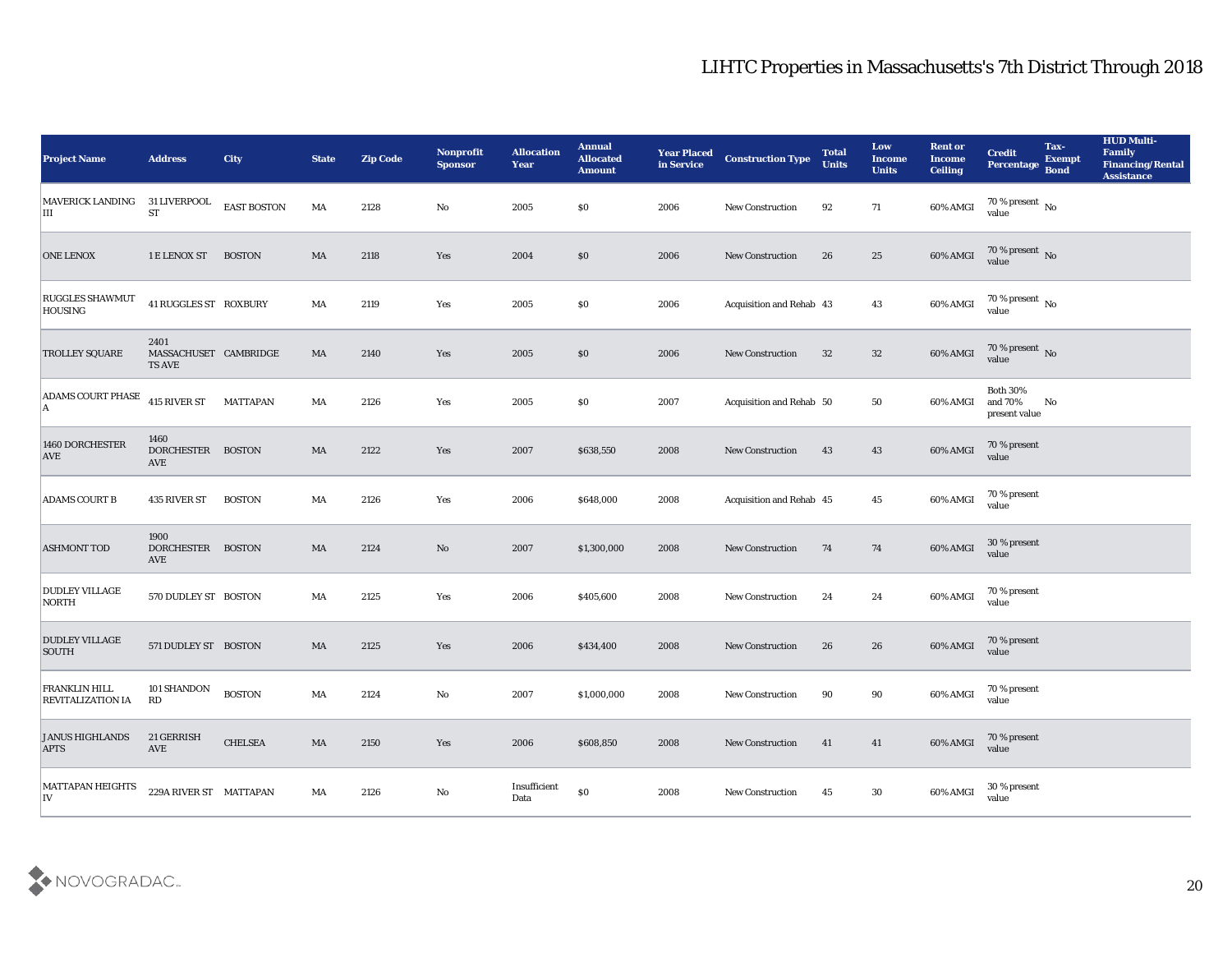| <b>Project Name</b>                                               | <b>Address</b>                              | City              | <b>State</b> | <b>Zip Code</b> | Nonprofit<br><b>Sponsor</b> | <b>Allocation</b><br>Year | <b>Annual</b><br><b>Allocated</b><br><b>Amount</b> | <b>Year Placed</b><br>in Service | <b>Construction Type</b>  | <b>Total</b><br><b>Units</b> | Low<br><b>Income</b><br><b>Units</b> | <b>Rent or</b><br><b>Income</b><br><b>Ceiling</b> | <b>Credit</b><br>Percentage | Tax-<br><b>Exempt</b><br><b>Bond</b> | <b>HUD Multi-</b><br>Family<br><b>Financing/Rental</b><br><b>Assistance</b> |
|-------------------------------------------------------------------|---------------------------------------------|-------------------|--------------|-----------------|-----------------------------|---------------------------|----------------------------------------------------|----------------------------------|---------------------------|------------------------------|--------------------------------------|---------------------------------------------------|-----------------------------|--------------------------------------|-----------------------------------------------------------------------------|
| <b>NEW GIRLS LATIN</b><br><b>ACADEMY</b>                          | 380 TALBOT<br>AVE                           | <b>BOSTON</b>     | MA           | 2124            | Yes                         | 2006                      | \$504,000                                          | 2008                             | Acquisition and Rehab 35  |                              | 35                                   | 60% AMGI                                          | 70 % present<br>value       |                                      |                                                                             |
| <b>PARKWAY HEIGHTS</b>                                            | 201 CHELSEA ST EVERETT                      |                   | MA           | 2149            | No                          | 2008                      | \$740,250                                          | 2008                             | <b>New Construction</b>   | 74                           | 47                                   | 60% AMGI                                          | 70 % present<br>value       |                                      |                                                                             |
| <b>SCHOOL HOUSE</b><br><b>BROOKLEDGE &amp;</b><br><b>CUMMINS</b>  | 60<br>BROOKLEDGE BOSTON<br><b>ST</b>        |                   | MA           | 2121            | No                          | 2008                      | \$563,721                                          | 2008                             | Acquisition and Rehab 90  |                              | 90                                   | 60% AMGI                                          | 30 % present<br>value       |                                      |                                                                             |
| <b>TILL BUILDING</b>                                              | 241 BROADWAY CHELSEA                        |                   | MA           | 2150            | Yes                         | 2006                      | \$320,850                                          | 2008                             | Acquisition and Rehab 23  |                              | 23                                   | 60% AMGI                                          | 70 % present<br>value       |                                      |                                                                             |
| <b>VNA SENIOR LIVING</b><br><b>COMMUNITY</b>                      | <b>405 ALEWIFE</b><br><b>BROOK PKWY</b>     | <b>SOMERVILLE</b> | MA           | 2144            | Yes                         | 2006                      | \$745,000                                          | 2008                             | <b>New Construction</b>   | 99                           | 72                                   | 60% AMGI                                          | 70 % present<br>value       |                                      |                                                                             |
| <b>FRANKLIN HILL</b><br><b>REVITALIZATION IIA</b>                 | 1 SHANDON RD BOSTON                         |                   | MA           | 2124            | No                          | 2008                      | \$4,000,000                                        | 2009                             | New Construction          | 114                          | 110                                  | 60% AMGI                                          | 70 % present<br>value       |                                      |                                                                             |
| <b>ST POLYCARP I</b>                                              | 460 MYSTIC<br>$\operatorname{AVE}$          | SOMERVILLE        | MA           | 2145            | No                          | 2008                      | \$542,512                                          | 2009                             | <b>New Construction</b>   | 24                           | 24                                   | 60% AMGI                                          | 70 % present<br>value       |                                      |                                                                             |
| <b>SCHOOL HOUSE</b><br><b>KENILWORTH &amp;</b><br><b>WILLIAMS</b> | $6$ KENILWORTH $_{\rm BOSTON}$<br><b>ST</b> |                   | MA           | 2119            | No                          | 2009                      | \$581,400                                          | 2009                             | Not Indicated             | 38                           | 37                                   | 60% AMGI                                          | 70 % present<br>value       |                                      |                                                                             |
| <b>SPENCER GREEN</b>                                              | 113 SPENCER<br><b>AVE</b>                   | <b>CHELSEA</b>    | MA           | 2150            | Yes                         | 2008                      | \$802,700                                          | 2009                             | New Construction          | 48                           | 48                                   | 60% AMGI                                          | 70 % present<br>value       |                                      |                                                                             |
| CENTRE-CREIGHTON<br><b>APTS</b>                                   | 363 CENTRE ST BOSTON                        |                   | MA           | 2130            | No                          | 2008                      | \$15,000                                           | 2010                             | <b>New Construction</b>   | 36                           | 36                                   | 60% AMGI                                          | 70 % present<br>value       |                                      |                                                                             |
| NEW FRANKLIN PARK 128 ADAMS ST DORCHESTER<br><b>APTS PHASE I</b>  |                                             |                   | MA           | 2122            | No                          | 2010                      | \$1,630,089                                        | 2010                             | Acquisition and Rehab 109 |                              | 109                                  | 60% AMGI                                          | 70 % present<br>value       |                                      |                                                                             |
| <b>OLMSTED GREEN</b><br><b>RENTAL HOUSING</b><br><b>PHASE II</b>  | 3 KINGBIRD RD BOSTON                        |                   | MA           | 2124            | Yes                         | 2008                      | \$787,500                                          | 2010                             | <b>New Construction</b>   | 50                           | 50                                   | 60% AMGI                                          | 70 % present<br>value       |                                      |                                                                             |
| <b>THOMAS I ATKINS</b><br><b>APTS</b>                             | 225 BLUE HILL<br>$\operatorname{AVE}$       | <b>ROXBURY</b>    | MA           | 2119            | $\mathbf{Yes}$              | 2007                      | \$1,037,000                                        | 2010                             | <b>New Construction</b>   | 48                           | 48                                   | 60% AMGI                                          | 70 % present<br>value       |                                      |                                                                             |

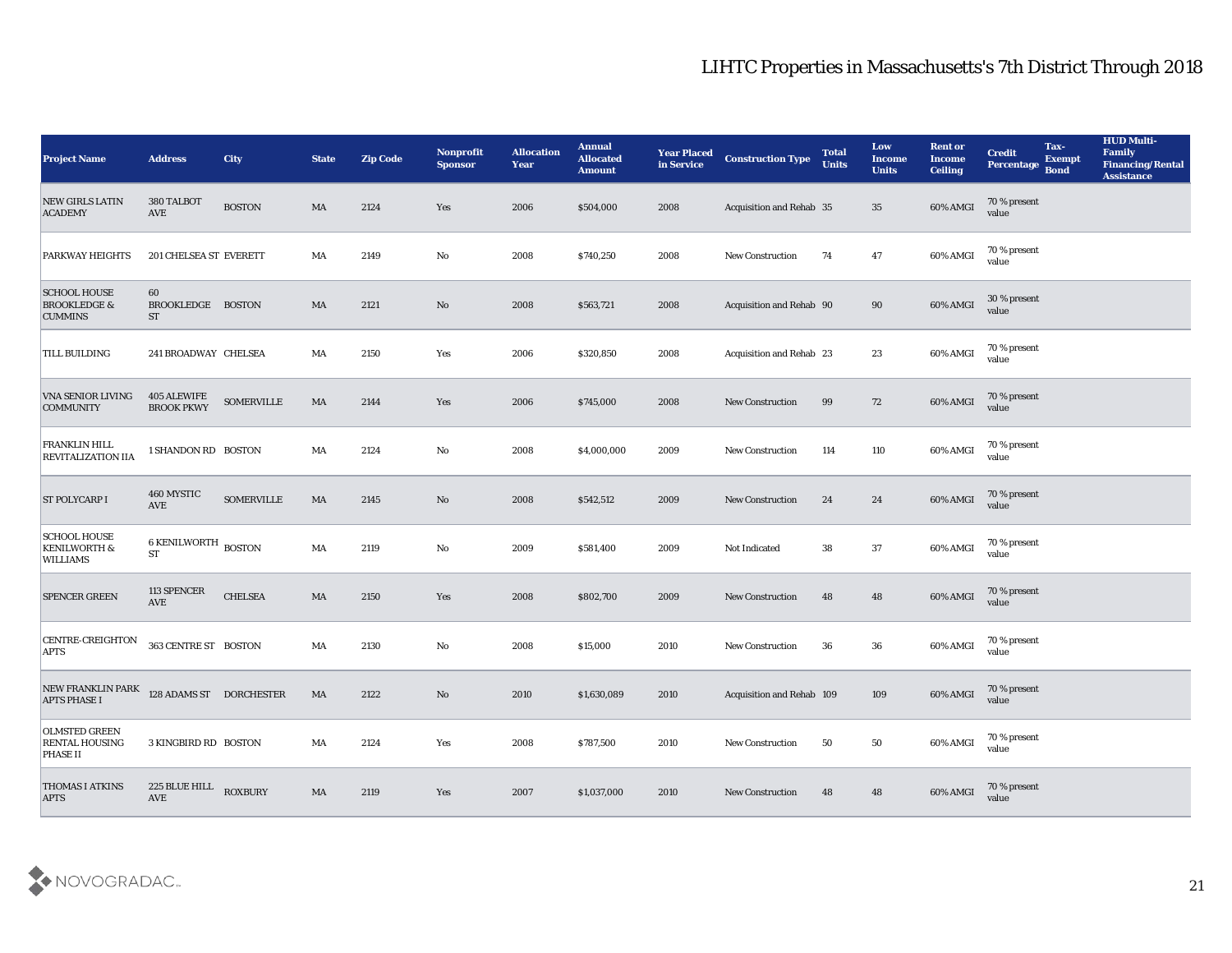| <b>Project Name</b>                       | <b>Address</b>                         | <b>City</b>           | <b>State</b>           | <b>Zip Code</b> | Nonprofit<br><b>Sponsor</b>                                                           | <b>Allocation</b><br><b>Year</b> | <b>Annual</b><br><b>Allocated</b><br><b>Amount</b> | <b>Year Placed</b><br>in Service | <b>Construction Type</b>  | <b>Total</b><br><b>Units</b> | Low<br><b>Income</b><br><b>Units</b> | <b>Rent or</b><br><b>Income</b><br><b>Ceiling</b> | <b>Credit</b><br>Percentage                   | Tax-<br><b>Exempt</b><br><b>Bond</b> | <b>HUD Multi-</b><br>Family<br>Financing/Rental<br><b>Assistance</b> |
|-------------------------------------------|----------------------------------------|-----------------------|------------------------|-----------------|---------------------------------------------------------------------------------------|----------------------------------|----------------------------------------------------|----------------------------------|---------------------------|------------------------------|--------------------------------------|---------------------------------------------------|-----------------------------------------------|--------------------------------------|----------------------------------------------------------------------|
| <b>CWL HOUSING</b>                        | 270 CENTRE ST BOSTON                   |                       | MA                     | 2130            | No                                                                                    | 2009                             | \$15,000                                           | 2011                             | <b>New Construction</b>   | 30                           | $30\,$                               | 60% AMGI                                          | 70 % present $\,$ No $\,$<br>value            |                                      |                                                                      |
| CHURCH SQUARE SRO $^{35}_{ST}$ CREIGHTON  |                                        | <b>BOSTON</b>         | MA                     | 2130            | Yes                                                                                   | 2009                             | $\$0$                                              | 2011                             | Acquisition and Rehab 29  |                              | 29                                   | 60% AMGI                                          | Not<br>Indicated                              | No                                   |                                                                      |
| CBES DUDLEY SQUARE WASHINGTON             | 2311<br><b>ST</b>                      | <b>BOSTON</b>         | MA                     | 2119            | Yes                                                                                   | 2010                             | \$828,853                                          | 2011                             | <b>New Construction</b>   | 57                           | 57                                   | 60% AMGI                                          | $70\,\%$ present $\,$ No value                |                                      |                                                                      |
| LEVEDO BUILDING -<br><b>TALBOT AVENUE</b> | 245 TALBOT<br><b>AVE</b>               | <b>BOSTON</b>         | $\mathbf{M}\mathbf{A}$ | 2124            | Yes                                                                                   | 2008                             | \$600,000                                          | 2011                             | <b>New Construction</b>   | 24                           | 24                                   | 60% AMGI                                          | $70\,\%$ present $\,$ No value                |                                      |                                                                      |
| <b>OLIVER LOFTS</b>                       | <b>166 TER ST</b>                      | <b>BOSTON</b>         | MA                     | 2120            | $\mathbf{No}$                                                                         | 2008                             | \$942,000                                          | 2011                             | Acquisition and Rehab 62  |                              | 43                                   | 60% AMGI                                          | $70\,\%$ present $\,$ No value                |                                      |                                                                      |
| <b>SPENCER ROW</b>                        | 205 SPENCER<br>$\operatorname{AVE}$    | <b>CHELSEA</b>        | MA                     | 2150            | Yes                                                                                   | 2008                             | \$737,500                                          | 2011                             | <b>New Construction</b>   | 32                           | 32                                   | 60% AMGI                                          | $70\,\%$ present $\,$ No value                |                                      |                                                                      |
| <b>40 UPTON STREET</b>                    | <b>40 UPTON ST</b>                     | <b>BOSTON</b>         | MA                     | 2118            | Yes                                                                                   | Insufficient<br>Data             | \$1,000                                            | 2011                             | Acquisition and Rehab 19  |                              | 19                                   | 60% AMGI                                          | $70$ % present $\,$ No $\,$ value             |                                      |                                                                      |
| <b>WASHINGTON BEECH</b><br><b>HOPE VI</b> | 4560<br>WASHINGTON BOSTON<br><b>ST</b> |                       | MA                     | 2131            | No                                                                                    | 2010                             | \$3,172,500                                        | 2011                             | <b>New Construction</b>   | 78                           | 78                                   | 60% AMGI                                          | $70\,\%$ present $\,$ No value                |                                      |                                                                      |
| <b>157 WASHINGTON ST</b>                  | 157<br><b>ST</b>                       | WASHINGTON DORCHESTER | MA                     | 2121            | Yes                                                                                   | 2009                             | \$630,000                                          | 2012                             | <b>New Construction</b>   | 24                           | 24                                   | 60% AMGI                                          | $70\,\%$ present $\,$ No value                |                                      |                                                                      |
| 173 COLUMBIA RD                           | 173 COLUMBIA<br>RD                     | <b>DORCHESTER</b>     | MA                     | 2121            | Yes                                                                                   | 2009                             | \$630,000                                          | 2012                             | <b>New Construction</b>   | 24                           | 24                                   | 60% AMGI                                          | $70\,\%$ present $\,$ No value                |                                      |                                                                      |
| <b>CASTLE SQUARE II</b>                   | 494 TREMONT<br><b>ST</b>               | <b>BOSTON</b>         | MA                     | 2116            | No                                                                                    | 2010                             | \$3,356,683                                        | 2012                             | Acquisition and Rehab 500 |                              | 500                                  | 60% AMGI                                          | 30 % present $\,\rm \gamma_{\rm es}$<br>value |                                      | Yes                                                                  |
| <b>FRANKLIN SQUARE</b><br><b>APTS</b>     | 11 E NEWTON<br><b>ST</b>               | <b>BOSTON</b>         | $\mathbf{M}\mathbf{A}$ | 2118            | $\mathbf{Yes}$                                                                        | 2010                             | \$2,154,844                                        | 2012                             | Acquisition and Rehab 193 |                              | 183                                  | 60% AMGI                                          | $30\,\%$ present $\,$ Yes value               |                                      | Yes                                                                  |
| <b>KENMORE ABBEY</b>                      | 490<br>COMMONWEAL BOSTON<br>TH AVE     |                       | $\mathbf{M}\mathbf{A}$ | 2215            | $\operatorname*{Yes}% \left( X\right) \equiv\operatorname*{Yes}(\mathbb{R}^{3}\left)$ | 2012                             | \$2,181,614                                        | 2012                             | Acquisition and Rehab 199 |                              | 190                                  | 60% AMGI                                          | $30$ % present $\,$ $\rm Yes$<br>value        |                                      | Yes                                                                  |

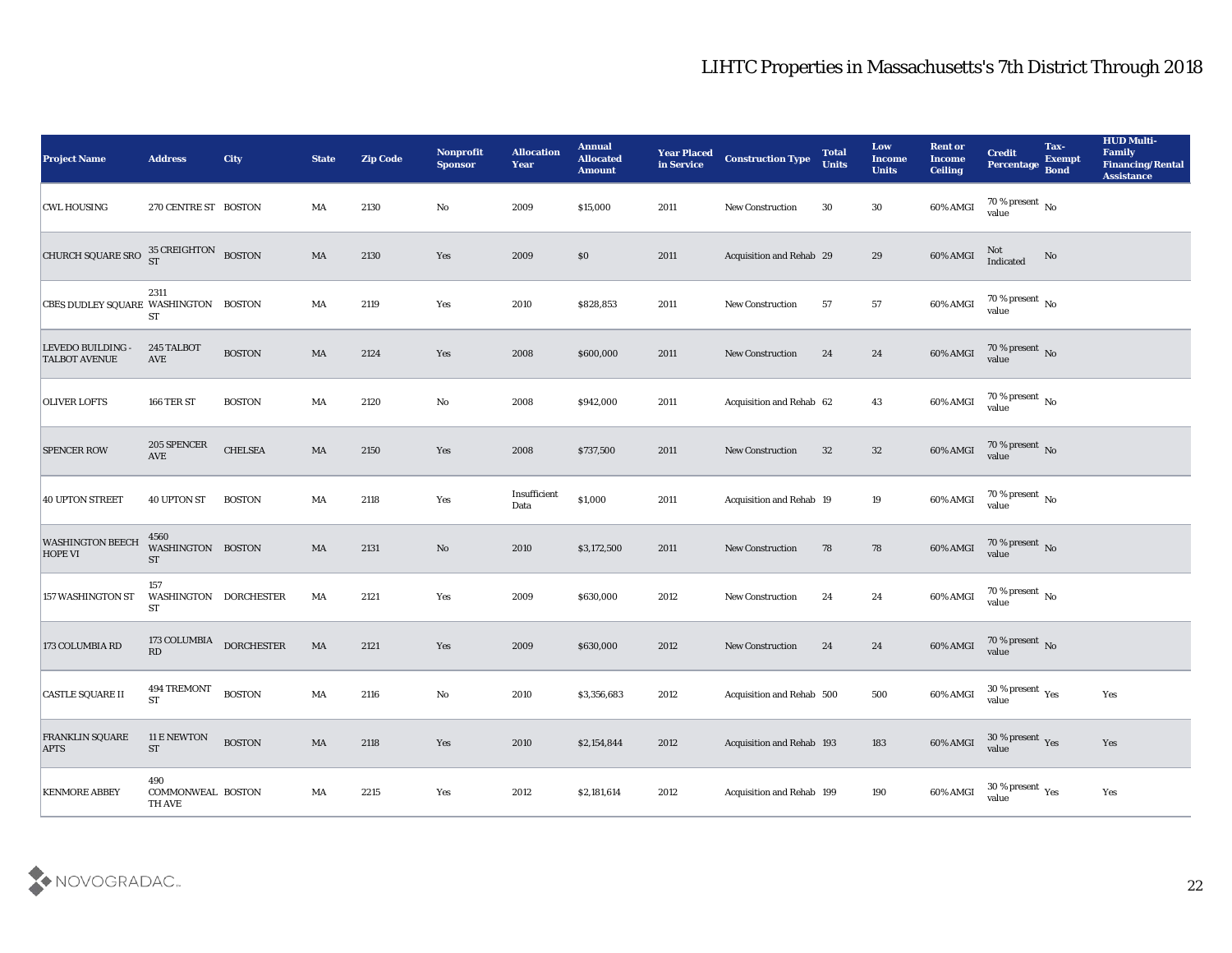| <b>Project Name</b>                                           | <b>Address</b>                          | <b>City</b>       | <b>State</b> | <b>Zip Code</b> | Nonprofit<br><b>Sponsor</b> | <b>Allocation</b><br><b>Year</b> | <b>Annual</b><br><b>Allocated</b><br><b>Amount</b> | <b>Year Placed<br/>in Service</b> | <b>Construction Type</b>  | <b>Total</b><br><b>Units</b> | Low<br><b>Income</b><br><b>Units</b> | <b>Rent or</b><br><b>Income</b><br><b>Ceiling</b> | <b>Credit</b><br><b>Percentage</b>       | Tax-<br><b>Exempt</b><br><b>Bond</b> | <b>HUD Multi-</b><br>Family<br><b>Financing/Rental</b><br><b>Assistance</b> |
|---------------------------------------------------------------|-----------------------------------------|-------------------|--------------|-----------------|-----------------------------|----------------------------------|----------------------------------------------------|-----------------------------------|---------------------------|------------------------------|--------------------------------------|---------------------------------------------------|------------------------------------------|--------------------------------------|-----------------------------------------------------------------------------|
| <b>LBB HOUSING</b>                                            | 756 BLUE HILL<br>AVE                    | <b>BOSTON</b>     | MA           | 2121            | Yes                         | 2011                             | \$0                                                | 2012                              | Acquisition and Rehab 103 |                              | 96                                   | 60% AMGI                                          | $30\,\%$ present $\,$ Yes value          |                                      | Yes                                                                         |
| <b>MADISON PARK APTS</b><br> IV                               | 122 DEWITT DR ROXBURY                   |                   | MA           | 2120            | Yes                         | 2012                             | \$1,450,122                                        | 2012                              | Acquisition and Rehab 143 |                              | 143                                  | 60% AMGI                                          | 30 % present $\gamma_{\rm e s}$<br>value |                                      | Yes                                                                         |
| <b>OLMSTED GREEN III</b>                                      | 232 SEAVER ST DORCHESTER                |                   | MA           | 2121            | Yes                         | 2009                             | \$1,068,750                                        | 2012                              | <b>New Construction</b>   | 50                           | 50                                   | 60% AMGI                                          | $70\,\%$ present $\,$ No value           |                                      | Yes                                                                         |
| PUTNAM GREEN                                                  | $625$ ${\rm PUTNAM}$<br>AVE             | CAMBRIDGE         | MA           | 2139            | Yes                         | 2010                             | \$855,000                                          | 2012                              | <b>New Construction</b>   | 40                           | 40                                   | 60% AMGI                                          | $70\,\%$ present $\,$ No value           |                                      | Yes                                                                         |
| 225 CENTRE LLC                                                | 225 CENTRE ST BOSTON                    |                   | MA           | 2124            | No                          | 2010                             | \$0                                                | 2013                              | New Construction          | 103                          | $\bf{0}$                             | 60% AMGI                                          | $30\,\%$ present value                   |                                      |                                                                             |
| <b>CHARLESVIEW</b><br><b>REDEVELOPMENT</b>                    | 370 WESTERN<br>AVE                      | <b>BOSTON</b>     | MA           | 2135            | No                          | 2011                             | \$0                                                | 2013                              | <b>New Construction</b>   | 240                          | $\bf{0}$                             | 60% AMGI                                          | 30 % present<br>value                    |                                      |                                                                             |
| <b>GEORGETOWNE</b><br><b>HOMES ONE A</b>                      | 400A<br><b>GEORGETOWNE BOSTON</b><br>DR |                   | MA           | 2136            | $\mathbf{N}\mathbf{o}$      | 2013                             | \$0                                                | 2013                              | Acquisition and Rehab 219 |                              | $\bf{0}$                             | 60% AMGI                                          | 30 % present<br>value                    |                                      |                                                                             |
| <b>GEORGETOWNE</b><br><b>HOMES ONE B</b>                      | 400A<br><b>GEORGETOWNE BOSTON</b><br>DR |                   | MA           | 2136            | $\mathbf{No}$               | 2013                             | \$0                                                | 2013                              | Acquisition and Rehab 382 |                              | $\bf{0}$                             | 60% AMGI                                          | 30 % present<br>value                    |                                      |                                                                             |
| <b>HIGHLAND TERRACE</b>                                       | 47 GERRISH<br>AVE                       | <b>CHELSEA</b>    | MA           | 2150            | Yes                         | 2010                             | \$0                                                | 2013                              | New Construction          | 32                           | $\bf{0}$                             | 60% AMGI                                          | 70 % present<br>value                    |                                      |                                                                             |
| <b>JAMAICA PLAIN</b><br><b>SCATTERED SITES</b><br><b>COOP</b> | <b>3 BUCKLEY AVE BOSTON</b>             |                   | MA           | 2130            | Yes                         | 2013                             | $\$0$                                              | 2013                              | Acquisition and Rehab 18  |                              | $\bf{0}$                             | 60% AMGI                                          | 30 % present<br>value                    |                                      |                                                                             |
| WAYNE AT BLUE HILL                                            | 1439 BLUE HILL BOSTON<br>AVE            |                   | MA           | 2126            | No                          | 2011                             | \$0                                                | 2013                              | Acquisition and Rehab 48  |                              | $\bf{0}$                             | 60% AMGI                                          | 70 % present<br>value                    |                                      |                                                                             |
| DUDLEY GREENVILLE 209 DUDLEY ST BOSTON                        |                                         |                   | MA           | 2119            | $\mathbf{Yes}$              | 2012                             | \$668,433                                          | 2014                              | New Construction          | 43                           | 43                                   | 60% AMGI                                          | $30\,\%$ present $\,$ Yes value          |                                      | $\mathbf {No}$                                                              |
| <b>ST POLYCARP III</b>                                        | 5 MEMORIAL<br>RD                        | <b>SOMERVILLE</b> | MA           | 2145            | Yes                         | 2011                             | \$615,550                                          | 2014                              | <b>New Construction</b>   | 31                           | 31                                   | 60% AMGI                                          | $70\,\%$ present $\,$ No value           |                                      | $\mathbf {No}$                                                              |

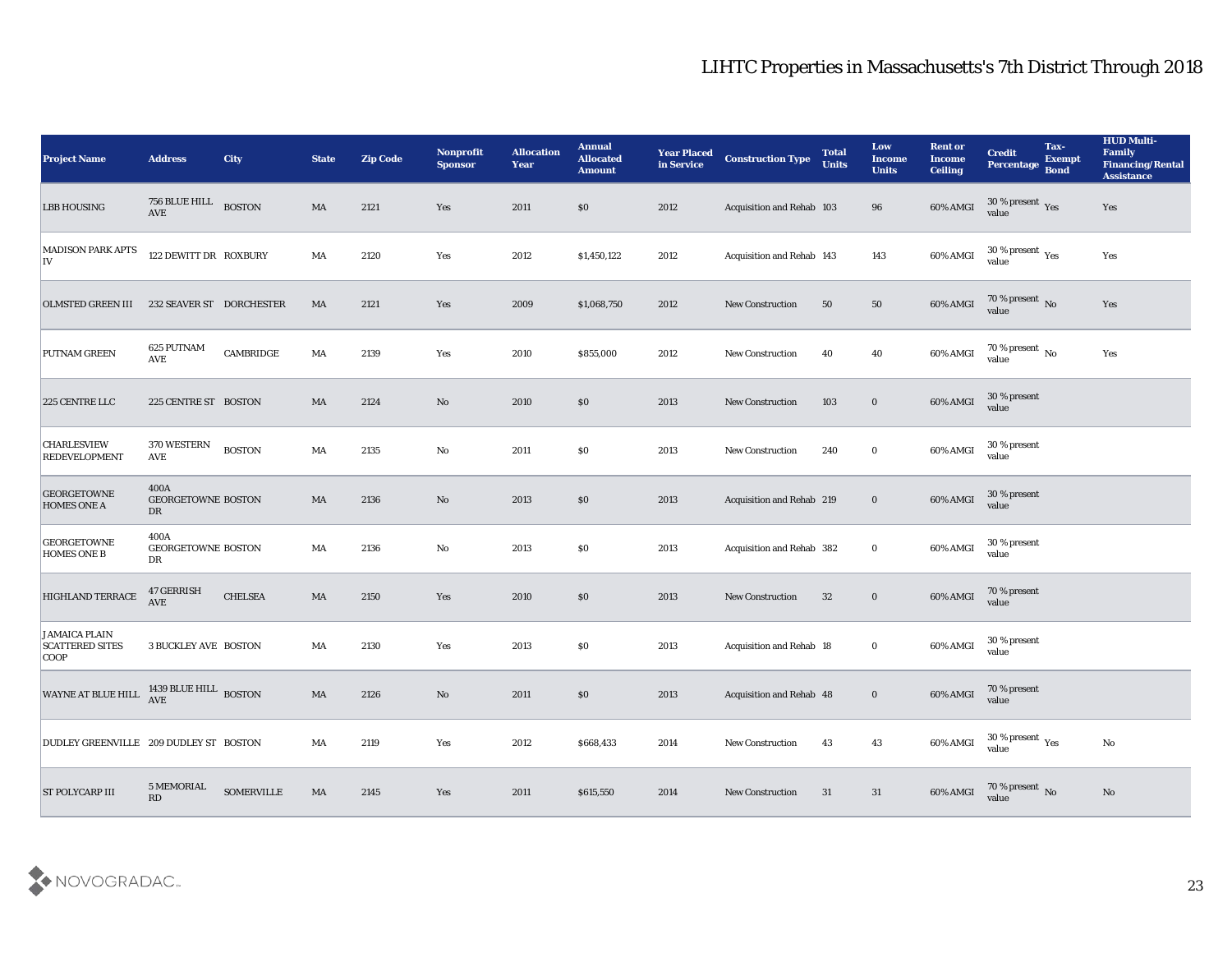| <b>Project Name</b>                                              | <b>Address</b>                                                                                                         | City          | <b>State</b> | <b>Zip Code</b> | <b>Nonprofit</b><br><b>Sponsor</b> | <b>Allocation</b><br>Year | <b>Annual</b><br><b>Allocated</b><br><b>Amount</b> | <b>Year Placed</b><br>in Service | <b>Construction Type</b>  | <b>Total</b><br><b>Units</b> | Low<br><b>Income</b><br><b>Units</b> | <b>Rent or</b><br><b>Income</b><br><b>Ceiling</b> | <b>Credit</b><br>Percentage Bond         | Tax-<br><b>Exempt</b> | <b>HUD Multi-</b><br>Family<br><b>Financing/Rental</b><br><b>Assistance</b> |
|------------------------------------------------------------------|------------------------------------------------------------------------------------------------------------------------|---------------|--------------|-----------------|------------------------------------|---------------------------|----------------------------------------------------|----------------------------------|---------------------------|------------------------------|--------------------------------------|---------------------------------------------------|------------------------------------------|-----------------------|-----------------------------------------------------------------------------|
| <b>WASHINGTON PARK</b>                                           | 187 WALNUT<br><b>AVE</b>                                                                                               | <b>BOSTON</b> | MA           | 2119            | Yes                                | 2012                      | \$735,395                                          | 2014                             | Acquisition and Rehab 96  |                              | 76                                   | 60% AMGI                                          | $30\,\%$ present $\,$ Yes value          |                       | $\mathbf {No}$                                                              |
| <b>GEORGETOWNE</b><br><b>HOMES 1A</b>                            | 400A<br><b>GEORGETOWNE BOSTON</b><br><b>DRIVE</b>                                                                      |               | MA           | 2136            |                                    | 2015                      | \$2,117,390                                        | 2015                             | Acquisition and Rehab 219 |                              | 162                                  | 60% AMGI                                          | $30\,\%$ present $\,\mathrm{Yes}$ value  |                       | Yes                                                                         |
| <b>GEORGETOWNE</b><br><b>HOMES 1B</b>                            | 400A<br><b>GEORGETOWNE BOSTON</b><br><b>DRIVE</b>                                                                      |               | MA           | 2136            |                                    | 2015                      | \$3,782,792                                        | 2015                             | Acquisition and Rehab 382 |                              | 344                                  | 60% AMGI                                          | 30 % present $\gamma_{\rm e s}$<br>value |                       | Yes                                                                         |
| <b>JACKSON COMMONS</b>                                           | 1540-1542<br><b>COLUMBUS AVE BOSTON</b>                                                                                |               | MA           | 2119            | Yes                                | Insufficient<br>Data      | \$714,300                                          | 2015                             | <b>New Construction</b>   | 37                           | 29                                   | 60% AMGI                                          | 70 % present<br>value                    |                       | Yes                                                                         |
| ONE GREENWAY FKA<br>PARCEL 24 AFF<br>RENTAL(FKA PHI+ II) STREETS | <b>KNEELAND AND</b><br><b>HUDSON</b>                                                                                   | <b>BOSTON</b> | MA           | 2111            | Yes                                | Insufficient<br>Data      | \$2,306,628                                        | 2015                             | New Construction          | 95                           | 95                                   | 60% AMGI                                          | 70 % present<br>value                    |                       | Yes                                                                         |
| <b>UPHAMS CORNER</b><br><b>RESIDENTIAL</b>                       | 530 COLUMBIA BOSTON<br><b>ROAD</b>                                                                                     |               | MA           | 2125            | Yes                                | Insufficient<br>Data      | \$1,054,500                                        | 2015                             | <b>New Construction</b>   | 47                           | $\bf 47$                             | 60% AMGI                                          | 70 % present<br>value                    |                       | Yes                                                                         |
| <b>WALNUT</b><br><b>WASHINGTON</b><br><b>APARTMENTS</b>          | <b>30 WALIVUI</b><br>PARK, 11-15<br><b>WALDREN</b><br>ROAD, 361-363                                                    | <b>BOSTON</b> | MA           | 2119            | Yes                                | 2015                      | \$502,518                                          | 2015                             | Acquisition and Rehab 65  |                              | 65                                   | 60% AMGI                                          | 30 % present $\gamma_{\rm e s}$<br>value |                       | Yes                                                                         |
| <b>GEORGETOWN HOMES</b><br>PHASE ONE                             | <u>WAI NITT</u><br>11, 15, 15, 17, 19,<br>21, 23, 25, 27, 29,<br>31, 33, 35, 37, 39, BOSTON<br>41<br><b>CEOPCETOWN</b> |               | MA           | 1570            | No                                 | 2016                      | \$3,549,970                                        | 2015                             | Acquisition and Rehab 0   |                              | $\boldsymbol{0}$                     | 60% AMGI                                          | $30\,\%$ present $\,$ Yes value          |                       | $\mathbf{N}\mathbf{o}$                                                      |
| <b>HUDSON STREET</b><br><b>GATEWAY</b>                           | 66 HUDSON<br><b>STREEET</b>                                                                                            | <b>BOSTON</b> | MA           | 2111            | No                                 | 2015                      | \$2,345,663                                        | 2015                             | <b>New Construction</b>   | 45                           | 45                                   | 60% AMGI                                          | 70 % present $\,$ No $\,$<br>value       |                       | $\mathbf{No}$                                                               |
| <b>JACKSON COMMONS</b>                                           | 1540-1542<br><b>COLUMBUS</b><br><b>AVENUE</b>                                                                          | <b>BOSTON</b> | MA           | 2119            | Yes                                | 2015                      | \$714,300                                          | 2015                             | <b>New Construction</b>   | 85                           | 85                                   | 60% AMGI                                          | $70\,\%$ present $\,$ No value           |                       | ${\bf No}$                                                                  |
|                                                                  |                                                                                                                        |               |              |                 |                                    |                           |                                                    |                                  |                           |                              |                                      |                                                   |                                          |                       |                                                                             |
| 309 Projects Reported                                            |                                                                                                                        |               |              |                 |                                    |                           | \$69,707,922                                       |                                  |                           | 26,856                       | 20,300                               |                                                   |                                          |                       |                                                                             |

Location: Massachusetts's 7th District (Congressional District, 116th)